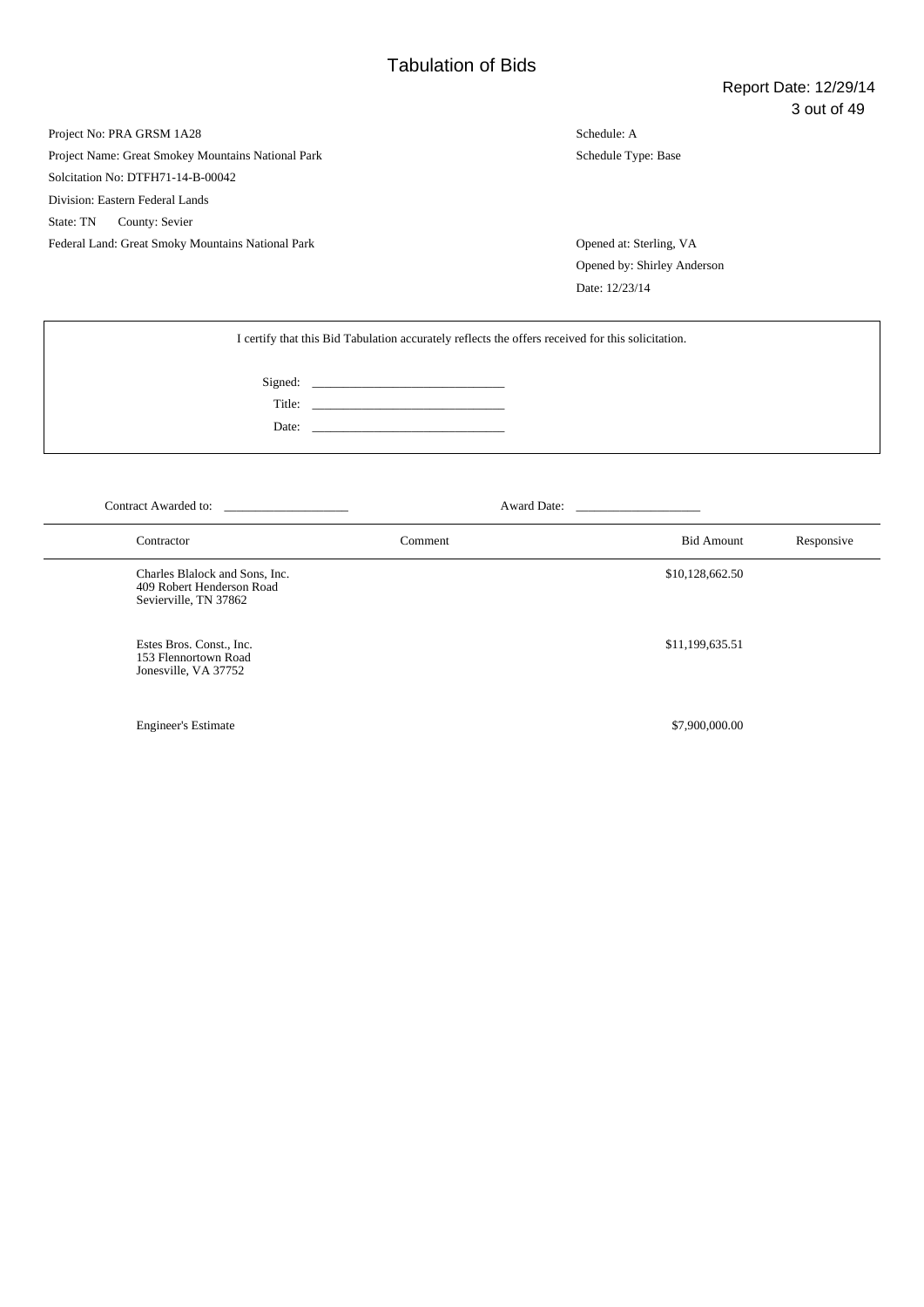#### Project No: PRA GRSM 1A28

Project Name: Great Smokey Mountains National Park

| Line<br>Item<br>Number | Pay Item No. | Description                                                                                                                                | Quantity   | Unit        | Unit Price                         | Amount                                           |
|------------------------|--------------|--------------------------------------------------------------------------------------------------------------------------------------------|------------|-------------|------------------------------------|--------------------------------------------------|
|                        |              |                                                                                                                                            |            |             |                                    |                                                  |
| A0010                  | 15101-0000   | <b>MOBILIZATION</b><br>Charles Blalock and Sons, Inc.<br>Estes Bros. Const., Inc.<br><b>Engineer's Estimate</b>                            | ALL        | <b>LPSM</b> | Lump Sum<br>Lump Sum<br>Lump Sum   | \$1,360,000.00<br>\$2,324,810.50<br>\$477,875.00 |
| A0015                  | 15201-0000   | CONSTRUCTION SURVEY AND STAKING<br>Charles Blalock and Sons, Inc.<br>Estes Bros. Const., Inc.                                              |            |             | Lump Sum<br>Lump Sum               | \$40,000.00<br>\$53,955.00                       |
|                        |              | <b>Engineer's Estimate</b>                                                                                                                 | ALL        | <b>LPSM</b> | Lump Sum                           | \$125,000.00                                     |
| A0020                  | 15401-0000   | <b>CONTRACTOR TESTING</b><br>Charles Blalock and Sons, Inc.<br>Estes Bros. Const., Inc.<br><b>Engineer's Estimate</b>                      | ALL        | <b>LPSM</b> | Lump Sum<br>Lump Sum<br>Lump Sum   | \$135,000.00<br>\$193,246.00<br>\$200,000.00     |
| A0025                  | 15701-0000   | SOIL EROSION CONTROL (SWPPP)<br>Charles Blalock and Sons, Inc.<br>Estes Bros. Const., Inc.<br><b>Engineer's Estimate</b>                   | <b>ALL</b> | LPSM        | Lump Sum<br>Lump Sum<br>Lump Sum   | \$50,000.00<br>\$23,500.00<br>\$1,500.00         |
| A0030                  | 15705-0100   | SOIL EROSION CONTROL, SILT FENCE (WIRE BACKED)<br>Charles Blalock and Sons, Inc.<br>Estes Bros. Const., Inc.<br><b>Engineer's Estimate</b> | 3,200      | <b>LNFT</b> | \$8.50<br>\$7.99<br>\$13.00        | \$27,200.00<br>\$25,568.00<br>\$41,600.00        |
| A0035                  | 15706-0200   | SOIL EROSION CONTROL, CHECK DAM<br>Charles Blalock and Sons, Inc.<br>Estes Bros. Const., Inc.<br><b>Engineer's Estimate</b>                | 6          | <b>EACH</b> | \$1,600.00<br>\$459.50<br>\$500.00 | \$9,600.00<br>\$2,757.00<br>\$3,000.00           |
| A0040                  | 15706-1300   | SOIL EROSION CONTROL, INLET PROTECTION TYPE C<br>Charles Blalock and Sons, Inc.<br>Estes Bros. Const., Inc.<br><b>Engineer's Estimate</b>  | 6          | <b>EACH</b> | \$500.00<br>\$609.50<br>\$650.00   | \$3,000.00<br>\$3,657.00<br>\$3,900.00           |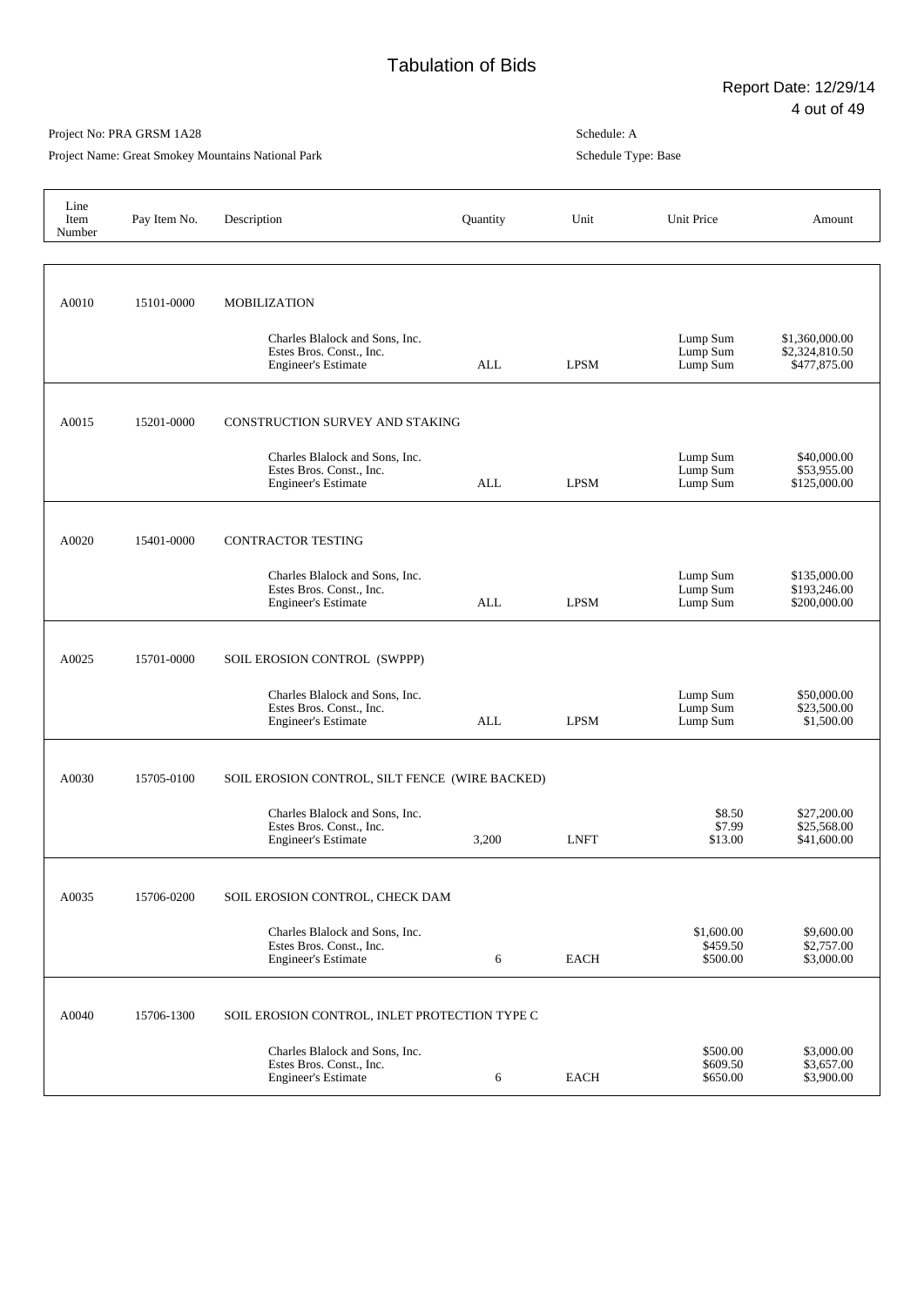#### Project No: PRA GRSM 1A28

Project Name: Great Smokey Mountains National Park

| Line<br>Item<br>Number | Pay Item No. | Description                                                                                                         | Quantity       | Unit        | Unit Price                           | Amount                                  |
|------------------------|--------------|---------------------------------------------------------------------------------------------------------------------|----------------|-------------|--------------------------------------|-----------------------------------------|
|                        |              |                                                                                                                     |                |             |                                      |                                         |
| A0045                  | 20301-1200   | REMOVAL OF HEADWALL<br>Charles Blalock and Sons, Inc.<br>Estes Bros. Const., Inc.                                   |                |             | \$400.00<br>\$600.00                 | \$4,800.00<br>\$7,200.00                |
|                        |              | <b>Engineer's Estimate</b>                                                                                          | 12             | EACH        | \$1,000.00                           | \$12,000.00                             |
| A0050                  | 20301-1400   | <b>REMOVAL OF INLET</b><br>Charles Blalock and Sons, Inc.<br>Estes Bros. Const., Inc.<br><b>Engineer's Estimate</b> | 5              | <b>EACH</b> | \$400.00<br>\$1,000.00<br>\$1,600.00 | \$2,000.00<br>\$5,000.00<br>\$8,000.00  |
|                        |              |                                                                                                                     |                |             |                                      |                                         |
| A0055                  | 20301-2400   | <b>REMOVAL OF SIGN</b>                                                                                              |                |             |                                      |                                         |
|                        |              | Charles Blalock and Sons, Inc.<br>Estes Bros. Const., Inc.<br><b>Engineer's Estimate</b>                            | $\overline{c}$ | EACH        | \$400.00<br>\$200.00<br>\$275.00     | \$800.00<br>\$400.00<br>\$550.00        |
| A0060                  | 20302-0100   | REMOVAL OF BOX CULVERT                                                                                              |                |             |                                      |                                         |
|                        |              | Charles Blalock and Sons, Inc.<br>Estes Bros. Const., Inc.<br><b>Engineer's Estimate</b>                            | 6              | <b>LNFT</b> | \$1,200.00<br>\$400.00<br>\$500.00   | \$7,200.00<br>\$2,400.00<br>\$3,000.00  |
| A0065                  | 20302-1400   | REMOVAL OF GUARDRAIL, TIMBER                                                                                        |                |             |                                      |                                         |
|                        |              | Charles Blalock and Sons, Inc.<br>Estes Bros. Const., Inc.<br><b>Engineer's Estimate</b>                            | 1,050          | <b>LNFT</b> | \$4.50<br>\$5.00<br>\$15.50          | \$4,725.00<br>\$5,250.00<br>\$16,275.00 |
| A0070                  | 20302-2100   | REMOVAL OF PIPE CULVERT                                                                                             |                |             |                                      |                                         |
|                        |              | Charles Blalock and Sons, Inc.<br>Estes Bros. Const., Inc.<br><b>Engineer's Estimate</b>                            | 350            | <b>LNFT</b> | \$21.00<br>\$25.00<br>\$42.00        | \$7,350.00<br>\$8,750.00<br>\$14,700.00 |
| A0075                  | 20303-1200   | REMOVAL OF PAVED WATERWAY, ASPHALT                                                                                  |                |             |                                      |                                         |
|                        |              | Charles Blalock and Sons, Inc.<br>Estes Bros. Const., Inc.<br><b>Engineer's Estimate</b>                            | 10             | SQYD        | \$60.00<br>\$30.00<br>\$7.00         | \$600.00<br>\$300.00<br>\$70.00         |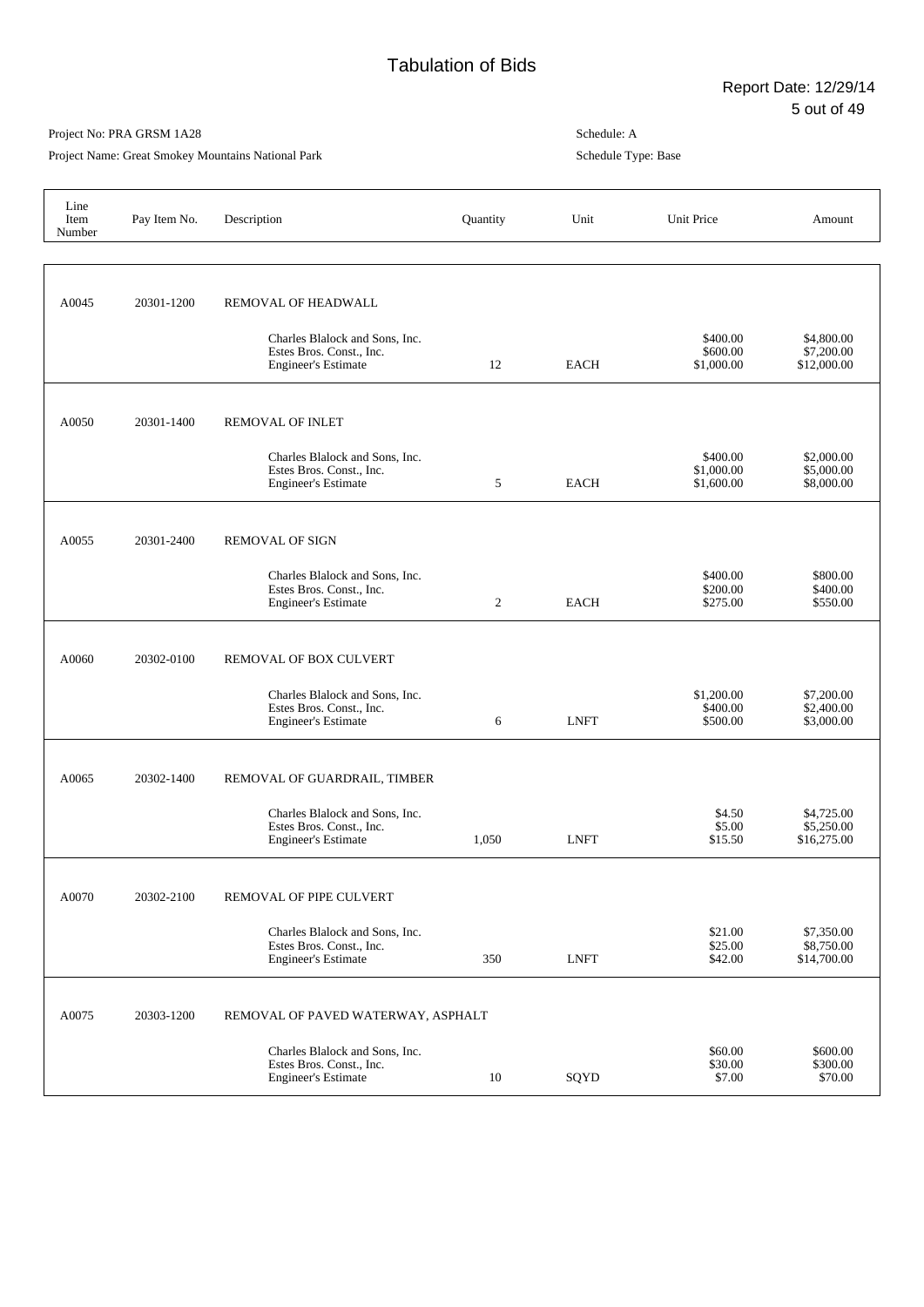### Project No: PRA GRSM 1A28

Project Name: Great Smokey Mountains National Park

| Line<br>Item<br>Number | Pay Item No. | Description                                                                              | Quantity | Unit        | Unit Price                    | Amount                                       |
|------------------------|--------------|------------------------------------------------------------------------------------------|----------|-------------|-------------------------------|----------------------------------------------|
|                        |              |                                                                                          |          |             |                               |                                              |
| A0080                  | 20303-1600   | REMOVAL OF PAVEMENT, ASPHALT                                                             |          |             |                               |                                              |
|                        |              | Charles Blalock and Sons, Inc.<br>Estes Bros. Const., Inc.<br><b>Engineer's Estimate</b> | 2,400    | SQYD        | \$18.00<br>\$19.80<br>\$12.50 | \$43,200.00<br>\$47,520.00<br>\$30,000.00    |
| A0085                  | 20303-3000   | REMOVAL OF SIDEWALK, ASPHALT                                                             |          |             |                               |                                              |
|                        |              | Charles Blalock and Sons, Inc.<br>Estes Bros. Const., Inc.<br><b>Engineer's Estimate</b> | 400      | SQYD        | \$21.00<br>\$20.00<br>\$14.00 | \$8,400.00<br>\$8,000.00<br>\$5,600.00       |
| A0090                  | 20315-0000   | SAWCUTTING PAVEMENT                                                                      |          |             |                               |                                              |
|                        |              | Charles Blalock and Sons, Inc.<br>Estes Bros. Const., Inc.<br><b>Engineer's Estimate</b> | 1,500    | <b>LNFT</b> | \$2.25<br>\$2.52<br>\$5.00    | \$3,375.00<br>\$3,780.00<br>\$7,500.00       |
| A0095                  | 20401-0000   | ROADWAY EXCAVATION                                                                       |          |             |                               |                                              |
|                        |              | Charles Blalock and Sons, Inc.<br>Estes Bros. Const., Inc.<br><b>Engineer's Estimate</b> | 1,050    | <b>CUYD</b> | \$49.95<br>\$58.25<br>\$42.00 | \$52,447.50<br>\$61,162.50<br>\$44,100.00    |
| A0100                  | 20402-0000   | <b>SUBEXCAVATION</b>                                                                     |          |             |                               |                                              |
|                        |              | Charles Blalock and Sons, Inc.<br>Estes Bros. Const., Inc.<br><b>Engineer's Estimate</b> | 400      | <b>CUYD</b> | \$56.00<br>\$58.25<br>\$35.00 | \$22,400.00<br>\$23,300.00<br>\$14,000.00    |
| A0105                  | 20410-0000   | <b>SELECT BORROW</b>                                                                     |          |             |                               |                                              |
|                        |              | Charles Blalock and Sons, Inc.<br>Estes Bros. Const., Inc.<br><b>Engineer's Estimate</b> | 1,400    | <b>CUYD</b> | \$85.00<br>\$78.71<br>\$75.00 | \$119,000.00<br>\$110,194.00<br>\$105,000.00 |
| A0110                  | 20425-1000   | DITCH, EXCAVATION                                                                        |          |             |                               |                                              |
|                        |              | Charles Blalock and Sons, Inc.<br>Estes Bros. Const., Inc.<br><b>Engineer's Estimate</b> | 950      | <b>LNFT</b> | \$15.00<br>\$47.00<br>\$80.00 | \$14,250.00<br>\$44,650.00<br>\$76,000.00    |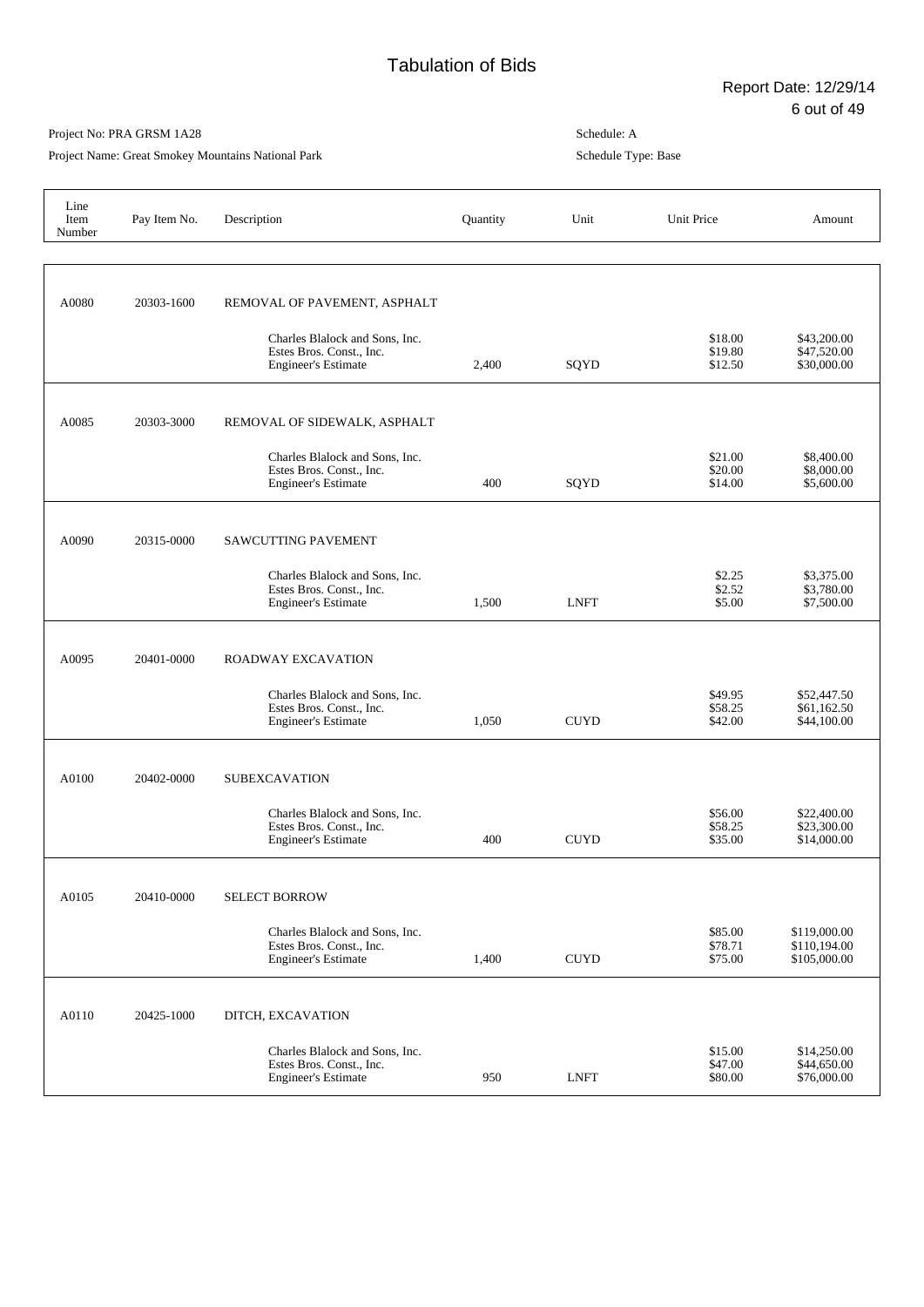### Project No: PRA GRSM 1A28

Project Name: Great Smokey Mountains National Park

| Line<br>Item<br>Number | Pay Item No. | Description                                                                              | Quantity | Unit        | Unit Price                       | Amount                                           |
|------------------------|--------------|------------------------------------------------------------------------------------------|----------|-------------|----------------------------------|--------------------------------------------------|
|                        |              |                                                                                          |          |             |                                  |                                                  |
| A0115                  | 20442-0000   | SLOPE SCALING (BY HAND)                                                                  |          |             |                                  |                                                  |
|                        |              | Charles Blalock and Sons, Inc.<br>Estes Bros. Const., Inc.<br><b>Engineer's Estimate</b> | 50       | <b>CUYD</b> | \$240.00<br>\$230.00<br>\$325.00 | \$12,000.00<br>\$11,500.00<br>\$16,250.00        |
| A0120                  | 20703-2000   | GEOGRID, BIAXIAL (TYPE VII)                                                              |          |             |                                  |                                                  |
|                        |              | Charles Blalock and Sons, Inc.<br>Estes Bros. Const., Inc.<br><b>Engineer's Estimate</b> | 550      | SQYD        | \$6.00<br>\$5.29<br>\$3.00       | \$3,300.00<br>\$2,909.50<br>\$1,650.00           |
| A0125                  | 20801-0000   | STRUCTURE EXCAVATION                                                                     |          |             |                                  |                                                  |
|                        |              | Charles Blalock and Sons, Inc.<br>Estes Bros. Const., Inc.<br><b>Engineer's Estimate</b> | 1,000    | <b>CUYD</b> | \$48.00<br>\$58.25<br>\$40.00    | \$48,000.00<br>\$58,250.00<br>\$40,000.00        |
| A0130                  | 20803-0000   | STRUCTURAL BACKFILL                                                                      |          |             |                                  |                                                  |
|                        |              | Charles Blalock and Sons, Inc.<br>Estes Bros. Const., Inc.<br><b>Engineer's Estimate</b> | 6,000    | <b>CUYD</b> | \$57.00<br>\$80.62<br>\$50.00    | \$342,000.00<br>\$483,720.00<br>\$300,000.00     |
| A0135                  | 25102-2000   | PLACED RIPRAP, CLASS 2                                                                   |          |             |                                  |                                                  |
|                        |              | Charles Blalock and Sons, Inc.<br>Estes Bros. Const., Inc.<br><b>Engineer's Estimate</b> | 5        | <b>TON</b>  | \$115.00<br>\$237.92<br>\$160.00 | \$575.00<br>\$1,189.60<br>\$800.00               |
| A0140                  | 25102-4000   | PLACED RIPRAP, CLASS 4                                                                   |          |             |                                  |                                                  |
|                        |              | Charles Blalock and Sons, Inc.<br>Estes Bros. Const., Inc.<br><b>Engineer's Estimate</b> | 35       | <b>TON</b>  | \$115.00<br>\$236.14<br>\$60.00  | \$4,025.00<br>\$8,264.90<br>\$2,100.00           |
| A0145                  | 25602-0000   | <b>GROUND ANCHOR</b>                                                                     |          |             |                                  |                                                  |
|                        |              | Charles Blalock and Sons, Inc.<br>Estes Bros. Const., Inc.<br><b>Engineer's Estimate</b> | 14,500   | <b>LNFT</b> | \$100.00<br>\$89.25<br>\$40.00   | \$1,450,000.00<br>\$1,294,125.00<br>\$580,000.00 |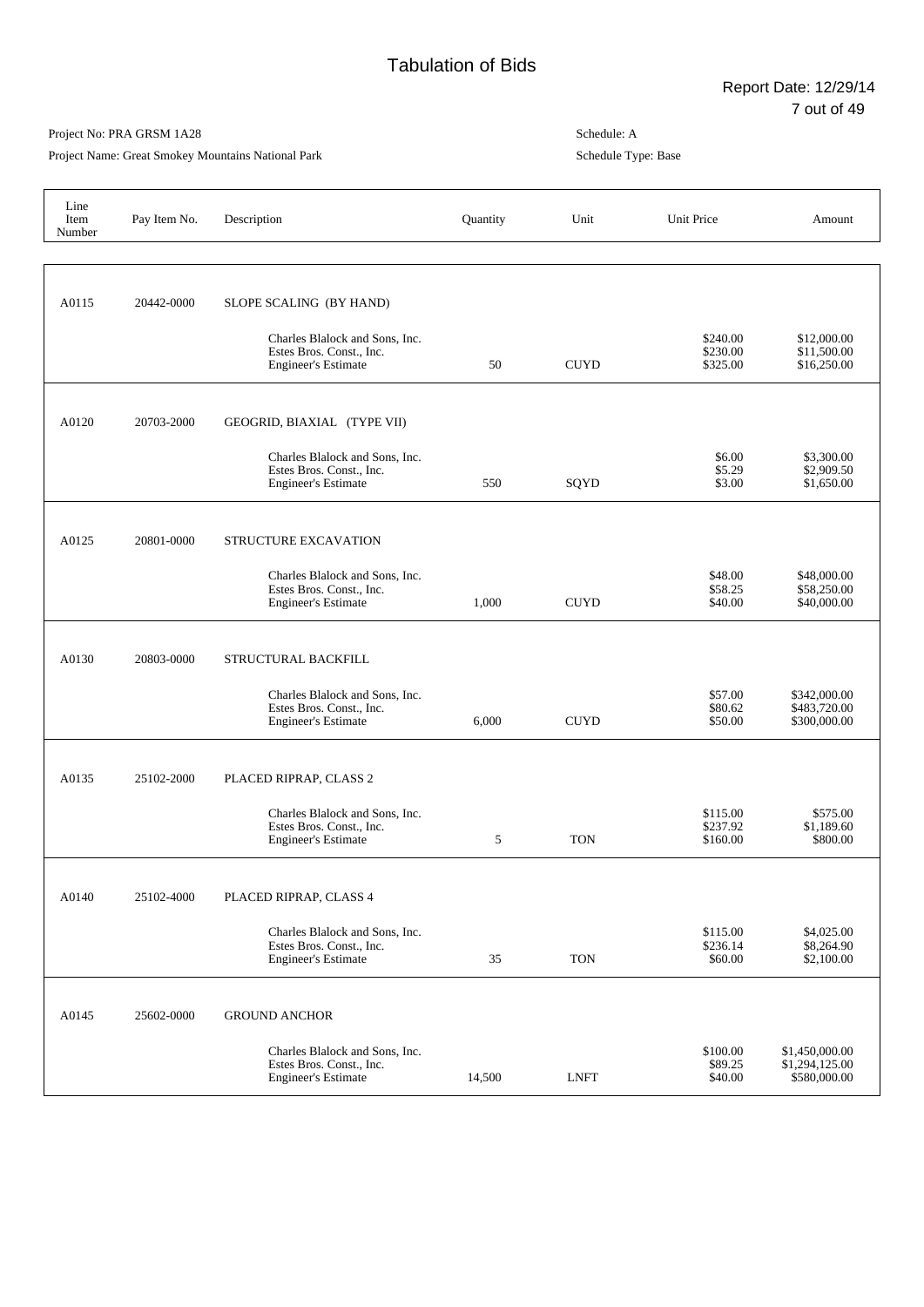#### Project No: PRA GRSM 1A28

Project Name: Great Smokey Mountains National Park

| Line<br>Item<br>Number | Pay Item No. | Description                                                                              | Quantity | Unit        | Unit Price                             | Amount                                       |
|------------------------|--------------|------------------------------------------------------------------------------------------|----------|-------------|----------------------------------------|----------------------------------------------|
|                        |              |                                                                                          |          |             |                                        |                                              |
| A0150                  | 25605-0000   | PERFORMANCE TEST (GROUND ANCHOR)                                                         |          |             |                                        |                                              |
|                        |              | Charles Blalock and Sons, Inc.<br>Estes Bros. Const., Inc.<br><b>Engineer's Estimate</b> | 7        | <b>EACH</b> | \$2,700.00<br>\$3,150.00<br>\$3,900.00 | \$18,900.00<br>\$22,050.00<br>\$27,300.00    |
| A0155                  | 27001-0000   | <b>GROUT</b>                                                                             |          |             |                                        |                                              |
|                        |              | Charles Blalock and Sons, Inc.<br>Estes Bros. Const., Inc.<br><b>Engineer's Estimate</b> | 45       | <b>CUYD</b> | \$350.00<br>\$297.10<br>\$980.00       | \$15,750.00<br>\$13,369.50<br>\$44,100.00    |
| A0160                  | 30101-1000   | AGGREGATE BASE GRADING C                                                                 |          |             |                                        |                                              |
|                        |              | Charles Blalock and Sons, Inc.<br>Estes Bros. Const., Inc.<br><b>Engineer's Estimate</b> | 1,500    | <b>TON</b>  | \$48.50<br>\$50.63<br>\$51.00          | \$72,750.00<br>\$75,945.00<br>\$76,500.00    |
| A0165                  | 30302-1000   | DITCH RECONDITIONING                                                                     |          |             |                                        |                                              |
|                        |              | Charles Blalock and Sons, Inc.<br>Estes Bros. Const., Inc.<br><b>Engineer's Estimate</b> | 13,400   | <b>LNFT</b> | \$11.00<br>\$6.80<br>\$9.00            | \$147,400.00<br>\$91,120.00<br>\$120,600.00  |
| A0170                  | 30302-2000   | SHOULDER RECONDITIONING                                                                  |          |             |                                        |                                              |
|                        |              | Charles Blalock and Sons, Inc.<br>Estes Bros. Const., Inc.<br><b>Engineer's Estimate</b> | 26,000   | <b>LNFT</b> | \$5.50<br>\$5.70<br>\$4.00             | \$143,000.00<br>\$148,200.00<br>\$104,000.00 |
| A0175                  | 30303-2000   | AGGREGATE SURFACE RECONDITIONING                                                         |          |             |                                        |                                              |
|                        |              | Charles Blalock and Sons, Inc.<br>Estes Bros. Const., Inc.<br><b>Engineer's Estimate</b> | 2,200    | SQYD        | \$15.00<br>\$15.88<br>\$6.00           | \$33,000.00<br>\$34,936.00<br>\$13,200.00    |
| A0180                  | 30501-0000   | AGGREGATE-TOPSOIL COURSE                                                                 |          |             |                                        |                                              |
|                        |              | Charles Blalock and Sons, Inc.<br>Estes Bros. Const., Inc.<br>Engineer's Estimate        | 900      | <b>TON</b>  | \$85.00<br>\$89.80<br>\$80.00          | \$76,500.00<br>\$80,820.00<br>\$72,000.00    |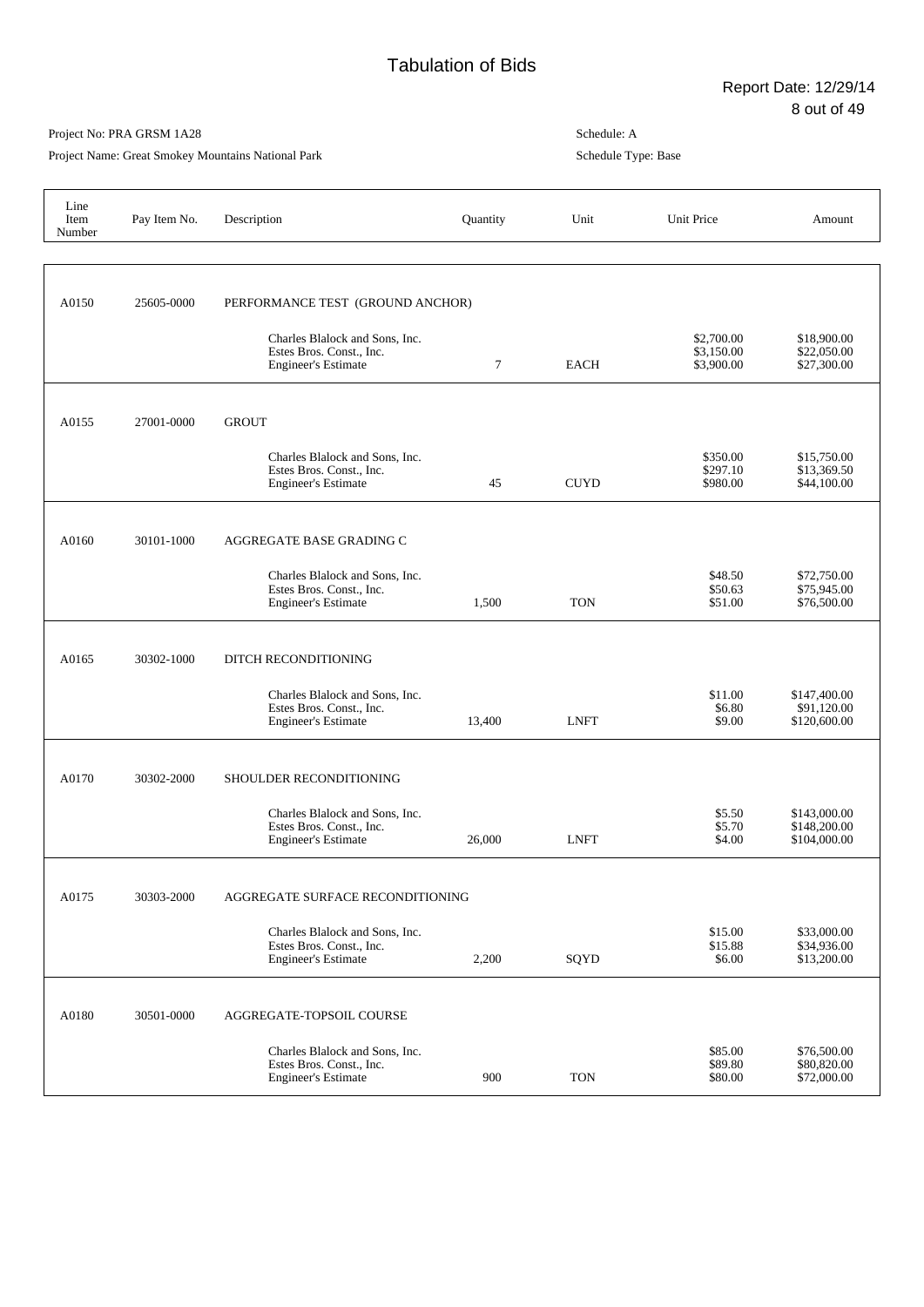### Project No: PRA GRSM 1A28

Project Name: Great Smokey Mountains National Park

| Line<br>Item<br>Number | Pay Item No. | Description                                                                                 | Quantity | Unit        | Unit Price                       | Amount                                             |
|------------------------|--------------|---------------------------------------------------------------------------------------------|----------|-------------|----------------------------------|----------------------------------------------------|
|                        |              |                                                                                             |          |             |                                  |                                                    |
| A0190                  | 40101-0600   | SUPERPAVE PAVEMENT, 1/2-INCH NOMINAL MAXIMUM SIZE AGGREGATE, 0.3 TO <3 MILLION ESAL (TYPE I |          |             |                                  |                                                    |
|                        |              | OR IV PAVEMENT ROUGHNESS)                                                                   |          |             |                                  |                                                    |
|                        |              | Charles Blalock and Sons, Inc.<br>Estes Bros. Const., Inc.<br><b>Engineer's Estimate</b>    | 8,300    | <b>TON</b>  | \$217.50<br>\$222.94<br>\$180.00 | \$1,805,250.00<br>\$1,850,402.00<br>\$1,494,000.00 |
| A0195                  | 40101-1400   | SUPERPAVE PAVEMENT, 1-INCH NOMINAL MAXIMUM SIZE AGGREGATE, 0.3 TO <3 MILLION ESAL           |          |             |                                  |                                                    |
|                        |              | Charles Blalock and Sons, Inc.<br>Estes Bros. Const., Inc.<br><b>Engineer's Estimate</b>    | 2,300    | <b>TON</b>  | \$197.50<br>\$202.44<br>\$140.00 | \$454,250.00<br>\$465,612.00<br>\$322,000.00       |
| A0205                  | 41301-0000   | ASPHALT PAVEMENT MILLING (0 TO 2-INCH DEPTH)                                                |          |             |                                  |                                                    |
|                        |              | Charles Blalock and Sons, Inc.<br>Estes Bros. Const., Inc.<br><b>Engineer's Estimate</b>    | 375      | SQYD        | \$19.00<br>\$20.90<br>\$12.00    | \$7,125.00<br>\$7,837.50<br>\$4,500.00             |
| A0210                  | 41301-0600   | ASPHALT PAVEMENT MILLING, 2-INCH DEPTH                                                      |          |             |                                  |                                                    |
|                        |              | Charles Blalock and Sons, Inc.<br>Estes Bros. Const., Inc.<br><b>Engineer's Estimate</b>    | 37,900   | SQYD        | \$4.95<br>\$5.20<br>\$4.00       | \$187,605.00<br>\$197,080.00<br>\$151,600.00       |
| A0215                  | 42801-0250   | FLEXIBLE PAVEMENT, FULL DEPTH PATCH, TYPE 4                                                 |          |             |                                  |                                                    |
|                        |              | Charles Blalock and Sons, Inc.<br>Estes Bros. Const., Inc.<br><b>Engineer's Estimate</b>    | 1,500    | SQYD        | \$180.00<br>\$120.00<br>\$240.00 | \$270,000.00<br>\$180,000.00<br>\$360,000.00       |
| A0220                  | 55101-1400   | STEEL H-PILES 12 X 53, IN PLACE                                                             |          |             |                                  |                                                    |
|                        |              | Charles Blalock and Sons, Inc.<br>Estes Bros. Const., Inc.<br><b>Engineer's Estimate</b>    | 1,160    | <b>LNFT</b> | \$165.00<br>\$210.00<br>\$35.00  | \$191,400.00<br>\$243,600.00<br>\$40,600.00        |
| A0225                  | 55101-1800   | STEEL H-PILES 14 X 73, IN PLACE                                                             |          |             |                                  |                                                    |
|                        |              | Charles Blalock and Sons, Inc.<br>Estes Bros. Const., Inc.<br><b>Engineer's Estimate</b>    | 1,710    | <b>LNFT</b> | \$165.00<br>\$236.25<br>\$75.00  | \$282,150.00<br>\$403,987.50<br>\$128,250.00       |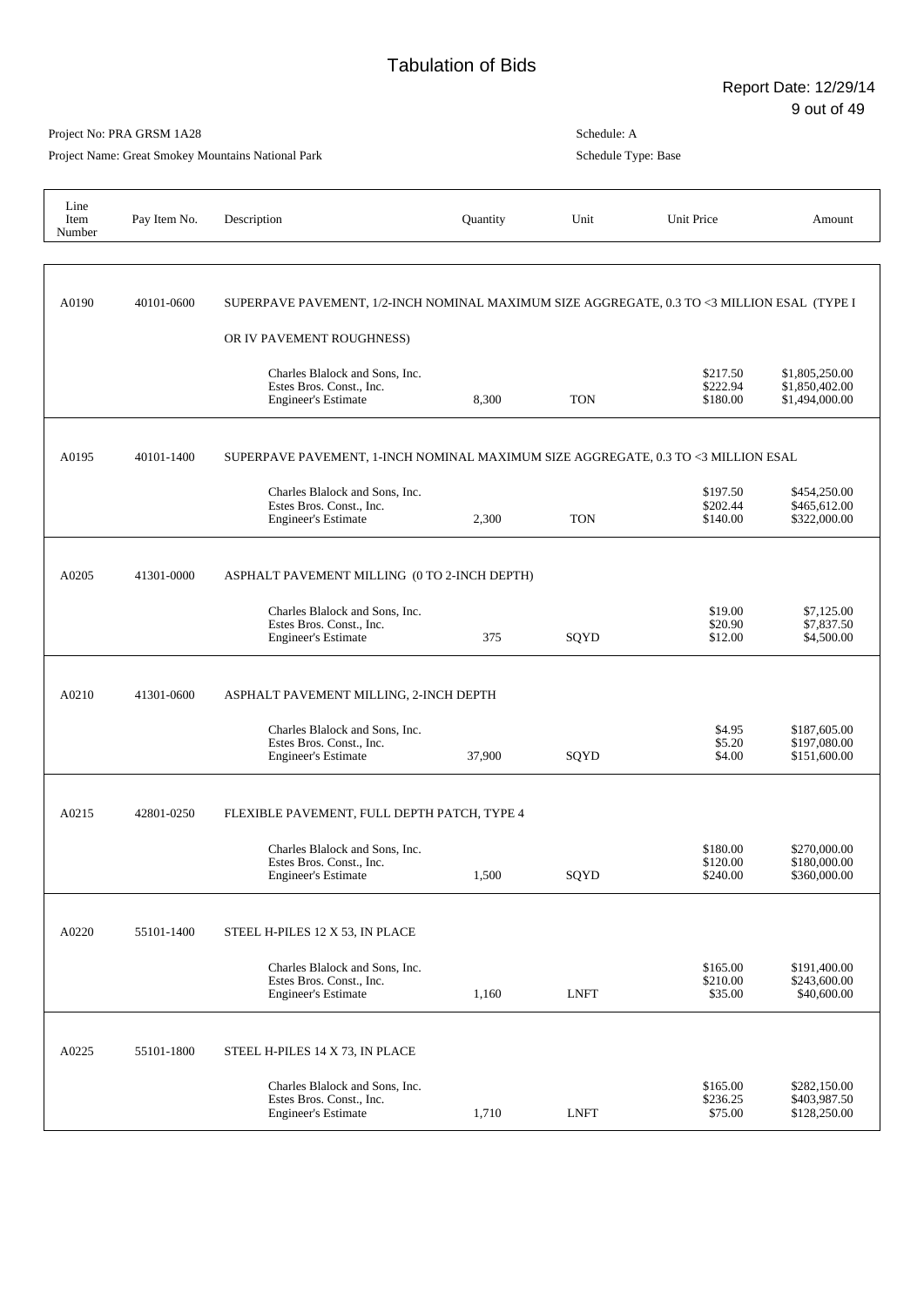Project Name: Great Smokey Mountains National Park

| Line<br>Item<br>Number | Pay Item No. | Description                                                                              | Quantity | Unit        | Unit Price                           | Amount                                       |
|------------------------|--------------|------------------------------------------------------------------------------------------|----------|-------------|--------------------------------------|----------------------------------------------|
|                        |              |                                                                                          |          |             |                                      |                                              |
| A0230                  | 55201-0100   | STRUCTURAL CONCRETE, CLASS A                                                             |          |             |                                      |                                              |
|                        |              | Charles Blalock and Sons, Inc.<br>Estes Bros. Const., Inc.<br><b>Engineer's Estimate</b> | 20.0     | <b>CUYD</b> | \$1,925.00<br>\$1,927.29<br>\$400.00 | \$38,500.00<br>\$38,545.80<br>\$8,000.00     |
| A0235                  | 55201-0200   | STRUCTURAL CONCRETE, CLASS A (AE)                                                        |          |             |                                      |                                              |
|                        |              | Charles Blalock and Sons, Inc.<br>Estes Bros. Const., Inc.<br><b>Engineer's Estimate</b> | 325.0    | <b>CUYD</b> | \$450.00<br>\$620.96<br>\$580.00     | \$146,250.00<br>\$201,812.00<br>\$188,500.00 |
| A0240                  | 55401-1000   | REINFORCING STEEL                                                                        |          |             |                                      |                                              |
|                        |              | Charles Blalock and Sons, Inc.<br>Estes Bros. Const., Inc.<br><b>Engineer's Estimate</b> | 23,400   | LB          | \$1.30<br>\$1.47<br>\$1.25           | \$30,420.00<br>\$34,398.00<br>\$29,250.00    |
| A0245                  | 56501-0000   | <b>DRILLED SHAFTS</b>                                                                    |          |             |                                      |                                              |
|                        |              | Charles Blalock and Sons, Inc.<br>Estes Bros. Const., Inc.<br><b>Engineer's Estimate</b> | 1,700    | <b>LNFT</b> | \$200.00<br>\$73.50<br>\$200.00      | \$340,000.00<br>\$124,950.00<br>\$340,000.00 |
| A0250                  | 56603-6000   | REINFORCED SHOTCRETE, 12-INCH DEPTH                                                      |          |             |                                      |                                              |
|                        |              | Charles Blalock and Sons, Inc.<br>Estes Bros. Const., Inc.<br><b>Engineer's Estimate</b> | 140      | SQYD        | \$525.00<br>\$535.53<br>\$450.00     | \$73,500.00<br>\$74,974.20<br>\$63,000.00    |
| A0255                  | 60102-1000   | CONCRETE, PRECAST LAGGING                                                                |          |             |                                      |                                              |
|                        |              | Charles Blalock and Sons, Inc.<br>Estes Bros. Const., Inc.<br><b>Engineer's Estimate</b> | 610      | SQYD        | \$423.00<br>\$426.51<br>\$175.00     | \$258,030.00<br>\$260,171.10<br>\$106,750.00 |
| A0260                  | 60201-0600   | <b>18-INCH PIPE CULVERT</b>                                                              |          |             |                                      |                                              |
|                        |              | Charles Blalock and Sons, Inc.<br>Estes Bros. Const., Inc.<br><b>Engineer's Estimate</b> | 76       | <b>LNFT</b> | \$125.00<br>\$312.84<br>\$300.00     | \$9,500.00<br>\$23,775.84<br>\$22,800.00     |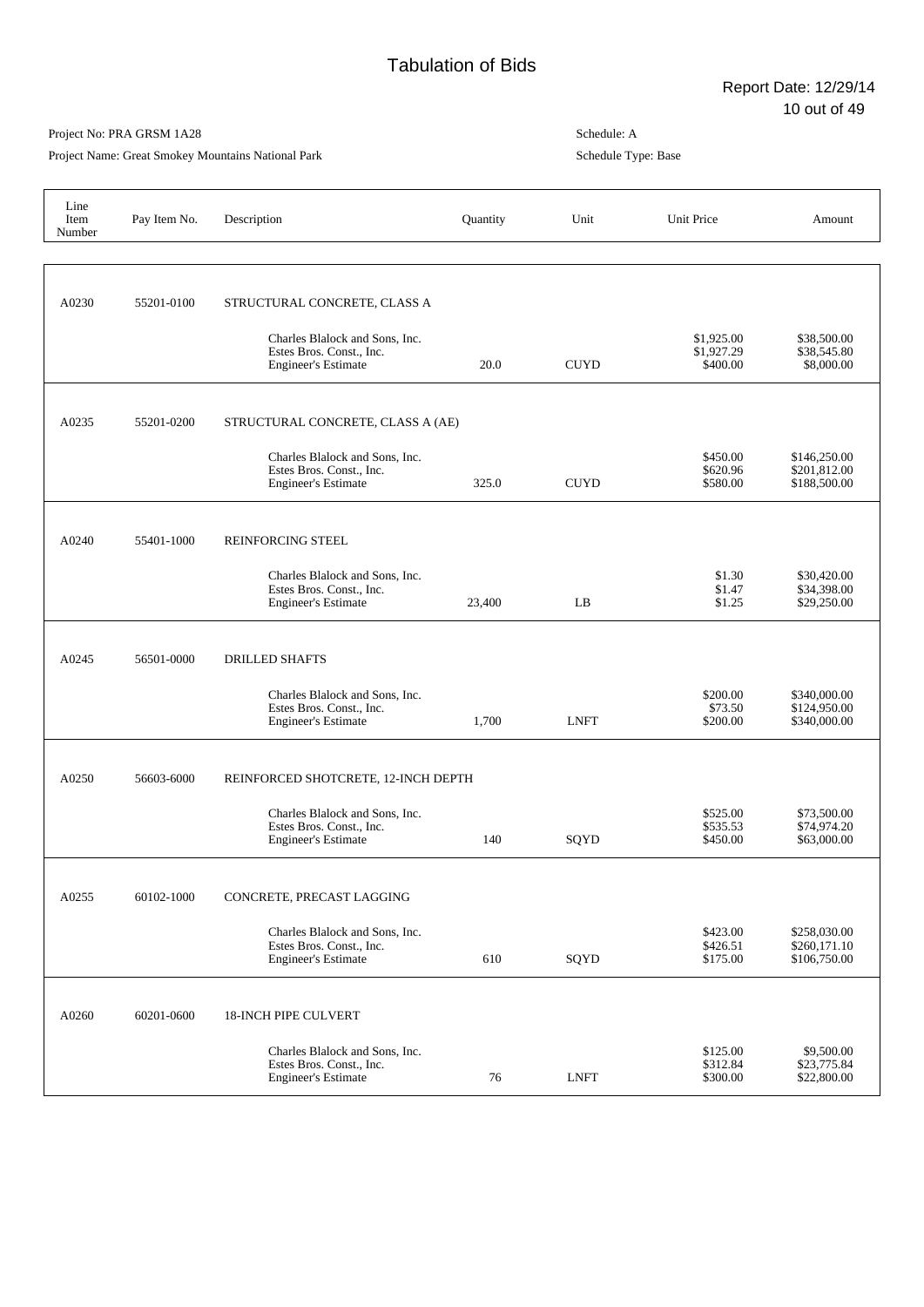## Project No: PRA GRSM 1A28

Project Name: Great Smokey Mountains National Park

| Line<br>Item<br>Number | Pay Item No. | Description                                                                              | Quantity       | Unit        | Unit Price                             | Amount                                     |
|------------------------|--------------|------------------------------------------------------------------------------------------|----------------|-------------|----------------------------------------|--------------------------------------------|
|                        |              |                                                                                          |                |             |                                        |                                            |
| A0265                  | 60201-0800   | 24-INCH PIPE CULVERT                                                                     |                |             |                                        |                                            |
|                        |              | Charles Blalock and Sons, Inc.<br>Estes Bros. Const., Inc.<br><b>Engineer's Estimate</b> | 256            | <b>LNFT</b> | \$165.00<br>\$192.76<br>\$400.00       | \$42,240.00<br>\$49,346.56<br>\$102,400.00 |
| A0270                  | 60220-0100   | 3 FEET SPAN, 3 FEET RISE PRECAST REINFORCED CONCRETE BOX CULVERT                         |                |             |                                        |                                            |
|                        |              | Charles Blalock and Sons, Inc.<br>Estes Bros. Const., Inc.<br><b>Engineer's Estimate</b> | 8              | <b>LNFT</b> | \$1,800.00<br>\$3,077.70<br>\$1,600.00 | \$14,400.00<br>\$24,621.60<br>\$12,800.00  |
| A0275                  | 60403-0900   | <b>INLET, TYPE 4B</b>                                                                    |                |             |                                        |                                            |
|                        |              | Charles Blalock and Sons, Inc.<br>Estes Bros. Const., Inc.<br><b>Engineer's Estimate</b> | $\overline{4}$ | <b>EACH</b> | \$2,200.00<br>\$6,524.13<br>\$4,700.00 | \$8,800.00<br>\$26,096.52<br>\$18,800.00   |
| A0280                  | 60403-1400   | INLET, TYPE 5B                                                                           |                |             |                                        |                                            |
|                        |              | Charles Blalock and Sons, Inc.<br>Estes Bros. Const., Inc.<br><b>Engineer's Estimate</b> | 1              | <b>EACH</b> | \$2,200.00<br>\$6,802.26<br>\$3,500.00 | \$2,200.00<br>\$6,802.26<br>\$3,500.00     |
| A0285                  | 60403-1700   | INLET, TYPE 6A                                                                           |                |             |                                        |                                            |
|                        |              | Charles Blalock and Sons, Inc.<br>Estes Bros. Const., Inc.<br><b>Engineer's Estimate</b> | $\mathbf{1}$   | <b>EACH</b> | \$3,000.00<br>\$3,706.69<br>\$4,000.00 | \$3,000.00<br>\$3,706.69<br>\$4,000.00     |
| A0290                  | 60412-1000   | REMOVE AND RESET METAL FRAME AND GRATE                                                   |                |             |                                        |                                            |
|                        |              | Charles Blalock and Sons, Inc.<br>Estes Bros. Const., Inc.<br><b>Engineer's Estimate</b> | $\mathbf{1}$   | <b>EACH</b> | \$1,000.00<br>\$385.00<br>\$1,350.00   | \$1,000.00<br>\$385.00<br>\$1,350.00       |
| A0295                  | 60501-0000   | STANDARD UNDERDRAIN SYSTEM                                                               |                |             |                                        |                                            |
|                        |              | Charles Blalock and Sons, Inc.<br>Estes Bros. Const., Inc.<br><b>Engineer's Estimate</b> | 200            | <b>LNFT</b> | \$55.00<br>\$23.07<br>\$15.00          | \$11,000.00<br>\$4,614.00<br>\$3,000.00    |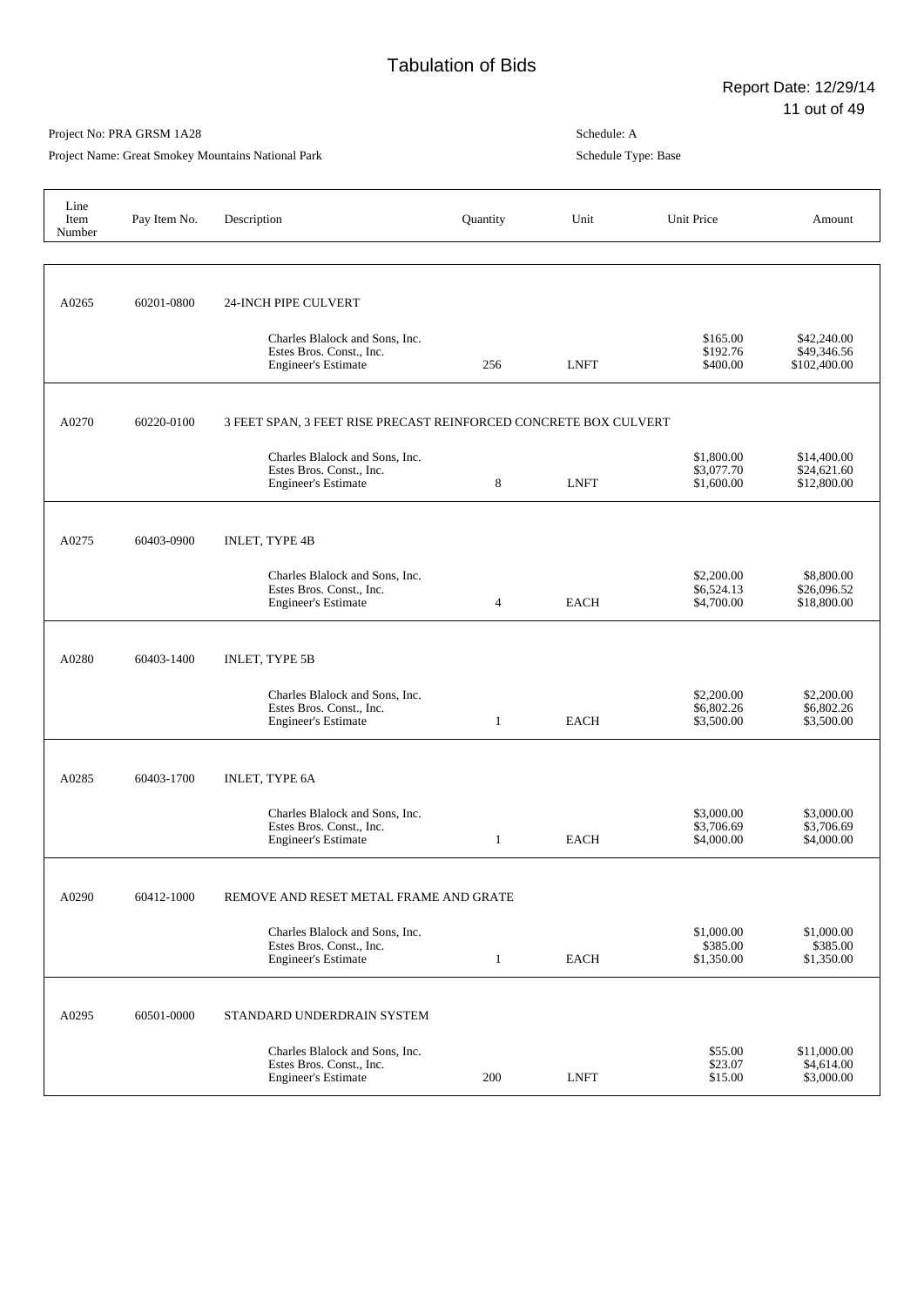## Project No: PRA GRSM 1A28

Project Name: Great Smokey Mountains National Park

| Line<br>Item<br>Number | Pay Item No. | Description                                                                              | Quantity       | Unit        | Unit Price                             | Amount                                       |
|------------------------|--------------|------------------------------------------------------------------------------------------|----------------|-------------|----------------------------------------|----------------------------------------------|
| A0300                  | 60503-0000   | GEOCOMPOSITE PAVEMENT EDGE DRAIN SYSTEM                                                  |                |             |                                        |                                              |
|                        |              | Charles Blalock and Sons, Inc.<br>Estes Bros. Const., Inc.<br>Engineer's Estimate        | 12,950         | <b>LNFT</b> | \$10.00<br>\$10.90<br>\$17.00          | \$129,500.00<br>\$141,155.00<br>\$220,150.00 |
| A0305                  | 60504-0000   | GEOCOMPOSITE SHEET DRAIN SYSTEM                                                          |                |             |                                        |                                              |
|                        |              | Charles Blalock and Sons, Inc.<br>Estes Bros. Const., Inc.<br><b>Engineer's Estimate</b> | 1,300          | SQYD        | \$15.50<br>\$21.00<br>\$20.00          | \$20,150.00<br>\$27,300.00<br>\$26,000.00    |
| A0310                  | 60704-0000   | <b>CLEANING CULVERT IN PLACE</b>                                                         |                |             |                                        |                                              |
|                        |              | Charles Blalock and Sons, Inc.<br>Estes Bros. Const., Inc.<br><b>Engineer's Estimate</b> | 15             | <b>EACH</b> | \$2,500.00<br>\$1,250.00<br>\$1,800.00 | \$37,500.00<br>\$18,750.00<br>\$27,000.00    |
| A0315                  | 60705-0000   | RECONDITIONING DRAINAGE STRUCTURE                                                        |                |             |                                        |                                              |
|                        |              | Charles Blalock and Sons, Inc.<br>Estes Bros. Const., Inc.<br><b>Engineer's Estimate</b> | 5              | <b>EACH</b> | \$5,000.00<br>\$1,500.00<br>\$2,000.00 | \$25,000.00<br>\$7,500.00<br>\$10,000.00     |
| A0320                  | 60707-0600   | LINING 30-INCH PIPE CULVERT                                                              |                |             |                                        |                                              |
|                        |              | Charles Blalock and Sons, Inc.<br>Estes Bros. Const., Inc.<br><b>Engineer's Estimate</b> | 83             | <b>LNFT</b> | \$870.00<br>\$845.25<br>\$400.00       | \$72,210.00<br>\$70,155.75<br>\$33,200.00    |
| A0325                  | 60708-0000   | CONCRETE PIPE JOINT REPAIR                                                               |                |             |                                        |                                              |
|                        |              | Charles Blalock and Sons, Inc.<br>Estes Bros. Const., Inc.<br><b>Engineer's Estimate</b> | $\mathfrak{S}$ | <b>EACH</b> | \$1,500.00<br>\$1,047.50<br>\$1,600.00 | \$7,500.00<br>\$5,237.50<br>\$8,000.00       |
| A0330                  | 60802-0400   | PAVED WATERWAY, TYPE 4                                                                   |                |             |                                        |                                              |
|                        |              | Charles Blalock and Sons, Inc.<br>Estes Bros. Const., Inc.<br><b>Engineer's Estimate</b> | 360            | <b>LNFT</b> | \$140.00<br>\$143.50<br>\$32.00        | \$50,400.00<br>\$51,660.00<br>\$11,520.00    |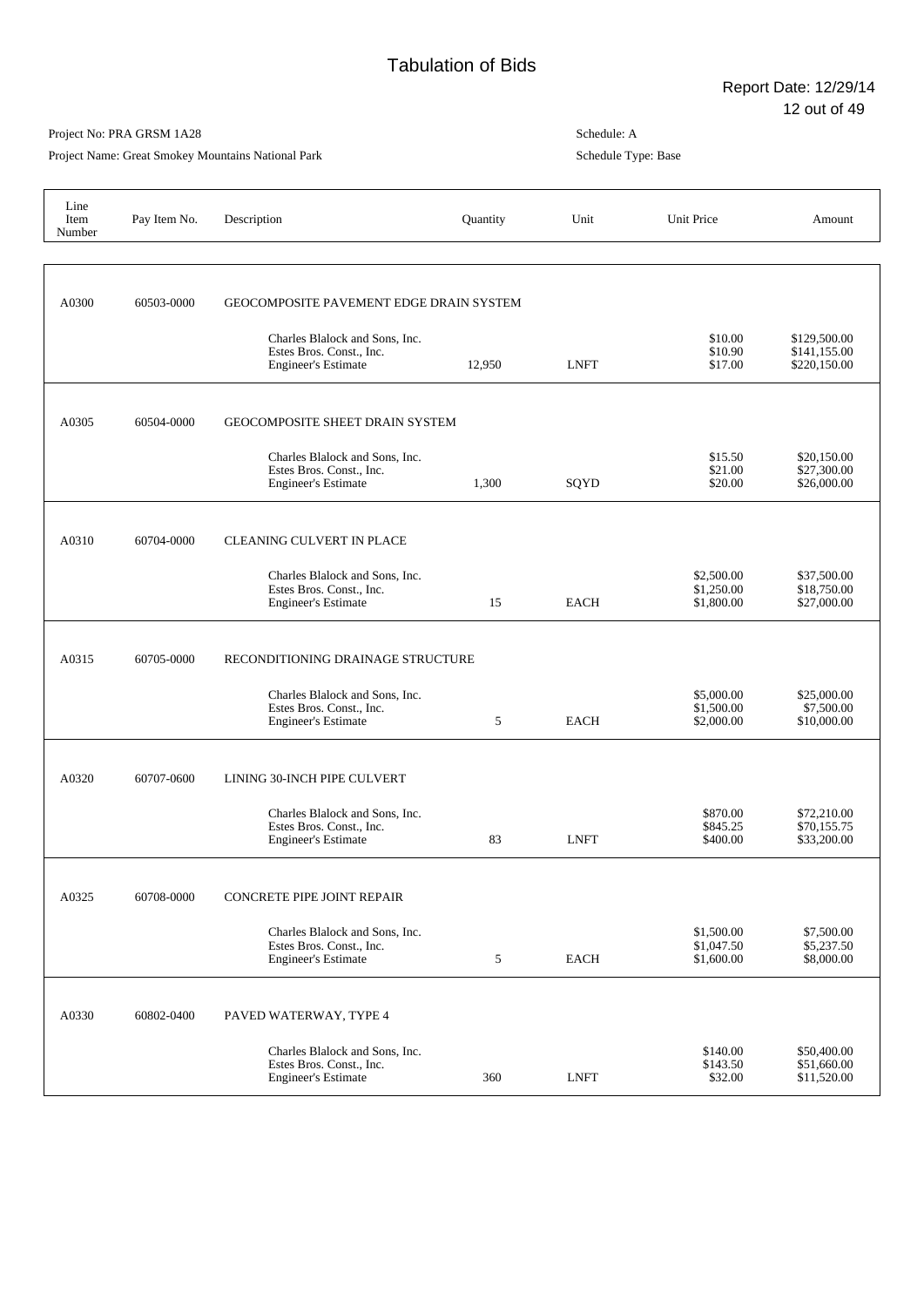### Project No: PRA GRSM 1A28

Project Name: Great Smokey Mountains National Park

| Line<br>Item<br>Number | Pay Item No. | Description                                                                              | Quantity | Unit        | Unit Price                       | Amount                                       |
|------------------------|--------------|------------------------------------------------------------------------------------------|----------|-------------|----------------------------------|----------------------------------------------|
|                        |              |                                                                                          |          |             |                                  |                                              |
| A0335                  | 60802-0500   | PAVED WATERWAY, TYPE 5                                                                   |          |             |                                  |                                              |
|                        |              | Charles Blalock and Sons, Inc.<br>Estes Bros. Const., Inc.<br><b>Engineer's Estimate</b> | 800      | <b>LNFT</b> | \$140.00<br>\$143.50<br>\$350.00 | \$112,000.00<br>\$114,800.00<br>\$280,000.00 |
| A0340                  | 60815-0500   | RECONDITION PAVED WATERWAY, TYPE 5                                                       |          |             |                                  |                                              |
|                        |              | Charles Blalock and Sons, Inc.<br>Estes Bros. Const., Inc.<br><b>Engineer's Estimate</b> | 800      | SQYD        | \$110.00<br>\$112.75<br>\$110.00 | \$88,000.00<br>\$90,200.00<br>\$88,000.00    |
| A0345                  | 60901-4000   | CURB, STONE, TYPE 1, 16-INCH DEPTH (GOVERNMENT PROVIDED)                                 |          |             |                                  |                                              |
|                        |              | Charles Blalock and Sons, Inc.<br>Estes Bros. Const., Inc.<br><b>Engineer's Estimate</b> | 40       | <b>LNFT</b> | \$45.00<br>\$44.00<br>\$400.00   | \$1,800.00<br>\$1,760.00<br>\$16,000.00      |
| A0350                  | 60901-4000   | CURB, STONE, TYPE 1, 16-INCH DEPTH                                                       |          |             |                                  |                                              |
|                        |              | Charles Blalock and Sons, Inc.<br>Estes Bros. Const., Inc.<br><b>Engineer's Estimate</b> | 1,350    | <b>LNFT</b> | \$80.00<br>\$81.40<br>\$90.00    | \$108,000.00<br>\$109,890.00<br>\$121,500.00 |
| A0355                  | 60910-0000   | <b>RESET CURB</b>                                                                        |          |             |                                  |                                              |
|                        |              | Charles Blalock and Sons, Inc.<br>Estes Bros. Const., Inc.<br><b>Engineer's Estimate</b> | 300      | <b>LNFT</b> | \$35.00<br>\$33.00<br>\$40.00    | \$10,500.00<br>\$9,900.00<br>\$12,000.00     |
| A0360                  | 61501-0100   | SIDEWALK, CONCRETE                                                                       |          |             |                                  |                                              |
|                        |              | Charles Blalock and Sons, Inc.<br>Estes Bros. Const., Inc.<br><b>Engineer's Estimate</b> | 400      | SQYD        | \$115.00<br>\$117.88<br>\$150.00 | \$46,000.00<br>\$47,152.00<br>\$60,000.00    |
| A0365                  | 61504-1000   | ACCESSIBILITY RAMP, CONCRETE                                                             |          |             |                                  |                                              |
|                        |              | Charles Blalock and Sons, Inc.<br>Estes Bros. Const., Inc.<br><b>Engineer's Estimate</b> | 5        | SQYD        | \$900.00<br>\$922.50<br>\$600.00 | \$4,500.00<br>\$4,612.50<br>\$3,000.00       |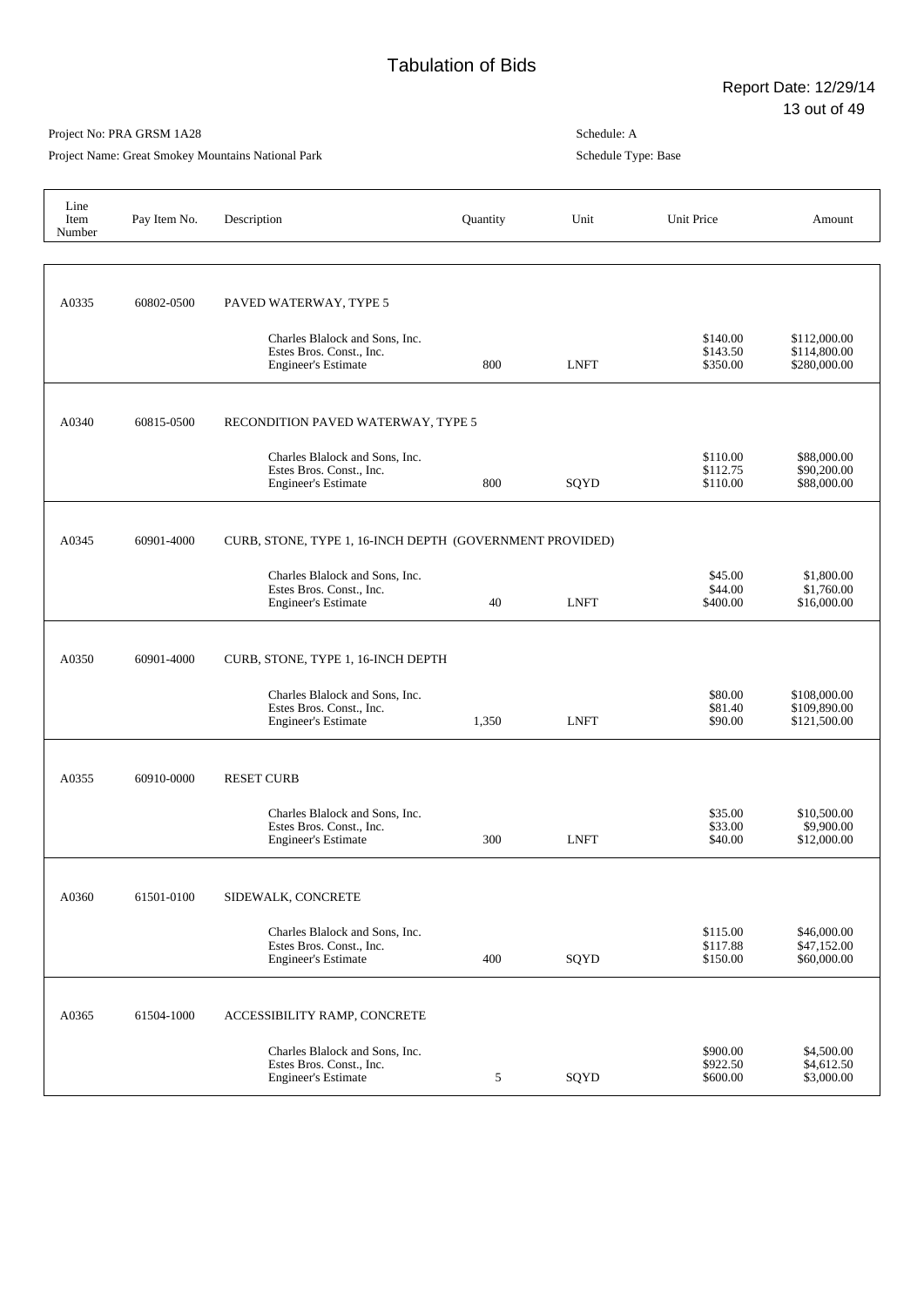## Project No: PRA GRSM 1A28

Project Name: Great Smokey Mountains National Park

| Line<br>Item<br>Number | Pay Item No. | Description                                                                              | Quantity | Unit        | Unit Price                             | Amount                                       |
|------------------------|--------------|------------------------------------------------------------------------------------------|----------|-------------|----------------------------------------|----------------------------------------------|
| A0370                  | 61701-4000   | <b>GUARDRAIL SYSTEM SBTB</b>                                                             |          |             |                                        |                                              |
|                        |              | Charles Blalock and Sons, Inc.<br>Estes Bros. Const., Inc.<br><b>Engineer's Estimate</b> | 1,550    | <b>LNFT</b> | \$71.00<br>\$71.50<br>\$90.00          | \$110,050.00<br>\$110,825.00<br>\$139,500.00 |
| A0375                  | 61702-0510   | TERMINAL SECTION, TYPE SBT-FAT                                                           |          |             |                                        |                                              |
|                        |              | Charles Blalock and Sons, Inc.<br>Estes Bros. Const., Inc.<br><b>Engineer's Estimate</b> | 4        | <b>EACH</b> | \$3,500.00<br>\$3,190.00<br>\$3,500.00 | \$14,000.00<br>\$12,760.00<br>\$14,000.00    |
| A0380                  | 61901-0000   | FENCE (TREE PROTECTION)                                                                  |          |             |                                        |                                              |
|                        |              | Charles Blalock and Sons, Inc.<br>Estes Bros. Const., Inc.<br><b>Engineer's Estimate</b> | 500      | <b>LNFT</b> | \$6.00<br>\$10.00<br>\$10.00           | \$3,000.00<br>\$5,000.00<br>\$5,000.00       |
| A0385                  | 62001-0000   | STONE MASONRY (CAPSTONE)                                                                 |          |             |                                        |                                              |
|                        |              | Charles Blalock and Sons, Inc.<br>Estes Bros. Const., Inc.<br><b>Engineer's Estimate</b> | 1.00     | <b>CUYD</b> | \$5,000.00<br>\$5,060.00<br>\$4,050.00 | \$5,000.00<br>\$5,060.00<br>\$4,050.00       |
| A0390                  | 62002-0000   | STONE MASONRY (PGA WALL)                                                                 |          |             |                                        |                                              |
|                        |              | Charles Blalock and Sons, Inc.<br>Estes Bros. Const., Inc.<br><b>Engineer's Estimate</b> | 150      | SQYD        | \$1,725.00<br>\$1,738.00<br>\$1,300.00 | \$258,750.00<br>\$260,700.00<br>\$195,000.00 |
| A0395                  | 62011-0300   | STONE MASONRY HEADWALL FOR 18-INCH PIPE CULVERT                                          |          |             |                                        |                                              |
|                        |              | Charles Blalock and Sons, Inc.<br>Estes Bros. Const., Inc.<br><b>Engineer's Estimate</b> | 5        | <b>EACH</b> | \$4,000.00<br>\$3,850.00<br>\$3,800.00 | \$20,000.00<br>\$19,250.00<br>\$19,000.00    |
| A0400                  | 62011-0500   | STONE MASONRY HEADWALL FOR 24-INCH PIPE CULVERT                                          |          |             |                                        |                                              |
|                        |              | Charles Blalock and Sons, Inc.<br>Estes Bros. Const., Inc.<br><b>Engineer's Estimate</b> | 6        | <b>EACH</b> | \$4,250.00<br>\$4,290.00<br>\$4,400.00 | \$25,500.00<br>\$25,740.00<br>\$26,400.00    |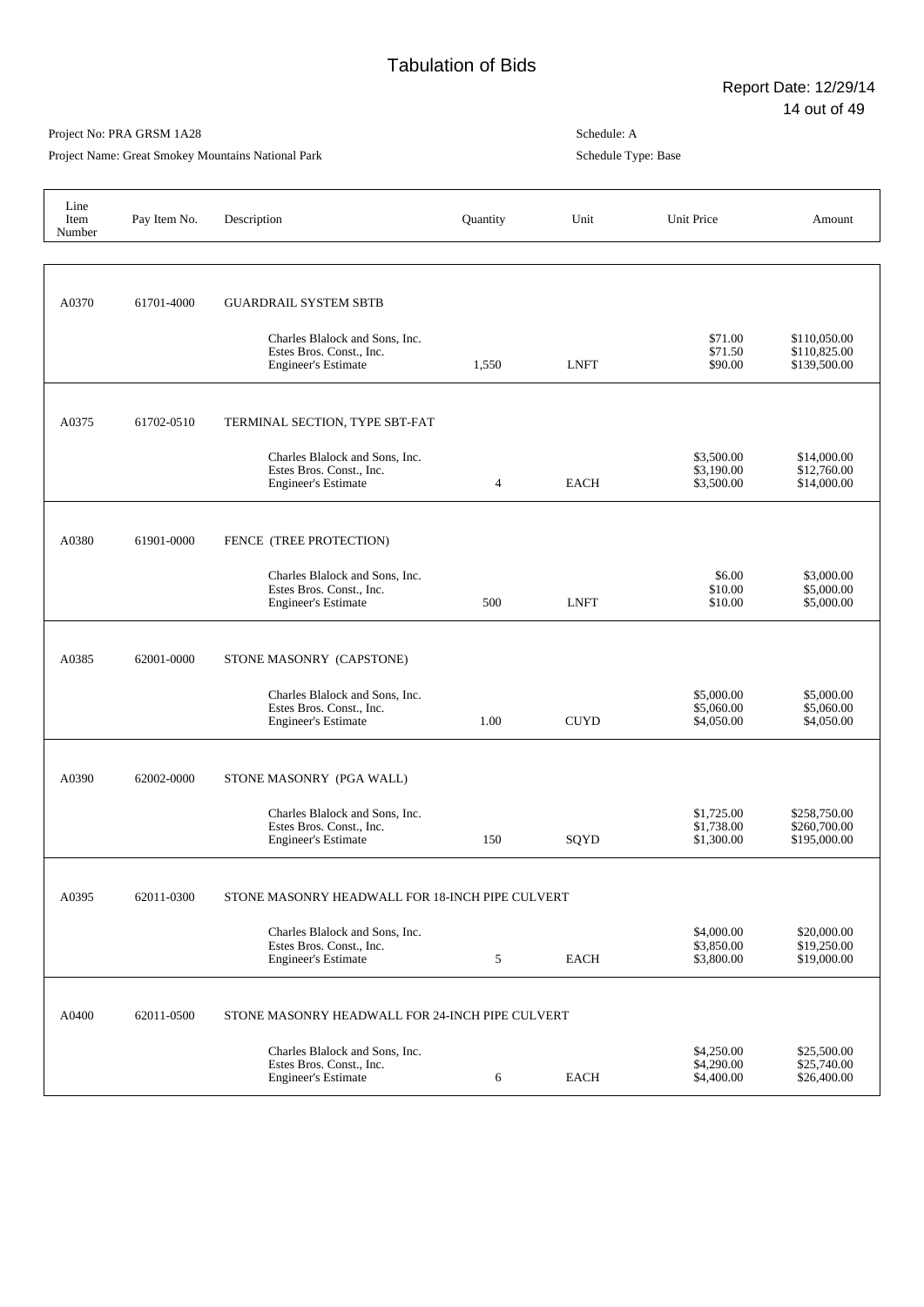### Project No: PRA GRSM 1A28

Project Name: Great Smokey Mountains National Park

| Line<br>Item<br>Number | Pay Item No. | Description                                                                              | Quantity | Unit        | Unit Price                             | Amount                                    |
|------------------------|--------------|------------------------------------------------------------------------------------------|----------|-------------|----------------------------------------|-------------------------------------------|
| A0405                  | 62012-3000   | STONE MASONRY HEADWALL FOR BOX CULVERT                                                   |          |             |                                        |                                           |
|                        |              | Charles Blalock and Sons, Inc.<br>Estes Bros. Const., Inc.<br><b>Engineer's Estimate</b> | 10.00    | <b>CUYD</b> | \$4,250.00<br>\$4,180.00<br>\$4,700.00 | \$42,500.00<br>\$41,800.00<br>\$47,000.00 |
| A0410                  | 62025-1000   | REMOVE AND RESET STONE MASONRY                                                           |          |             |                                        |                                           |
|                        |              | Charles Blalock and Sons, Inc.<br>Estes Bros. Const., Inc.<br><b>Engineer's Estimate</b> | 2.00     | <b>CUYD</b> | \$3,800.00<br>\$3,740.00<br>\$3,300.00 | \$7,600.00<br>\$7,480.00<br>\$6,600.00    |
| A0415                  | 62030-0000   | REPOINT STONE MASONRY                                                                    |          |             |                                        |                                           |
|                        |              | Charles Blalock and Sons, Inc.<br>Estes Bros. Const., Inc.<br><b>Engineer's Estimate</b> | 1,100    | <b>LNFT</b> | \$15.50<br>\$15.40<br>\$16.00          | \$17,050.00<br>\$16,940.00<br>\$17,600.00 |
| A0420                  | 62101-0000   | MONUMENT (MILE MARKER)                                                                   |          |             |                                        |                                           |
|                        |              | Charles Blalock and Sons, Inc.<br>Estes Bros. Const., Inc.<br><b>Engineer's Estimate</b> | 3        | <b>EACH</b> | \$1,300.00<br>\$744.20<br>\$2,900.00   | \$3,900.00<br>\$2,232.60<br>\$8,700.00    |
| A0425                  | 62401-0300   | FURNISHING AND PLACING TOPSOIL, 4-INCH DEPTH                                             |          |             |                                        |                                           |
|                        |              | Charles Blalock and Sons, Inc.<br>Estes Bros. Const., Inc.<br><b>Engineer's Estimate</b> | 2,000    | SQYD        | \$8.50<br>\$15.48<br>\$17.00           | \$17,000.00<br>\$30,960.00<br>\$34,000.00 |
| A0430                  | 62501-0000   | TURF ESTABLISHMENT                                                                       |          |             |                                        |                                           |
|                        |              | Charles Blalock and Sons, Inc.<br>Estes Bros. Const., Inc.<br><b>Engineer's Estimate</b> | 1.00     | <b>ACRE</b> | \$4,000.00<br>\$6,000.00<br>\$9,200.00 | \$4,000.00<br>\$6,000.00<br>\$9,200.00    |
| A0435                  | 62516-3000   | MULCHING, HYDRAULIC METHOD, BONDED FIBER MATRIX                                          |          |             |                                        |                                           |
|                        |              | Charles Blalock and Sons, Inc.<br>Estes Bros. Const., Inc.<br><b>Engineer's Estimate</b> | 2,600    | SQYD        | \$2.00<br>\$11.00<br>\$7.00            | \$5,200.00<br>\$28,600.00<br>\$18,200.00  |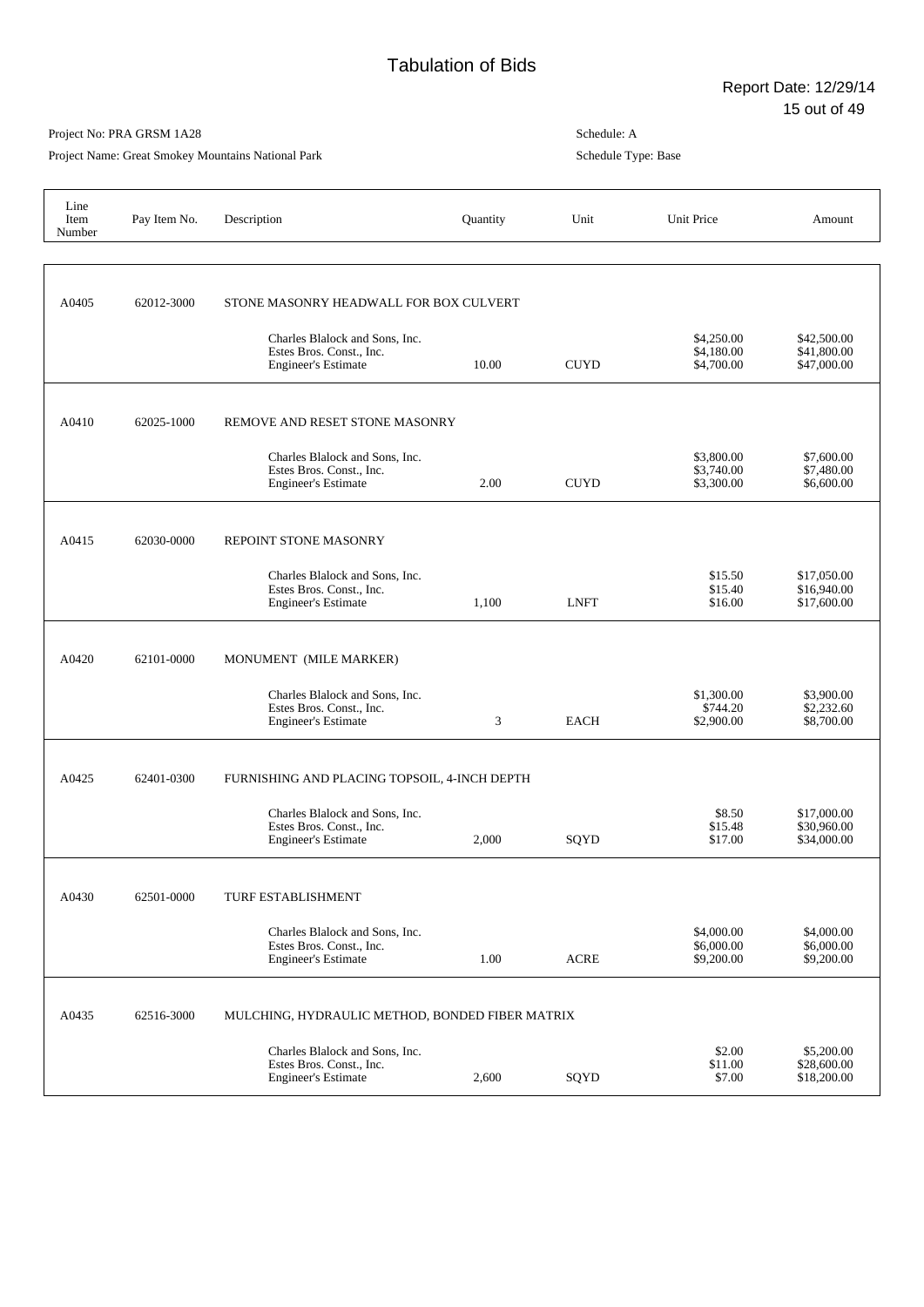### Project No: PRA GRSM 1A28

Project Name: Great Smokey Mountains National Park

| Line<br>Item<br>Number | Pay Item No. | Description                                                                              | Quantity | Unit        | Unit Price                    | Amount                                    |
|------------------------|--------------|------------------------------------------------------------------------------------------|----------|-------------|-------------------------------|-------------------------------------------|
|                        |              |                                                                                          |          |             |                               |                                           |
| A0440                  | 62901-0500   | ROLLED EROSION CONTROL PRODUCT, TYPE 2.A                                                 |          |             |                               |                                           |
|                        |              | Charles Blalock and Sons, Inc.<br>Estes Bros. Const., Inc.<br><b>Engineer's Estimate</b> | 7,000    | SQYD        | \$1.50<br>\$6.04<br>\$8.00    | \$10,500.00<br>\$42,280.00<br>\$56,000.00 |
| A0445                  | 62901-1200   | ROLLED EROSION CONTROL PRODUCT, TYPE 5.A                                                 |          |             |                               |                                           |
|                        |              | Charles Blalock and Sons, Inc.<br>Estes Bros. Const., Inc.<br><b>Engineer's Estimate</b> | 100      | SQYD        | \$25.00<br>\$8.56<br>\$6.00   | \$2,500.00<br>\$856.00<br>\$600.00        |
| A0450                  | 63304-0900   | SIGNS, ALUMINUM PANELS, TYPE 3 SHEETING                                                  |          |             |                               |                                           |
|                        |              | Charles Blalock and Sons, Inc.<br>Estes Bros. Const., Inc.<br><b>Engineer's Estimate</b> | 10.0     | <b>SQFT</b> | \$54.00<br>\$37.95<br>\$60.00 | \$540.00<br>\$379.50<br>\$600.00          |
| A0455                  | 63309-0900   | DELINEATOR, TYPE FLEXIBLE                                                                |          |             |                               |                                           |
|                        |              | Charles Blalock and Sons, Inc.<br>Estes Bros. Const., Inc.<br><b>Engineer's Estimate</b> | 8        | <b>EACH</b> | \$45.00<br>\$53.08<br>\$80.00 | \$360.00<br>\$424.64<br>\$640.00          |
| A0460                  | 63401-2300   | PAVEMENT MARKINGS, TYPE L, SOLID                                                         |          |             |                               |                                           |
|                        |              | Charles Blalock and Sons, Inc.<br>Estes Bros. Const., Inc.<br><b>Engineer's Estimate</b> | 55,000   | <b>LNFT</b> | \$1.70<br>\$1.10<br>\$1.25    | \$93,500.00<br>\$60,500.00<br>\$68,750.00 |
| A0465                  | 63502-0900   | TEMPORARY TRAFFIC CONTROL, CONE, TYPE 28-INCH                                            |          |             |                               |                                           |
|                        |              | Charles Blalock and Sons, Inc.<br>Estes Bros. Const., Inc.<br><b>Engineer's Estimate</b> | 100      | <b>EACH</b> | \$27.00<br>\$17.00<br>\$30.00 | \$2,700.00<br>\$1,700.00<br>\$3,000.00    |
| A0470                  | 63502-1300   | TEMPORARY TRAFFIC CONTROL, DRUM                                                          |          |             |                               |                                           |
|                        |              | Charles Blalock and Sons, Inc.<br>Estes Bros. Const., Inc.<br><b>Engineer's Estimate</b> | 300      | <b>EACH</b> | \$45.00<br>\$31.00<br>\$75.00 | \$13,500.00<br>\$9,300.00<br>\$22,500.00  |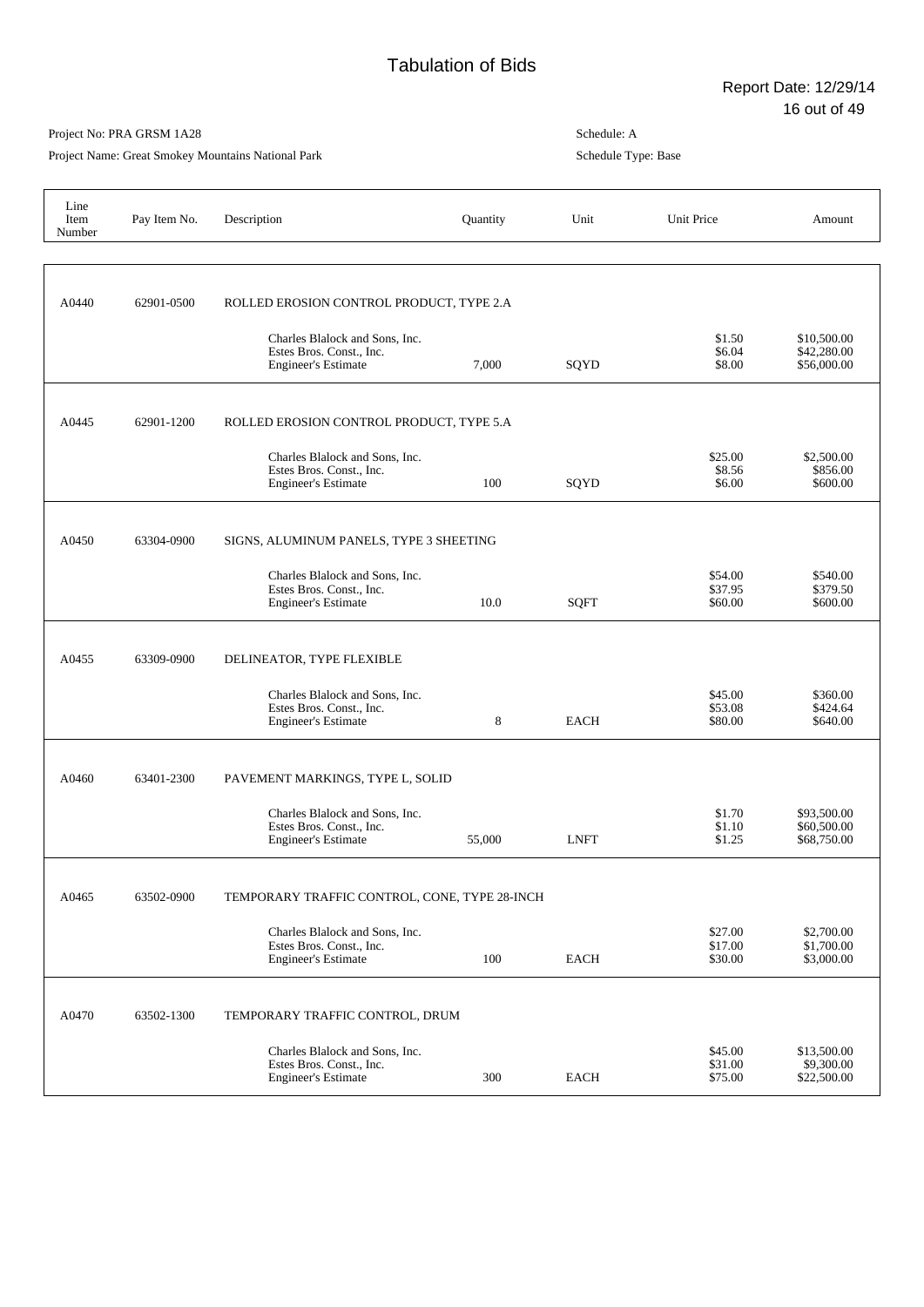### Project No: PRA GRSM 1A28

Project Name: Great Smokey Mountains National Park

| Line<br>Item<br>Number | Pay Item No. | Description                                                                              | Quantity                                                    | Unit        | Unit Price                                | Amount                                    |  |
|------------------------|--------------|------------------------------------------------------------------------------------------|-------------------------------------------------------------|-------------|-------------------------------------------|-------------------------------------------|--|
| A0475                  | 63502-1600   | TEMPORARY TRAFFIC CONTROL, WARNING LIGHT TYPE B                                          |                                                             |             |                                           |                                           |  |
|                        |              | Charles Blalock and Sons, Inc.<br>Estes Bros. Const., Inc.<br><b>Engineer's Estimate</b> | 30                                                          | <b>EACH</b> | \$150.00<br>\$185.00<br>\$240.00          | \$4,500.00<br>\$5,550.00<br>\$7,200.00    |  |
| A0480                  | 63502-2000   |                                                                                          | TEMPORARY TRAFFIC CONTROL, PORTABLE CHANGEABLE MESSAGE SIGN |             |                                           |                                           |  |
|                        |              | Charles Blalock and Sons, Inc.<br>Estes Bros. Const., Inc.<br><b>Engineer's Estimate</b> | 5                                                           | EACH        | \$7,800.00<br>\$11,960.00<br>\$16,000.00  | \$39,000.00<br>\$59,800.00<br>\$80,000.00 |  |
| A0485                  | 63502-2100   | TEMPORARY TRAFFIC CONTROL, CRASH CUSHION                                                 |                                                             |             |                                           |                                           |  |
|                        |              | Charles Blalock and Sons, Inc.<br>Estes Bros. Const., Inc.<br><b>Engineer's Estimate</b> | $\overline{4}$                                              | <b>EACH</b> | \$6,000.00<br>\$10,642.50<br>\$6,500.00   | \$24,000.00<br>\$42,570.00<br>\$26,000.00 |  |
| A0490                  | 63502-2700   | TEMPORARY TRAFFIC CONTROL, REPLACEMENT CARTRIDGES FOR CRASH CUSHION                      |                                                             |             |                                           |                                           |  |
|                        |              | Charles Blalock and Sons, Inc.<br>Estes Bros. Const., Inc.<br><b>Engineer's Estimate</b> | 3                                                           | EACH        | \$1,500.00<br>\$100.00<br>\$3,050.00      | \$4,500.00<br>\$300.00<br>\$9,150.00      |  |
| A0495                  | 63502-3100   | TEMPORARY TRAFFIC CONTROL, TRAFFIC SIGNAL SYSTEM                                         |                                                             |             |                                           |                                           |  |
|                        |              | Charles Blalock and Sons, Inc.<br>Estes Bros. Const., Inc.<br><b>Engineer's Estimate</b> | 1                                                           | EACH        | \$35,000.00<br>\$23,400.00<br>\$20,000.00 | \$35,000.00<br>\$23,400.00<br>\$20,000.00 |  |
| A0500                  | 63503-0300   | TEMPORARY TRAFFIC CONTROL, BARRICADE TYPE 3                                              |                                                             |             |                                           |                                           |  |
|                        |              | Charles Blalock and Sons, Inc.<br>Estes Bros. Const., Inc.<br><b>Engineer's Estimate</b> | 400                                                         | <b>LNFT</b> | \$20.00<br>\$23.99<br>\$30.00             | \$8,000.00<br>\$9,596.00<br>\$12,000.00   |  |
| A0505                  | 63503-0400   | TEMPORARY TRAFFIC CONTROL, CONCRETE BARRIER                                              |                                                             |             |                                           |                                           |  |
|                        |              | Charles Blalock and Sons, Inc.<br>Estes Bros. Const., Inc.<br><b>Engineer's Estimate</b> | 550                                                         | <b>LNFT</b> | \$60.00<br>\$35.50<br>\$67.00             | \$33,000.00<br>\$19,525.00<br>\$36,850.00 |  |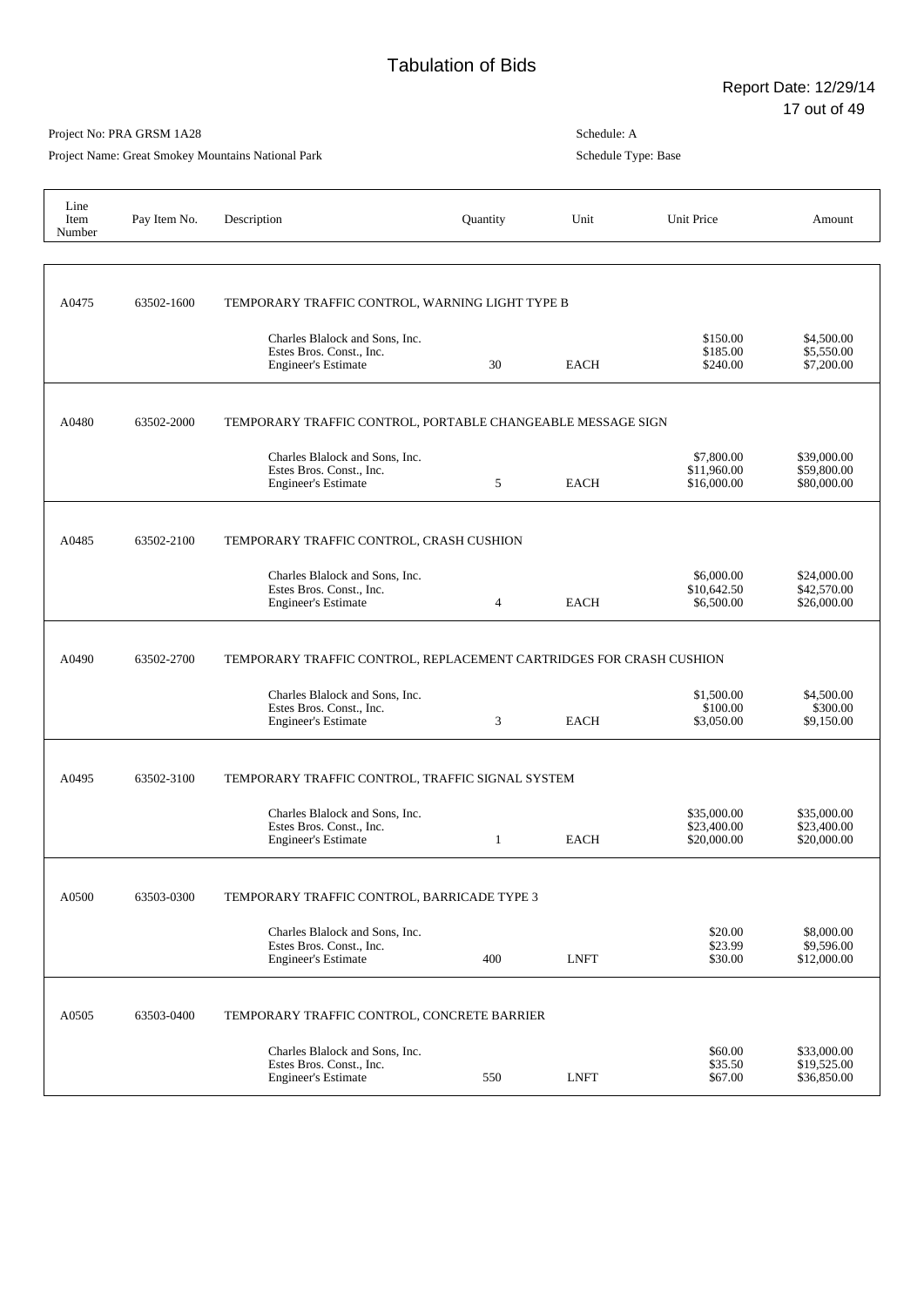## Project No: PRA GRSM 1A28

Project Name: Great Smokey Mountains National Park

| Line<br>Item<br>Number | Pay Item No. | Description                                                                              | Quantity     | Unit        | Unit Price                                | Amount                                               |
|------------------------|--------------|------------------------------------------------------------------------------------------|--------------|-------------|-------------------------------------------|------------------------------------------------------|
| A0510                  | 63503-0700   | TEMPORARY TRAFFIC CONTROL, PAVEMENT MARKINGS                                             |              |             |                                           |                                                      |
|                        |              | Charles Blalock and Sons, Inc.<br>Estes Bros. Const., Inc.<br><b>Engineer's Estimate</b> | 65,500       | <b>LNFT</b> | \$0.45<br>\$0.44<br>\$0.29                | \$29,475.00<br>\$28,820.00<br>\$18,995.00            |
| A0515                  | 63503-0800   | TEMPORARY TRAFFIC CONTROL, PAVEMENT MARKING REMOVAL                                      |              |             |                                           |                                                      |
|                        |              | Charles Blalock and Sons, Inc.<br>Estes Bros. Const., Inc.<br><b>Engineer's Estimate</b> | 2,000        | <b>LNFT</b> | \$3.00<br>\$2.63<br>\$1.50                | \$6,000.00<br>\$5,260.00<br>\$3,000.00               |
| A0520                  | 63504-1000   | TEMPORARY TRAFFIC CONTROL, CONSTRUCTION SIGN                                             |              |             |                                           |                                                      |
|                        |              | Charles Blalock and Sons, Inc.<br>Estes Bros. Const., Inc.<br><b>Engineer's Estimate</b> | 505.0        | <b>SQFT</b> | \$12.00<br>\$28.19<br>\$15.00             | \$6,060.00<br>\$14,235.95<br>\$7,575.00              |
| A0525                  | 63506-0500   | TEMPORARY TRAFFIC CONTROL, FLAGGER                                                       |              |             |                                           |                                                      |
|                        |              | Charles Blalock and Sons, Inc.<br>Estes Bros. Const., Inc.<br><b>Engineer's Estimate</b> | 2,000        | <b>HOUR</b> | \$24.00<br>\$24.00<br>\$24.00             | \$48,000.00<br>\$48,000.00<br>\$48,000.00            |
| A0530                  | 63701-0000   | <b>FIELD OFFICE</b>                                                                      |              |             |                                           |                                                      |
|                        |              | Charles Blalock and Sons, Inc.<br>Estes Bros. Const., Inc.<br><b>Engineer's Estimate</b> | $\mathbf{1}$ | <b>EACH</b> | \$60,000.00<br>\$45,000.00<br>\$20,000.00 | \$60,000.00<br>\$45,000.00<br>\$20,000.00            |
| A0535                  | 64705-1000   | MITIGATION, AGRICULTURAL LIMESTONE                                                       |              |             |                                           |                                                      |
|                        |              | Charles Blalock and Sons, Inc.<br>Estes Bros. Const., Inc.<br><b>Engineer's Estimate</b> | 35           | <b>TON</b>  | \$50.00<br>\$120.00<br>\$150.00           | \$1,750.00<br>\$4,200.00<br>\$5,250.00               |
|                        |              | Total Schedule - All Items                                                               |              |             |                                           |                                                      |
|                        |              | Charles Blalock and Sons, Inc.<br>Estes Bros. Const., Inc.<br><b>Engineer's Estimate</b> |              |             |                                           | \$10,128,662.50<br>\$11,199,635.51<br>\$7,900,000.00 |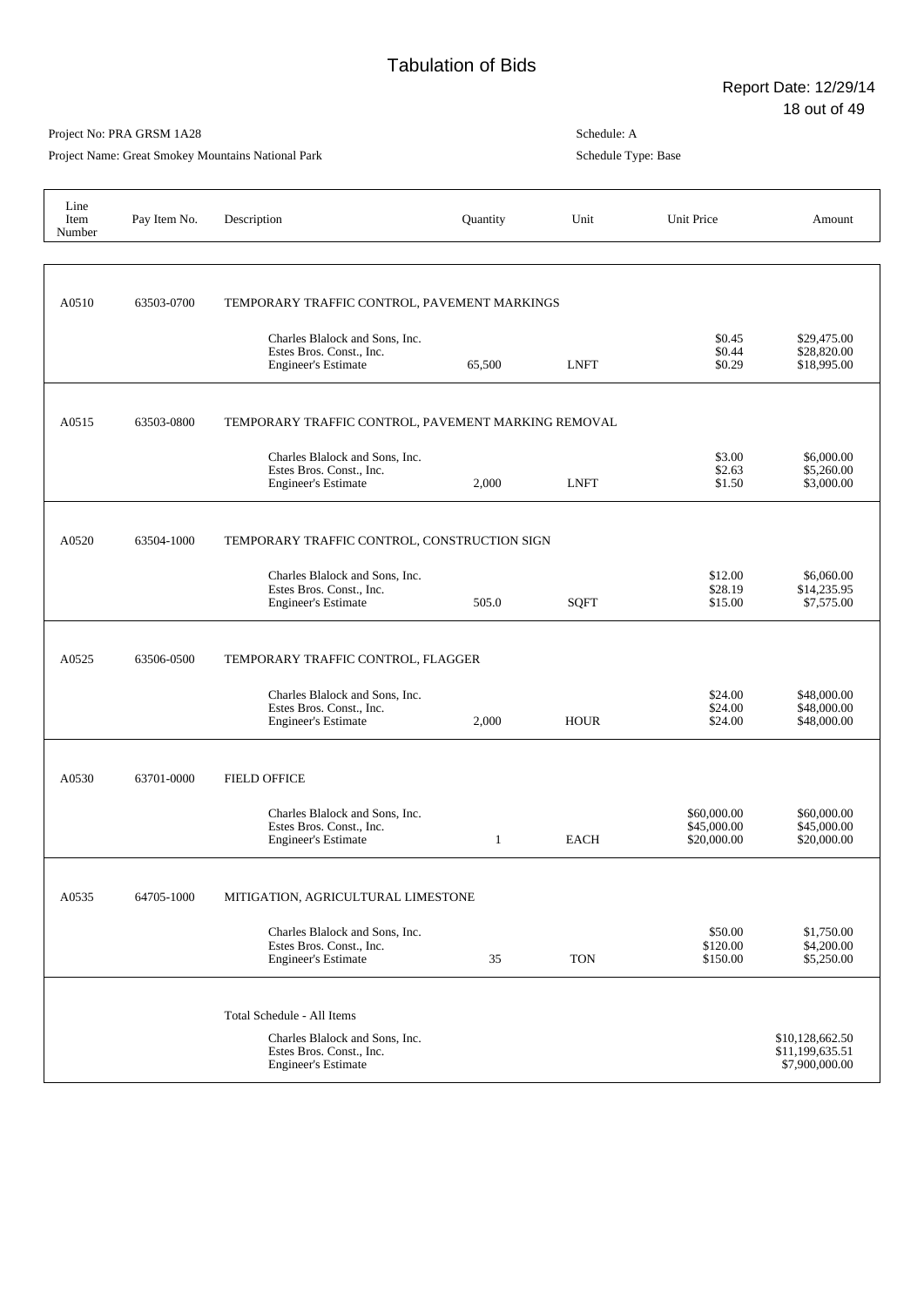# Project No: PRA GRSM 1A28 Project Name: Great Smokey Mountains National Park Solcitation No: DTFH71-14-B-00042 Division: Eastern Federal Lands

State: TN County: Sevier

Federal Land: Great Smoky Mountains National Park **Opened at: Sterling, VA** Opened at: Sterling, VA

Schedule: B Schedule Type: Options

Opened by: Shirley Anderson Date: 12/23/14

| I certify that this Bid Tabulation accurately reflects the offers received for this solicitation. |  |  |  |  |  |
|---------------------------------------------------------------------------------------------------|--|--|--|--|--|
|                                                                                                   |  |  |  |  |  |
|                                                                                                   |  |  |  |  |  |
|                                                                                                   |  |  |  |  |  |
|                                                                                                   |  |  |  |  |  |
|                                                                                                   |  |  |  |  |  |
|                                                                                                   |  |  |  |  |  |

| Contract Awarded to:                                                                 | Award Date: |                   |            |
|--------------------------------------------------------------------------------------|-------------|-------------------|------------|
| Contractor                                                                           | Comment     | <b>Bid Amount</b> | Responsive |
| Charles Blalock and Sons, Inc.<br>409 Robert Henderson Road<br>Sevierville, TN 37862 |             | \$2,745,450.50    |            |
| Estes Bros. Const., Inc.<br>153 Flennortown Road<br>Jonesville, VA 37752             |             | \$3,057,642.70    |            |
| <b>Engineer's Estimate</b>                                                           |             | \$2,550,000.00    |            |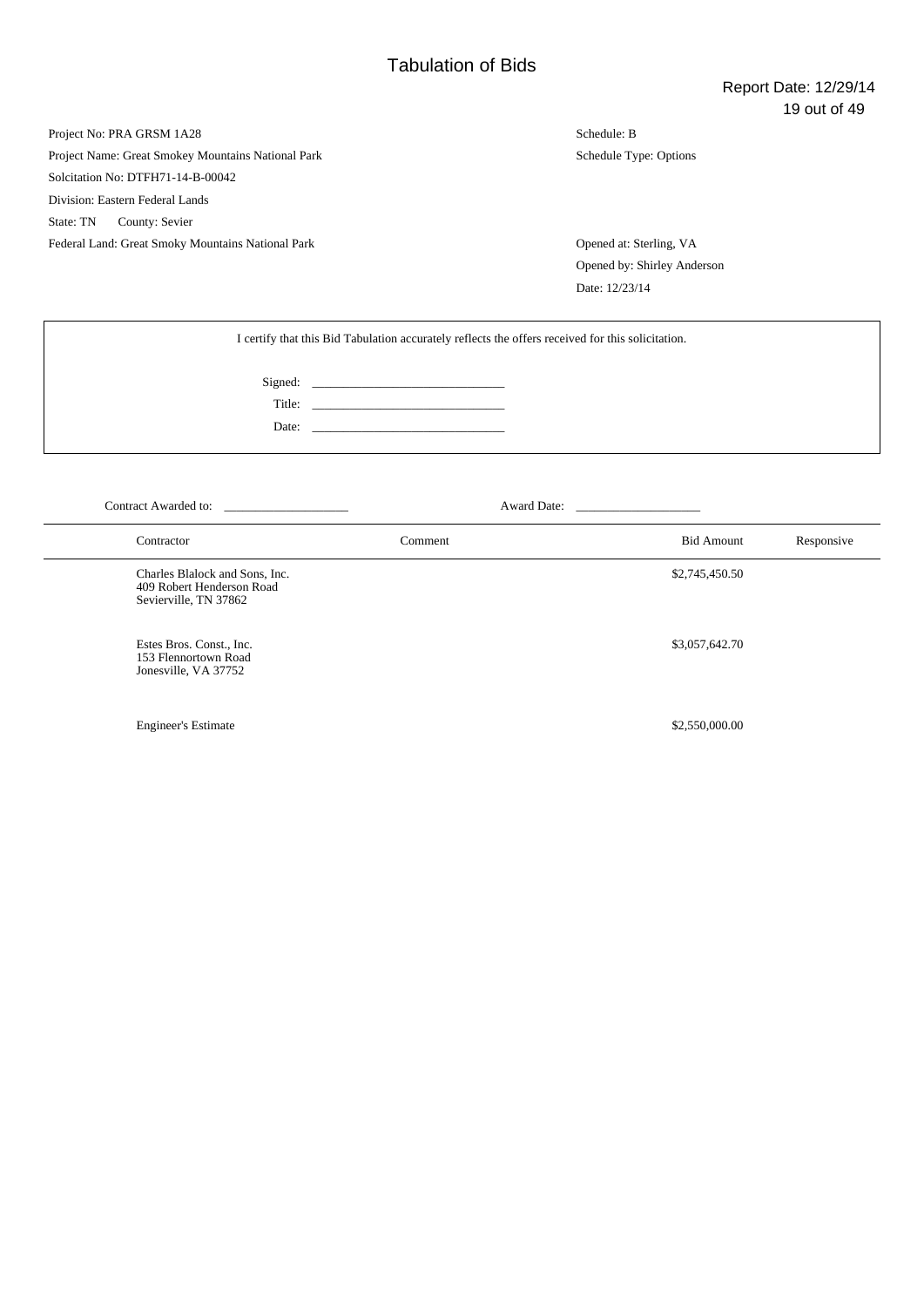### Project No: PRA GRSM 1A28

Project Name: Great Smokey Mountains National Park

| Line<br>Item<br>Number | Pay Item No. | Description                                                                              | Quantity       | Unit        | Unit Price                           | Amount                                       |
|------------------------|--------------|------------------------------------------------------------------------------------------|----------------|-------------|--------------------------------------|----------------------------------------------|
|                        |              |                                                                                          |                |             |                                      |                                              |
| <b>B0010</b>           | 15101-0000   | <b>MOBILIZATION</b>                                                                      |                |             |                                      |                                              |
|                        |              | Charles Blalock and Sons, Inc.<br>Estes Bros. Const., Inc.<br><b>Engineer's Estimate</b> | ALL            | <b>LPSM</b> | Lump Sum<br>Lump Sum<br>Lump Sum     | \$150,000.00<br>\$463,919.78<br>\$146,970.00 |
| <b>B0015</b>           | 15201-0000   | CONSTRUCTION SURVEY AND STAKING                                                          |                |             |                                      |                                              |
|                        |              | Charles Blalock and Sons, Inc.<br>Estes Bros. Const., Inc.<br><b>Engineer's Estimate</b> | ALL            | <b>LPSM</b> | Lump Sum<br>Lump Sum<br>Lump Sum     | \$21,000.00<br>\$30,367.00<br>\$50,000.00    |
| <b>B0020</b>           | 15401-0000   | <b>CONTRACTOR TESTING</b>                                                                |                |             |                                      |                                              |
|                        |              | Charles Blalock and Sons, Inc.<br>Estes Bros. Const., Inc.<br><b>Engineer's Estimate</b> | ALL            | <b>LPSM</b> | Lump Sum<br>Lump Sum<br>Lump Sum     | \$75,000.00<br>\$117,525.00<br>\$75,000.00   |
| <b>B0025</b>           | 15701-0000   | SOIL EROSION CONTROL (SWPPP)                                                             |                |             |                                      |                                              |
|                        |              | Charles Blalock and Sons, Inc.<br>Estes Bros. Const., Inc.<br><b>Engineer's Estimate</b> | ALL            | <b>LPSM</b> | Lump Sum<br>Lump Sum<br>Lump Sum     | \$10,000.00<br>\$15,356.00<br>\$1,500.00     |
| <b>B0030</b>           | 15705-0100   | SOIL EROSION CONTROL, SILT FENCE (WIRE BACKED)                                           |                |             |                                      |                                              |
|                        |              | Charles Blalock and Sons, Inc.<br>Estes Bros. Const., Inc.<br><b>Engineer's Estimate</b> | 800            | <b>LNFT</b> | \$8.50<br>\$7.99<br>\$13.00          | \$6,800.00<br>\$6,392.00<br>\$10,400.00      |
| B0035                  | 15706-0200   | SOIL EROSION CONTROL, CHECK DAM                                                          |                |             |                                      |                                              |
|                        |              | Charles Blalock and Sons, Inc.<br>Estes Bros. Const., Inc.<br><b>Engineer's Estimate</b> | 3              | <b>EACH</b> | \$2,500.00<br>\$469.90<br>\$500.00   | \$7,500.00<br>\$1,409.70<br>\$1,500.00       |
| <b>B0040</b>           | 20301-1100   | <b>REMOVAL OF GATE</b>                                                                   |                |             |                                      |                                              |
|                        |              | Charles Blalock and Sons, Inc.<br>Estes Bros. Const., Inc.<br><b>Engineer's Estimate</b> | $\overline{c}$ | <b>EACH</b> | \$1,000.00<br>\$275.00<br>\$1,000.00 | \$2,000.00<br>\$550.00<br>\$2,000.00         |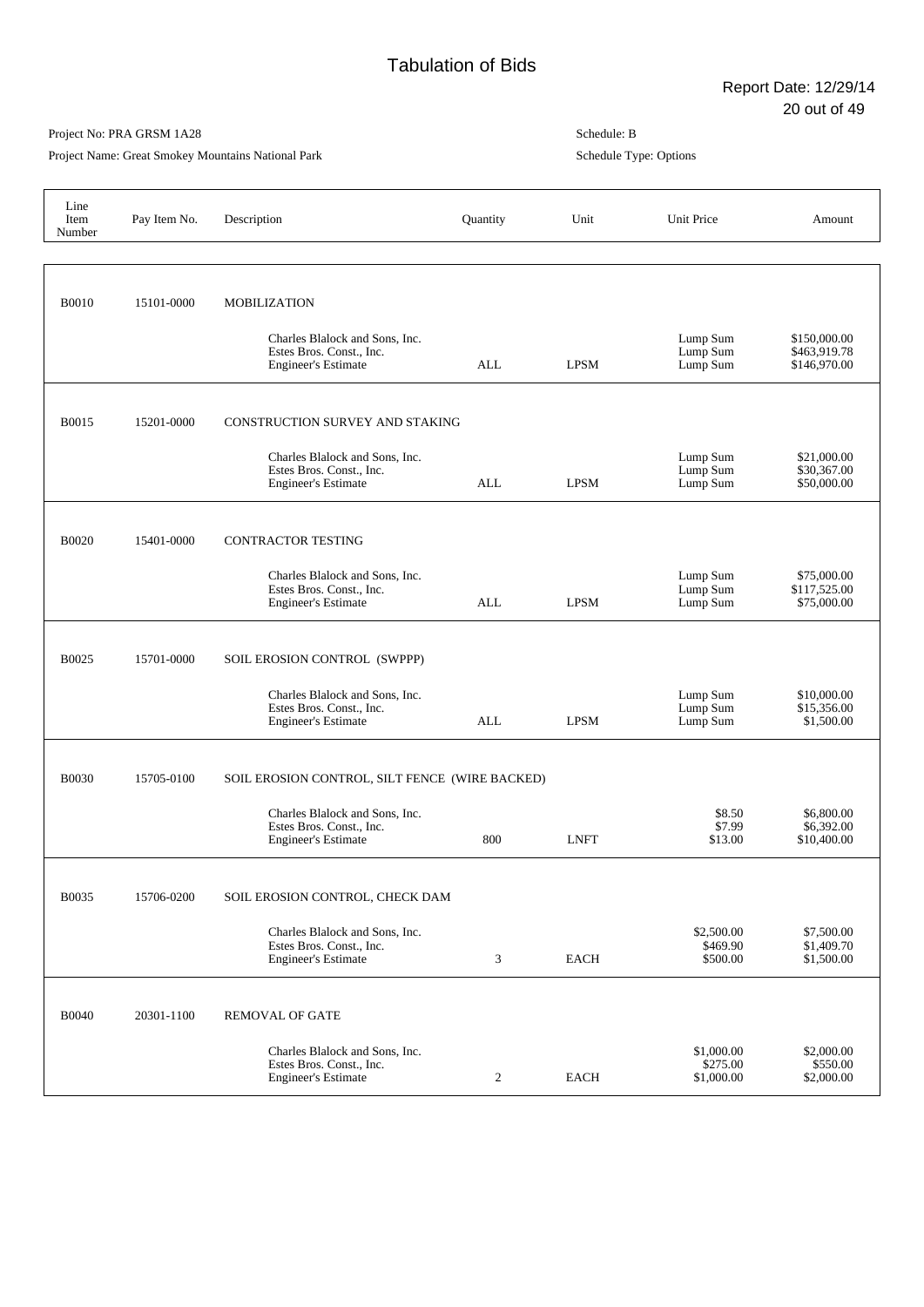### Project No: PRA GRSM 1A28

Project Name: Great Smokey Mountains National Park

| Line<br>Item<br>Number | Pay Item No. | Description                                                                              | Quantity | Unit        | Unit Price                       | Amount                                     |
|------------------------|--------------|------------------------------------------------------------------------------------------|----------|-------------|----------------------------------|--------------------------------------------|
|                        |              |                                                                                          |          |             |                                  |                                            |
| <b>B0045</b>           | 20301-2400   | <b>REMOVAL OF SIGN</b>                                                                   |          |             |                                  |                                            |
|                        |              | Charles Blalock and Sons, Inc.<br>Estes Bros. Const., Inc.<br><b>Engineer's Estimate</b> | 15       | EACH        | \$400.00<br>\$100.00<br>\$275.00 | \$6,000.00<br>\$1,500.00<br>\$4,125.00     |
| <b>B0050</b>           | 20301-3400   | <b>REMOVAL OF WHEELSTOP</b>                                                              |          |             |                                  |                                            |
|                        |              | Charles Blalock and Sons, Inc.<br>Estes Bros. Const., Inc.<br><b>Engineer's Estimate</b> | 13       | <b>EACH</b> | \$100.00<br>\$22.00<br>\$100.00  | \$1,300.00<br>\$286.00<br>\$1,300.00       |
| <b>B0055</b>           | 20303-1600   | REMOVAL OF PAVEMENT, ASPHALT                                                             |          |             |                                  |                                            |
|                        |              | Charles Blalock and Sons, Inc.<br>Estes Bros. Const., Inc.<br><b>Engineer's Estimate</b> | 400      | SQYD        | \$18.00<br>\$19.80<br>\$12.50    | \$7,200.00<br>\$7,920.00<br>\$5,000.00     |
| <b>B0060</b>           | 20303-3000   | REMOVAL OF SIDEWALK, ASPHALT                                                             |          |             |                                  |                                            |
|                        |              | Charles Blalock and Sons, Inc.<br>Estes Bros. Const., Inc.<br><b>Engineer's Estimate</b> | 250      | SQYD        | \$21.00<br>\$20.00<br>\$14.00    | \$5,250.00<br>\$5,000.00<br>\$3,500.00     |
| <b>B0065</b>           | 20315-0000   | SAWCUTTING PAVEMENT                                                                      |          |             |                                  |                                            |
|                        |              | Charles Blalock and Sons, Inc.<br>Estes Bros. Const., Inc.<br><b>Engineer's Estimate</b> | 650      | <b>LNFT</b> | \$2.25<br>\$2.52<br>\$5.00       | \$1,462.50<br>\$1,638.00<br>\$3,250.00     |
| <b>B0070</b>           | 20401-0000   | ROADWAY EXCAVATION                                                                       |          |             |                                  |                                            |
|                        |              | Charles Blalock and Sons, Inc.<br>Estes Bros. Const., Inc.<br><b>Engineer's Estimate</b> | 1,950    | <b>CUYD</b> | \$49.95<br>\$58.25<br>\$42.00    | \$97,402.50<br>\$113,587.50<br>\$81,900.00 |
| B0075                  | 20402-0000   | <b>SUBEXCAVATION</b>                                                                     |          |             |                                  |                                            |
|                        |              | Charles Blalock and Sons, Inc.<br>Estes Bros. Const., Inc.<br><b>Engineer's Estimate</b> | 300      | <b>CUYD</b> | \$56.00<br>\$58.25<br>\$35.00    | \$16,800.00<br>\$17,475.00<br>\$10,500.00  |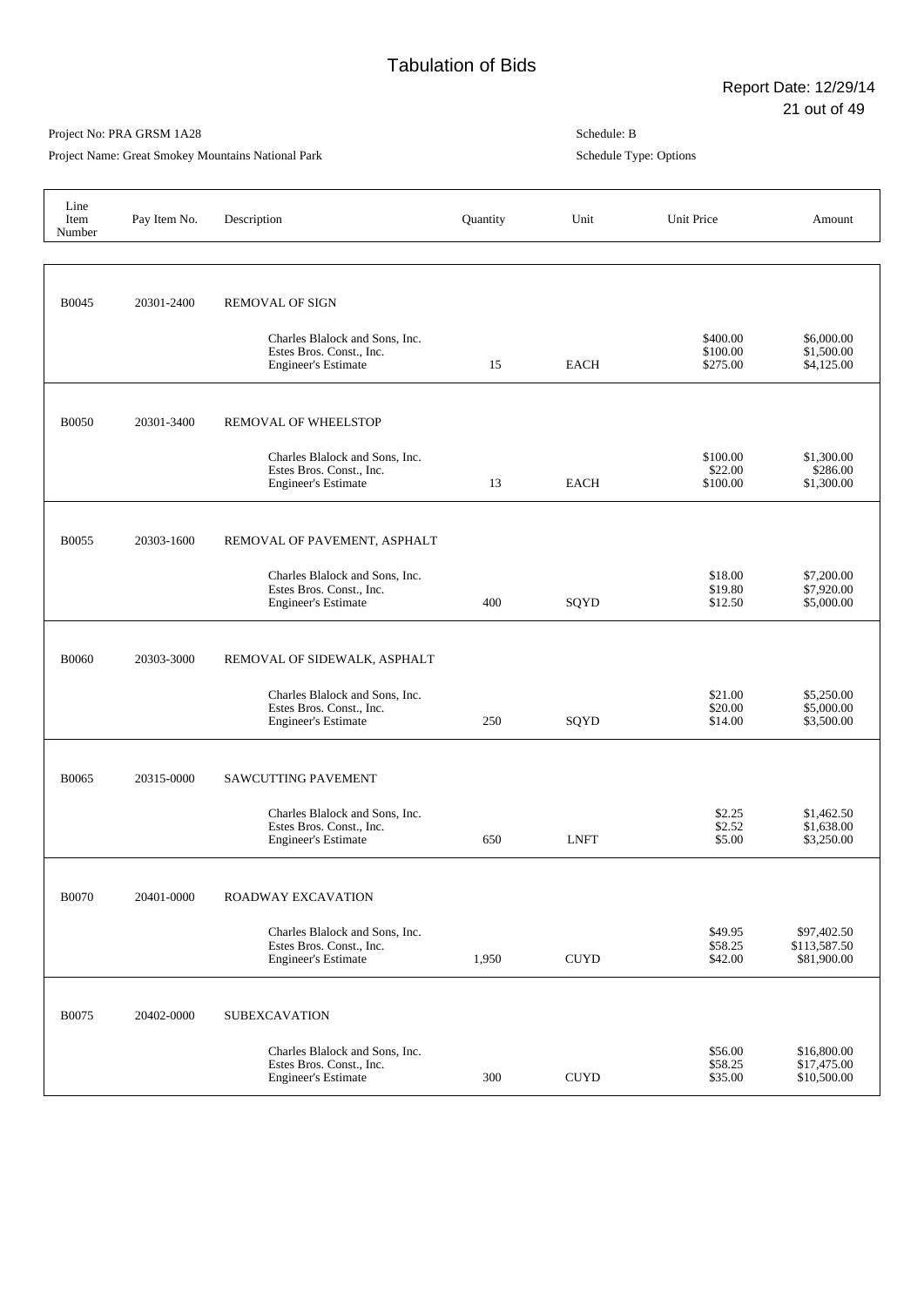#### Project No: PRA GRSM 1A28

Project Name: Great Smokey Mountains National Park

| Line<br>Item<br>Number | Pay Item No. | Description                                                                              | Quantity | Unit        | Unit Price                       | Amount                                     |
|------------------------|--------------|------------------------------------------------------------------------------------------|----------|-------------|----------------------------------|--------------------------------------------|
|                        |              |                                                                                          |          |             |                                  |                                            |
| <b>B0080</b>           | 20410-0000   | SELECT BORROW                                                                            |          |             |                                  |                                            |
|                        |              | Charles Blalock and Sons, Inc.<br>Estes Bros. Const., Inc.<br><b>Engineer's Estimate</b> | 200      | <b>CUYD</b> | \$85.00<br>\$81.32<br>\$75.00    | \$17,000.00<br>\$16,264.00<br>\$15,000.00  |
| <b>B0085</b>           | 20425-1000   | DITCH, EXCAVATION                                                                        |          |             |                                  |                                            |
|                        |              | Charles Blalock and Sons, Inc.<br>Estes Bros. Const., Inc.<br><b>Engineer's Estimate</b> | 50       | <b>LNFT</b> | \$15.00<br>\$47.00<br>\$80.00    | \$750.00<br>\$2,350.00<br>\$4,000.00       |
| <b>B0090</b>           | 20701-1300   | EARTHWORK GEOTEXTILE, TYPE IV-B                                                          |          |             |                                  |                                            |
|                        |              | Charles Blalock and Sons, Inc.<br>Estes Bros. Const., Inc.<br><b>Engineer's Estimate</b> | 10       | SQYD        | \$50.00<br>\$11.42<br>\$5.00     | \$500.00<br>\$114.20<br>\$50.00            |
| <b>B0095</b>           | 25102-2000   | PLACED RIPRAP, CLASS 2                                                                   |          |             |                                  |                                            |
|                        |              | Charles Blalock and Sons, Inc.<br>Estes Bros. Const., Inc.<br><b>Engineer's Estimate</b> | 6        | <b>TON</b>  | \$115.00<br>\$237.92<br>\$160.00 | \$690.00<br>\$1,427.52<br>\$960.00         |
| <b>B0100</b>           | 27001-0000   | <b>GROUT</b>                                                                             |          |             |                                  |                                            |
|                        |              | Charles Blalock and Sons, Inc.<br>Estes Bros. Const., Inc.<br><b>Engineer's Estimate</b> | 10       | <b>CUYD</b> | \$350.00<br>\$297.10<br>\$980.00 | \$3,500.00<br>\$2,971.00<br>\$9,800.00     |
| B0105                  | 30101-1000   | AGGREGATE BASE GRADING C                                                                 |          |             |                                  |                                            |
|                        |              | Charles Blalock and Sons, Inc.<br>Estes Bros. Const., Inc.<br><b>Engineer's Estimate</b> | 400      | <b>TON</b>  | \$48.50<br>\$50.63<br>\$51.00    | \$19,400.00<br>\$20,252.00<br>\$20,400.00  |
| <b>B0110</b>           | 30302-1000   | DITCH RECONDITIONING                                                                     |          |             |                                  |                                            |
|                        |              | Charles Blalock and Sons, Inc.<br>Estes Bros. Const., Inc.<br><b>Engineer's Estimate</b> | 9,250    | <b>LNFT</b> | \$11.00<br>\$6.80<br>\$9.00      | \$101,750.00<br>\$62,900.00<br>\$83,250.00 |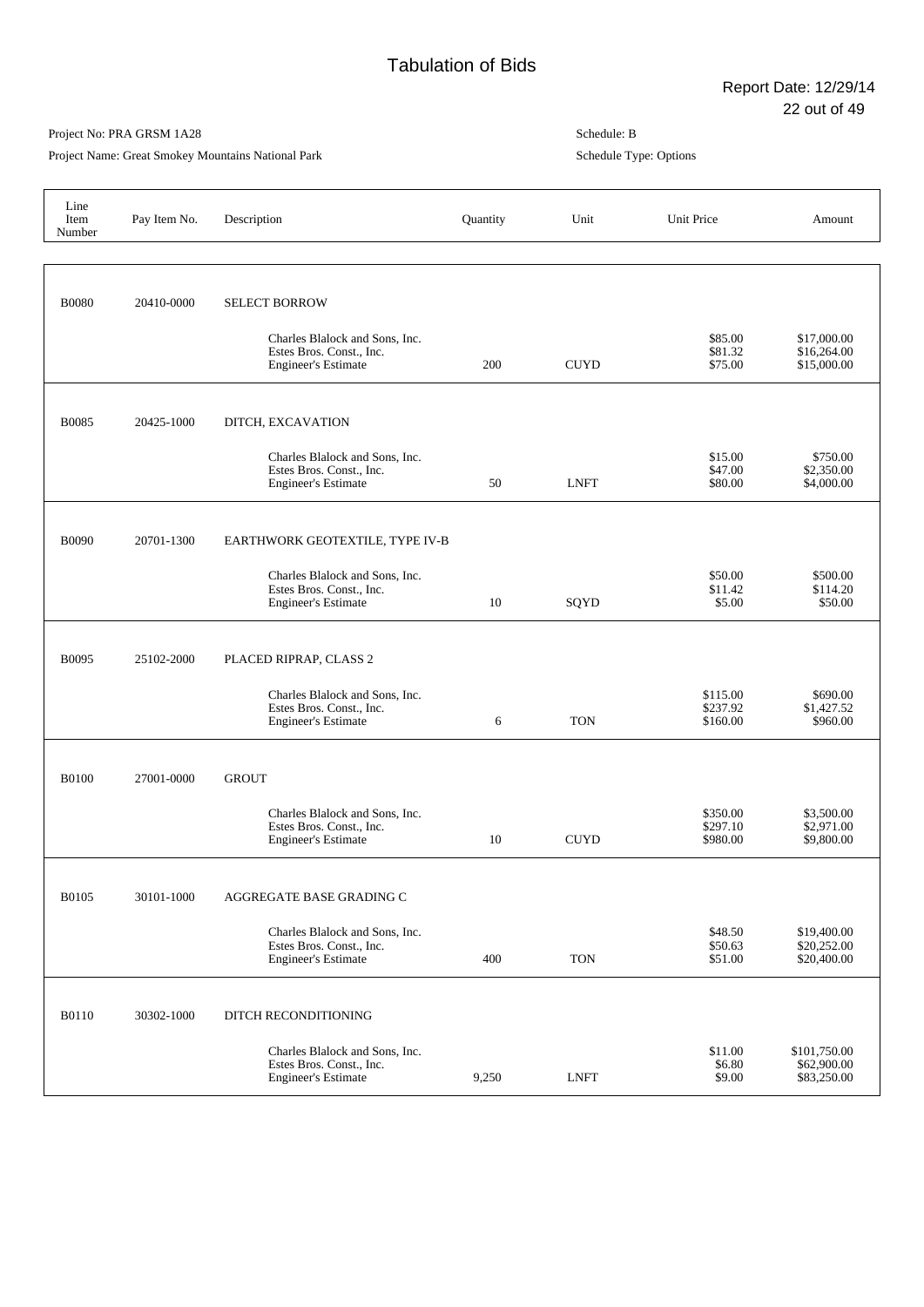### Project No: PRA GRSM 1A28

Project Name: Great Smokey Mountains National Park

| Line<br>Item<br>Number | Pay Item No. | Description                                                                                 | Quantity | Unit        | Unit Price                       | Amount                                             |
|------------------------|--------------|---------------------------------------------------------------------------------------------|----------|-------------|----------------------------------|----------------------------------------------------|
|                        |              |                                                                                             |          |             |                                  |                                                    |
| B0115                  | 30302-2000   | SHOULDER RECONDITIONING                                                                     |          |             |                                  |                                                    |
|                        |              | Charles Blalock and Sons, Inc.<br>Estes Bros. Const., Inc.<br><b>Engineer's Estimate</b>    | 18,300   | <b>LNFT</b> | \$5.50<br>\$5.70<br>\$4.00       | \$100,650.00<br>\$104,310.00<br>\$73,200.00        |
| <b>B0120</b>           | 30303-2000   | AGGREGATE SURFACE RECONDITIONING                                                            |          |             |                                  |                                                    |
|                        |              | Charles Blalock and Sons, Inc.<br>Estes Bros. Const., Inc.<br><b>Engineer's Estimate</b>    | 300      | SQYD        | \$15.00<br>\$15.88<br>\$6.00     | \$4,500.00<br>\$4,764.00<br>\$1,800.00             |
| B0125                  | 30501-0000   | AGGREGATE-TOPSOIL COURSE                                                                    |          |             |                                  |                                                    |
|                        |              | Charles Blalock and Sons, Inc.<br>Estes Bros. Const., Inc.<br><b>Engineer's Estimate</b>    | 400      | <b>TON</b>  | \$85.00<br>\$93.96<br>\$80.00    | \$34,000.00<br>\$37,584.00<br>\$32,000.00          |
| B0135                  | 40101-0600   | SUPERPAVE PAVEMENT, 1/2-INCH NOMINAL MAXIMUM SIZE AGGREGATE, 0.3 TO <3 MILLION ESAL (TYPE I |          |             |                                  |                                                    |
|                        |              | OR IV PAVEMENT ROUGHNESS)                                                                   |          |             |                                  |                                                    |
|                        |              | Charles Blalock and Sons, Inc.<br>Estes Bros. Const., Inc.<br><b>Engineer's Estimate</b>    | 5,700    | <b>TON</b>  | \$217.50<br>\$222.94<br>\$180.00 | \$1,239,750.00<br>\$1,270,758.00<br>\$1,026,000.00 |
| <b>B0140</b>           | 40101-1400   | SUPERPAVE PAVEMENT, 1-INCH NOMINAL MAXIMUM SIZE AGGREGATE, 0.3 TO <3 MILLION ESAL           |          |             |                                  |                                                    |
|                        |              | Charles Blalock and Sons, Inc.<br>Estes Bros. Const., Inc.<br><b>Engineer's Estimate</b>    | 300      | <b>TON</b>  | \$197.50<br>\$202.44<br>\$140.00 | \$59,250.00<br>\$60,732.00<br>\$42,000.00          |
| <b>B0150</b>           | 41301-0000   | ASPHALT PAVEMENT MILLING (0 TO 2-INCH DEPTH)                                                |          |             |                                  |                                                    |
|                        |              | Charles Blalock and Sons, Inc.<br>Estes Bros. Const., Inc.<br>Engineer's Estimate           | 550      | SQYD        | \$19.00<br>\$20.90<br>\$12.00    | \$10,450.00<br>\$11,495.00<br>\$6,600.00           |
| B0155                  | 41301-0600   | ASPHALT PAVEMENT MILLING, 2-INCH DEPTH                                                      |          |             |                                  |                                                    |
|                        |              | Charles Blalock and Sons, Inc.<br>Estes Bros. Const., Inc.<br><b>Engineer's Estimate</b>    | 27,050   | SQYD        | \$4.95<br>\$5.20<br>\$4.00       | \$133,897.50<br>\$140,660.00<br>\$108,200.00       |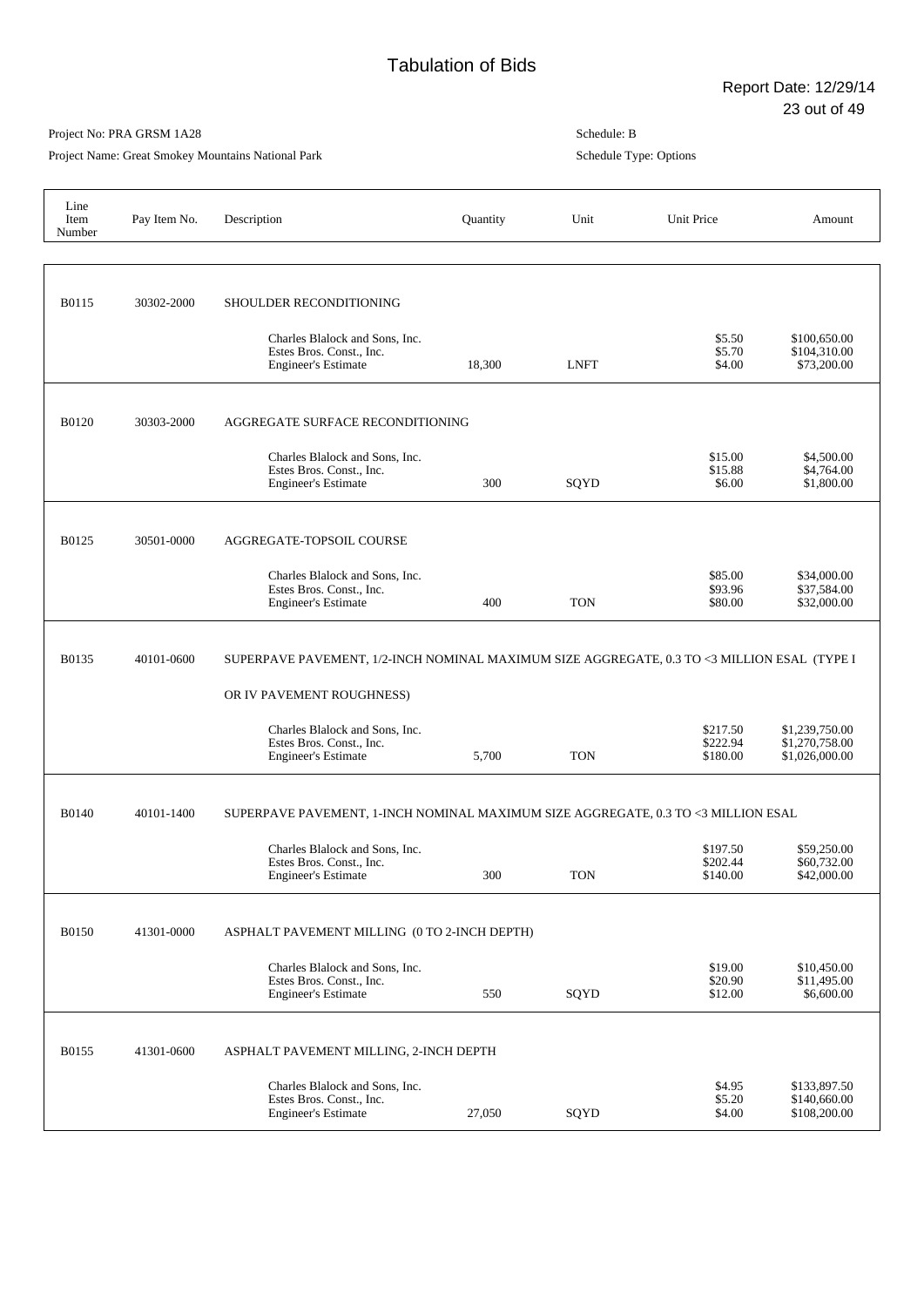#### Project No: PRA GRSM 1A28

Project Name: Great Smokey Mountains National Park

| Line<br>Item<br>Number | Pay Item No. | Description                                                                              | Quantity     | Unit        | Unit Price                             | Amount                                       |
|------------------------|--------------|------------------------------------------------------------------------------------------|--------------|-------------|----------------------------------------|----------------------------------------------|
|                        |              |                                                                                          |              |             |                                        |                                              |
| <b>B0160</b>           | 41501-0000   | PAVING GEOTEXTILE (TYPE VI)                                                              |              |             |                                        |                                              |
|                        |              | Charles Blalock and Sons, Inc.<br>Estes Bros. Const., Inc.<br><b>Engineer's Estimate</b> | 50           | SQYD        | \$25.00<br>\$25.63<br>\$15.00          | \$1,250.00<br>\$1,281.50<br>\$750.00         |
| B0165                  | 42801-0250   | FLEXIBLE PAVEMENT, FULL DEPTH PATCH, TYPE 4                                              |              |             |                                        |                                              |
|                        |              | Charles Blalock and Sons, Inc.<br>Estes Bros. Const., Inc.<br><b>Engineer's Estimate</b> | 650          | SQYD        | \$180.00<br>\$120.00<br>\$240.00       | \$117,000.00<br>\$78,000.00<br>\$156,000.00  |
| <b>B0170</b>           | 60503-0000   | GEOCOMPOSITE PAVEMENT EDGE DRAIN SYSTEM                                                  |              |             |                                        |                                              |
|                        |              | Charles Blalock and Sons, Inc.<br>Estes Bros. Const., Inc.<br><b>Engineer's Estimate</b> | 10,200       | <b>LNFT</b> | \$10.00<br>\$10.90<br>\$17.00          | \$102,000.00<br>\$111.180.00<br>\$173,400.00 |
| B0175                  | 60704-0000   | CLEANING CULVERT IN PLACE                                                                |              |             |                                        |                                              |
|                        |              | Charles Blalock and Sons, Inc.<br>Estes Bros. Const., Inc.<br><b>Engineer's Estimate</b> | 12           | <b>EACH</b> | \$2,500.00<br>\$1,250.00<br>\$1,800.00 | \$30,000.00<br>\$15,000.00<br>\$21,600.00    |
| <b>B0180</b>           | 60705-0000   | RECONDITIONING DRAINAGE STRUCTURE                                                        |              |             |                                        |                                              |
|                        |              | Charles Blalock and Sons, Inc.<br>Estes Bros. Const., Inc.<br><b>Engineer's Estimate</b> | $\mathbf{1}$ | EACH        | \$5,000.00<br>\$1,595.00<br>\$2,000.00 | \$5,000.00<br>\$1,595.00<br>\$2,000.00       |
| <b>B0185</b>           | 60707-0300   | LINING 18-INCH PIPE CULVERT                                                              |              |             |                                        |                                              |
|                        |              | Charles Blalock and Sons, Inc.<br>Estes Bros. Const., Inc.<br><b>Engineer's Estimate</b> | 88           | <b>LNFT</b> | \$650.00<br>\$624.75<br>\$300.00       | \$57,200.00<br>\$54,978.00<br>\$26,400.00    |
| <b>B0190</b>           | 60802-0500   | PAVED WATERWAY, TYPE 5                                                                   |              |             |                                        |                                              |
|                        |              | Charles Blalock and Sons, Inc.<br>Estes Bros. Const., Inc.<br><b>Engineer's Estimate</b> | 150          | <b>LNFT</b> | \$140.00<br>\$143.50<br>\$350.00       | \$21,000.00<br>\$21,525.00<br>\$52,500.00    |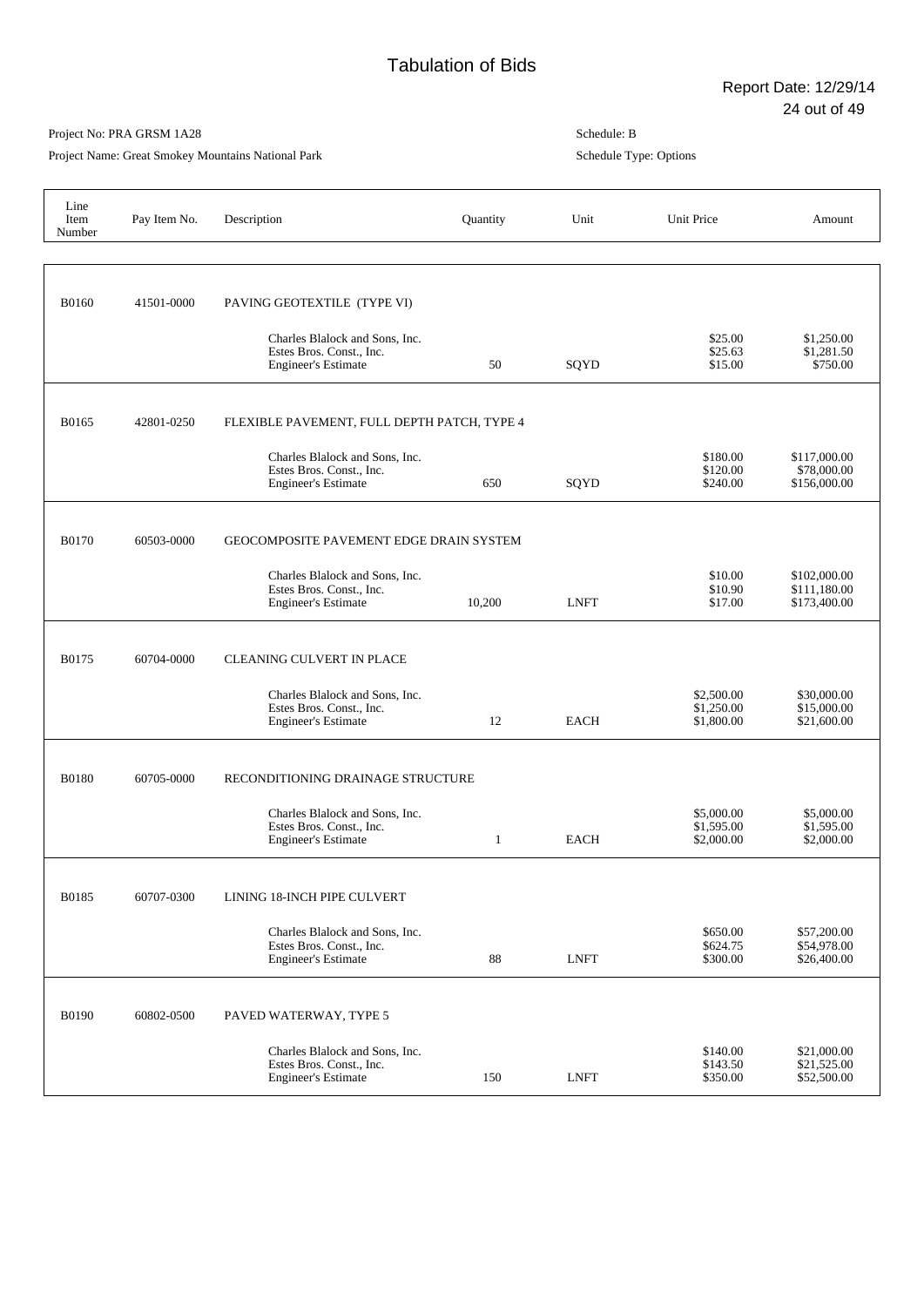### Project No: PRA GRSM 1A28

Project Name: Great Smokey Mountains National Park

| Line<br>Item<br>Number | Pay Item No. | Description                                                                              | Quantity | Unit        | Unit Price                       | Amount                                    |
|------------------------|--------------|------------------------------------------------------------------------------------------|----------|-------------|----------------------------------|-------------------------------------------|
|                        |              |                                                                                          |          |             |                                  |                                           |
| B0195                  | 60815-0500   | RECONDITION PAVED WATERWAY, TYPE 5                                                       |          |             |                                  |                                           |
|                        |              | Charles Blalock and Sons, Inc.<br>Estes Bros. Const., Inc.<br><b>Engineer's Estimate</b> | 15       | SQYD        | \$110.00<br>\$112.75<br>\$110.00 | \$1,650.00<br>\$1,691.25<br>\$1,650.00    |
| <b>B0200</b>           | 60901-4000   | CURB, STONE, TYPE 1, 16-INCH DEPTH                                                       |          |             |                                  |                                           |
|                        |              | Charles Blalock and Sons, Inc.<br>Estes Bros. Const., Inc.<br><b>Engineer's Estimate</b> | 400      | <b>LNFT</b> | \$80.00<br>\$81.40<br>\$90.00    | \$32,000.00<br>\$32,560.00<br>\$36,000.00 |
| <b>B0205</b>           | 60910-0000   | <b>RESET CURB</b>                                                                        |          |             |                                  |                                           |
|                        |              | Charles Blalock and Sons, Inc.<br>Estes Bros. Const., Inc.<br><b>Engineer's Estimate</b> | 200      | <b>LNFT</b> | \$35.00<br>\$33.00<br>\$40.00    | \$7,000.00<br>\$6,600.00<br>\$8,000.00    |
| <b>B0210</b>           | 60915-1000   | WHEELSTOP, CONCRETE                                                                      |          |             |                                  |                                           |
|                        |              | Charles Blalock and Sons, Inc.<br>Estes Bros. Const., Inc.<br><b>Engineer's Estimate</b> | 13       | <b>EACH</b> | \$375.00<br>\$110.00<br>\$200.00 | \$4,875.00<br>\$1,430.00<br>\$2,600.00    |
| B0215                  | 61501-0100   | SIDEWALK, CONCRETE                                                                       |          |             |                                  |                                           |
|                        |              | Charles Blalock and Sons, Inc.<br>Estes Bros. Const., Inc.<br><b>Engineer's Estimate</b> | 250      | SQYD        | \$115.00<br>\$117.88<br>\$150.00 | \$28,750.00<br>\$29,470.00<br>\$37,500.00 |
| B0220                  | 61501-1100   | SIDEWALK, ASPHALT                                                                        |          |             |                                  |                                           |
|                        |              | Charles Blalock and Sons, Inc.<br>Estes Bros. Const., Inc.<br><b>Engineer's Estimate</b> | 10       | SQYD        | \$600.00<br>\$615.00<br>\$60.00  | \$6,000.00<br>\$6,150.00<br>\$600.00      |
| B0225                  | 61504-1000   | ACCESSIBILITY RAMP, CONCRETE                                                             |          |             |                                  |                                           |
|                        |              | Charles Blalock and Sons, Inc.<br>Estes Bros. Const., Inc.<br><b>Engineer's Estimate</b> | 5        | SQYD        | \$900.00<br>\$922.50<br>\$600.00 | \$4,500.00<br>\$4,612.50<br>\$3,000.00    |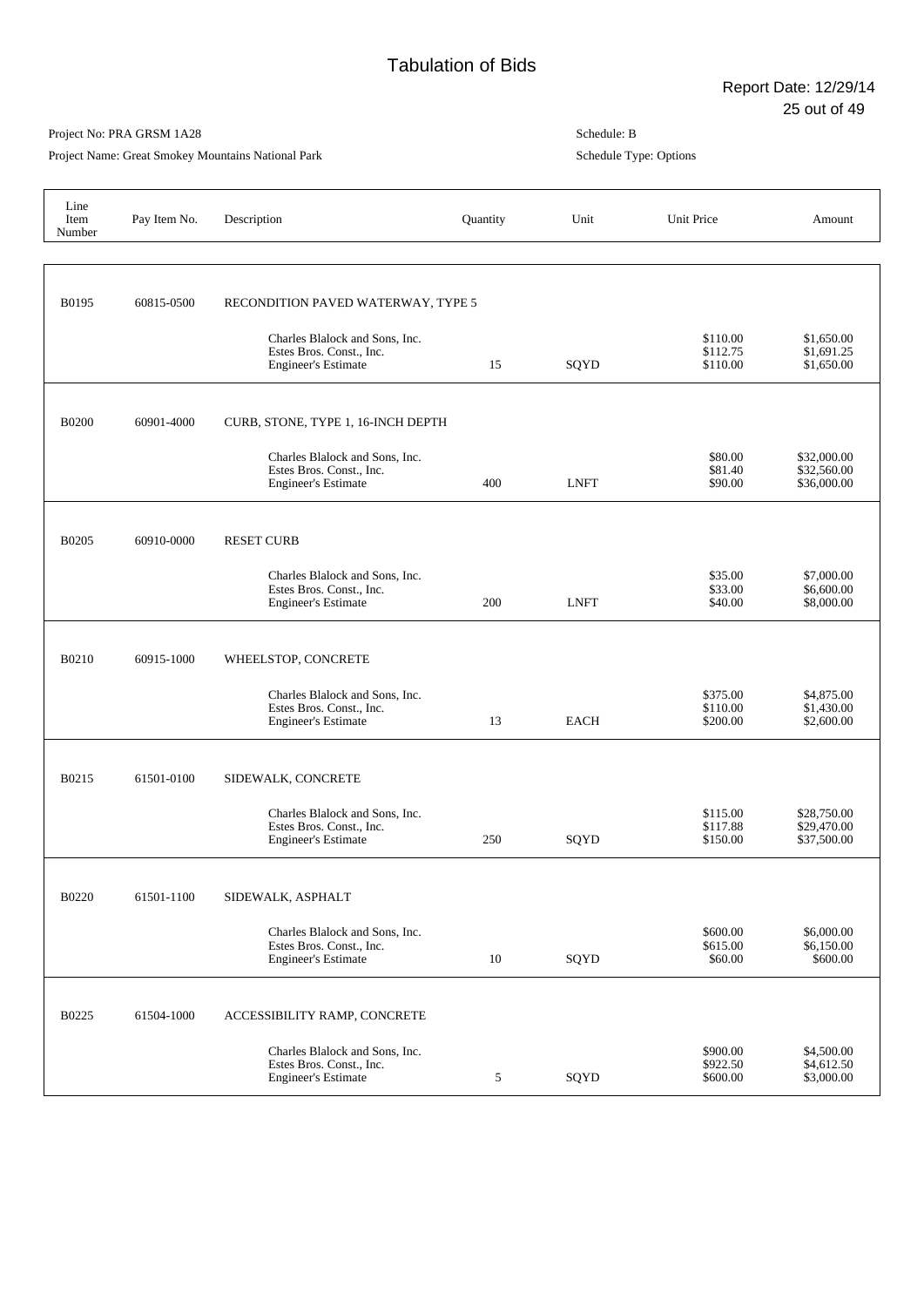Project Name: Great Smokey Mountains National Park

| Line<br>Item<br>Number | Pay Item No. | Description                                                                              | Quantity       | Unit        | Unit Price                               | Amount                                   |
|------------------------|--------------|------------------------------------------------------------------------------------------|----------------|-------------|------------------------------------------|------------------------------------------|
|                        |              |                                                                                          |                |             |                                          |                                          |
| <b>B0230</b>           | 61901-0000   | FENCE (TREE PROTECTION)                                                                  |                |             |                                          |                                          |
|                        |              | Charles Blalock and Sons, Inc.<br>Estes Bros. Const., Inc.<br><b>Engineer's Estimate</b> | 500            | <b>LNFT</b> | \$6.00<br>\$10.00<br>\$10.00             | \$3,000.00<br>\$5,000.00<br>\$5,000.00   |
| B0235                  | 61902-0900   | GATE, METAL (SINGLE)                                                                     |                |             |                                          |                                          |
|                        |              | Charles Blalock and Sons, Inc.<br>Estes Bros. Const., Inc.<br><b>Engineer's Estimate</b> | 1              | <b>EACH</b> | \$2,000.00<br>\$8,633.62<br>\$8,800.00   | \$2,000.00<br>\$8,633.62<br>\$8,800.00   |
| <b>B0240</b>           | 61902-0900   | GATE, METAL (DOUBLE)                                                                     |                |             |                                          |                                          |
|                        |              | Charles Blalock and Sons, Inc.<br>Estes Bros. Const., Inc.<br><b>Engineer's Estimate</b> | $\mathbf{1}$   | <b>EACH</b> | \$10,000.00<br>\$8,633.60<br>\$12,000.00 | \$10,000.00<br>\$8,633.60<br>\$12,000.00 |
| B0245                  | 62025-1000   | REMOVE AND RESET STONE MASONRY                                                           |                |             |                                          |                                          |
|                        |              | Charles Blalock and Sons, Inc.<br>Estes Bros. Const., Inc.<br><b>Engineer's Estimate</b> | 1.00           | <b>CUYD</b> | \$4,000.00<br>\$3,740.00<br>\$3,300.00   | \$4,000.00<br>\$3,740.00<br>\$3,300.00   |
| <b>B0250</b>           | 62030-0000   | REPOINT STONE MASONRY                                                                    |                |             |                                          |                                          |
|                        |              | Charles Blalock and Sons, Inc.<br>Estes Bros. Const., Inc.<br><b>Engineer's Estimate</b> | 300            | <b>LNFT</b> | \$16.00<br>\$15.40<br>\$16.00            | \$4,800.00<br>\$4,620.00<br>\$4,800.00   |
| B0255                  | 62101-0000   | MONUMENT (MILE MARKER)                                                                   |                |             |                                          |                                          |
|                        |              | Charles Blalock and Sons, Inc.<br>Estes Bros. Const., Inc.<br><b>Engineer's Estimate</b> | $\overline{2}$ | <b>EACH</b> | \$1,300.00<br>\$744.20<br>\$2,900.00     | \$2,600.00<br>\$1,488.40<br>\$5,800.00   |
| <b>B0260</b>           | 62401-0300   | FURNISHING AND PLACING TOPSOIL, 4-INCH DEPTH                                             |                |             |                                          |                                          |
|                        |              | Charles Blalock and Sons, Inc.<br>Estes Bros. Const., Inc.<br><b>Engineer's Estimate</b> | 300            | SQYD        | \$10.00<br>\$15.48<br>\$17.00            | \$3,000.00<br>\$4,644.00<br>\$5,100.00   |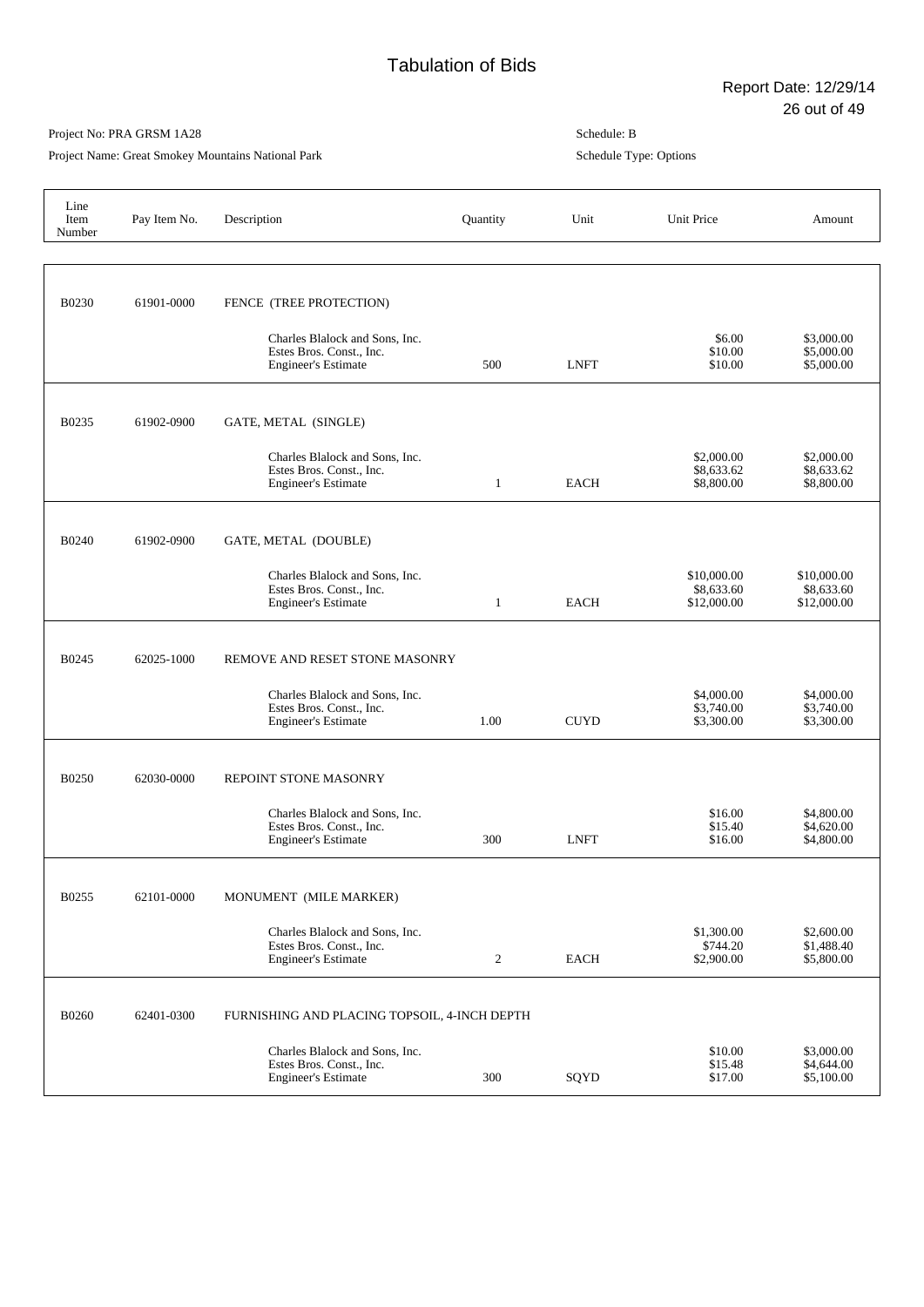Project Name: Great Smokey Mountains National Park

| Line<br>Item<br>Number | Pay Item No. | Description                                                                              | Quantity | Unit        | Unit Price                             | Amount                                    |
|------------------------|--------------|------------------------------------------------------------------------------------------|----------|-------------|----------------------------------------|-------------------------------------------|
|                        |              |                                                                                          |          |             |                                        |                                           |
| B0265                  | 62501-0000   | TURF ESTABLISHMENT                                                                       |          |             |                                        |                                           |
|                        |              | Charles Blalock and Sons, Inc.<br>Estes Bros. Const., Inc.<br><b>Engineer's Estimate</b> | 0.30     | <b>ACRE</b> | \$4,000.00<br>\$6,000.00<br>\$9,200.00 | \$1,200.00<br>\$1,800.00<br>\$2,760.00    |
| <b>B0270</b>           | 62901-0500   | ROLLED EROSION CONTROL PRODUCT, TYPE 2.A                                                 |          |             |                                        |                                           |
|                        |              | Charles Blalock and Sons, Inc.<br>Estes Bros. Const., Inc.<br><b>Engineer's Estimate</b> | 500      | SQYD        | \$3.00<br>\$6.04<br>\$8.00             | \$1,500.00<br>\$3,020.00<br>\$4,000.00    |
| B0275                  | 63302-0000   | SIGN SYSTEM (UNIGUIDE)                                                                   |          |             |                                        |                                           |
|                        |              | Charles Blalock and Sons, Inc.<br>Estes Bros. Const., Inc.<br><b>Engineer's Estimate</b> | 110.0    | <b>SQFT</b> | \$80.00<br>\$140.25<br>\$175.00        | \$8,800.00<br>\$15,427.50<br>\$19,250.00  |
| <b>B0280</b>           | 63304-0900   | SIGNS, ALUMINUM PANELS, TYPE 3 SHEETING                                                  |          |             |                                        |                                           |
|                        |              | Charles Blalock and Sons, Inc.<br>Estes Bros. Const., Inc.<br><b>Engineer's Estimate</b> | 55.0     | <b>SQFT</b> | \$52.00<br>\$47.03<br>\$60.00          | \$2,860.00<br>\$2,586.65<br>\$3,300.00    |
| B0285                  | 63309-0900   | DELINEATOR, TYPE FLEXIBLE                                                                |          |             |                                        |                                           |
|                        |              | Charles Blalock and Sons, Inc.<br>Estes Bros. Const., Inc.<br><b>Engineer's Estimate</b> | $\tau$   | EACH        | \$45.00<br>\$53.08<br>\$80.00          | \$315.00<br>\$371.56<br>\$560.00          |
| B0290                  | 63401-2300   | PAVEMENT MARKINGS, TYPE L, SOLID                                                         |          |             |                                        |                                           |
|                        |              | Charles Blalock and Sons, Inc.<br>Estes Bros. Const., Inc.<br><b>Engineer's Estimate</b> | 36,500   | <b>LNFT</b> | \$1.70<br>\$1.10<br>\$1.25             | \$62,050.00<br>\$40,150.00<br>\$45,625.00 |
| B0295                  | 63405-4850   | PAVEMENT MARKINGS, TYPE L, ACCESSIBILITY SYMBOL                                          |          |             |                                        |                                           |
|                        |              | Charles Blalock and Sons, Inc.<br>Estes Bros. Const., Inc.<br><b>Engineer's Estimate</b> | 5        | <b>EACH</b> | \$350.00<br>\$525.00<br>\$300.00       | \$1,750.00<br>\$2,625.00<br>\$1,500.00    |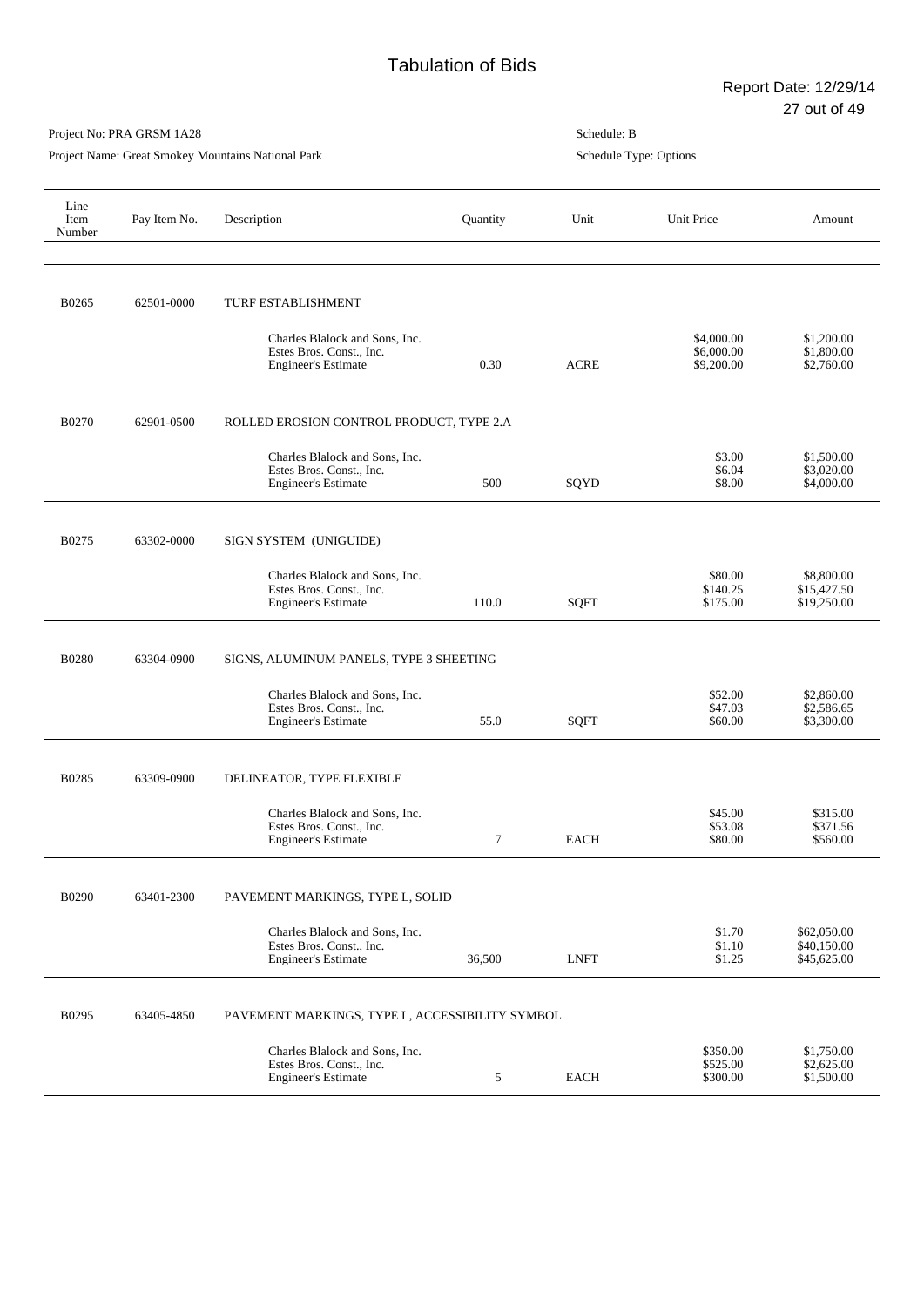Project Name: Great Smokey Mountains National Park

| Line<br>Item<br>Number | Pay Item No. | Description                                                                              | Quantity | Unit        | Unit Price                       | Amount                                  |
|------------------------|--------------|------------------------------------------------------------------------------------------|----------|-------------|----------------------------------|-----------------------------------------|
|                        |              |                                                                                          |          |             |                                  |                                         |
| <b>B0300</b>           | 63502-0900   | TEMPORARY TRAFFIC CONTROL, CONE, TYPE 28-INCH                                            |          |             |                                  |                                         |
|                        |              | Charles Blalock and Sons, Inc.<br>Estes Bros. Const., Inc.<br><b>Engineer's Estimate</b> | 100      | EACH        | \$27.00<br>\$17.00<br>\$30.00    | \$2,700.00<br>\$1,700.00<br>\$3,000.00  |
| <b>B0305</b>           | 63502-1300   | TEMPORARY TRAFFIC CONTROL, DRUM                                                          |          |             |                                  |                                         |
|                        |              | Charles Blalock and Sons, Inc.<br>Estes Bros. Const., Inc.<br><b>Engineer's Estimate</b> | 150      | <b>EACH</b> | \$42.00<br>\$31.00<br>\$75.00    | \$6,300.00<br>\$4,650.00<br>\$11,250.00 |
| <b>B0310</b>           | 63502-1600   | TEMPORARY TRAFFIC CONTROL, WARNING LIGHT TYPE B                                          |          |             |                                  |                                         |
|                        |              | Charles Blalock and Sons, Inc.<br>Estes Bros. Const., Inc.<br><b>Engineer's Estimate</b> | 12       | <b>EACH</b> | \$150.00<br>\$185.00<br>\$240.00 | \$1,800.00<br>\$2,220.00<br>\$2,880.00  |
| B0315                  | 63503-0300   | TEMPORARY TRAFFIC CONTROL, BARRICADE TYPE 3                                              |          |             |                                  |                                         |
|                        |              | Charles Blalock and Sons, Inc.<br>Estes Bros. Const., Inc.<br><b>Engineer's Estimate</b> | 300      | <b>LNFT</b> | \$20.00<br>\$23.99<br>\$30.00    | \$6,000.00<br>\$7,197.00<br>\$9,000.00  |
| B0320                  | 63503-0700   | TEMPORARY TRAFFIC CONTROL, PAVEMENT MARKINGS                                             |          |             |                                  |                                         |
|                        |              | Charles Blalock and Sons, Inc.<br>Estes Bros. Const., Inc.<br><b>Engineer's Estimate</b> | 15,000   | <b>LNFT</b> | \$0.50<br>\$0.47<br>\$0.29       | \$7,500.00<br>\$7,050.00<br>\$4,350.00  |
| B0325                  | 63503-0800   | TEMPORARY TRAFFIC CONTROL, PAVEMENT MARKING REMOVAL                                      |          |             |                                  |                                         |
|                        |              | Charles Blalock and Sons, Inc.<br>Estes Bros. Const., Inc.<br><b>Engineer's Estimate</b> | 1,000    | <b>LNFT</b> | \$2.00<br>\$1.84<br>\$1.50       | \$2,000.00<br>\$1,840.00<br>\$1,500.00  |
| <b>B0330</b>           | 63504-1000   | TEMPORARY TRAFFIC CONTROL, CONSTRUCTION SIGN                                             |          |             |                                  |                                         |
|                        |              | Charles Blalock and Sons, Inc.<br>Estes Bros. Const., Inc.<br><b>Engineer's Estimate</b> | 318.0    | <b>SQFT</b> | \$11.00<br>\$28.19<br>\$15.00    | \$3,498.00<br>\$8,964.42<br>\$4,770.00  |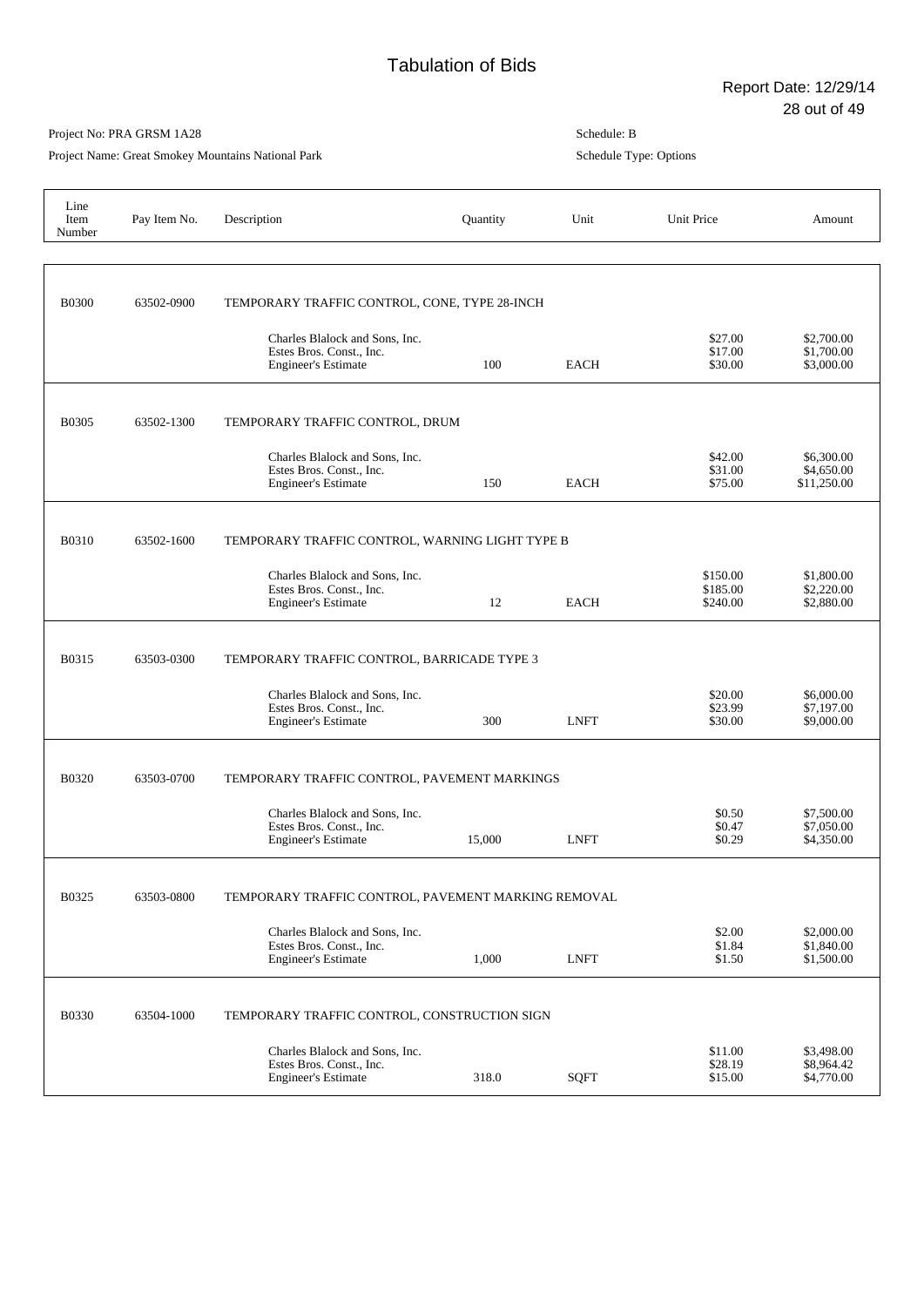Project Name: Great Smokey Mountains National Park

| Line<br>Item<br>Number | Pay Item No. | Description                                                                              | Quantity | Unit        | <b>Unit Price</b>                        | Amount                                             |
|------------------------|--------------|------------------------------------------------------------------------------------------|----------|-------------|------------------------------------------|----------------------------------------------------|
|                        |              |                                                                                          |          |             |                                          |                                                    |
| B0335                  | 63506-0500   | TEMPORARY TRAFFIC CONTROL, FLAGGER                                                       |          |             |                                          |                                                    |
|                        |              | Charles Blalock and Sons, Inc.<br>Estes Bros. Const., Inc.<br><b>Engineer's Estimate</b> | 1,000    | <b>HOUR</b> | \$24.00<br>\$24.00<br>\$24.00            | \$24,000.00<br>\$24,000.00<br>\$24,000.00          |
| B0340                  | 63701-0000   | <b>FIELD OFFICE</b>                                                                      |          |             |                                          |                                                    |
|                        |              | Charles Blalock and Sons, Inc.<br>Estes Bros. Const., Inc.<br><b>Engineer's Estimate</b> | 1        | <b>EACH</b> | \$30,000.00<br>\$7,500.00<br>\$20,000.00 | \$30,000.00<br>\$7,500.00<br>\$20,000.00           |
| B0345                  | 64705-1000   | MITIGATION, AGRICULTURAL LIMESTONE                                                       |          |             |                                          |                                                    |
|                        |              | Charles Blalock and Sons, Inc.<br>Estes Bros. Const., Inc.<br><b>Engineer's Estimate</b> | 35       | <b>TON</b>  | \$50.00<br>\$120.00<br>\$150.00          | \$1,750.00<br>\$4,200.00<br>\$5,250.00             |
|                        |              | Total Schedule - All Items                                                               |          |             |                                          |                                                    |
|                        |              | Charles Blalock and Sons, Inc.<br>Estes Bros. Const., Inc.<br><b>Engineer's Estimate</b> |          |             |                                          | \$2,745,450.50<br>\$3,057,642.70<br>\$2,550,000.00 |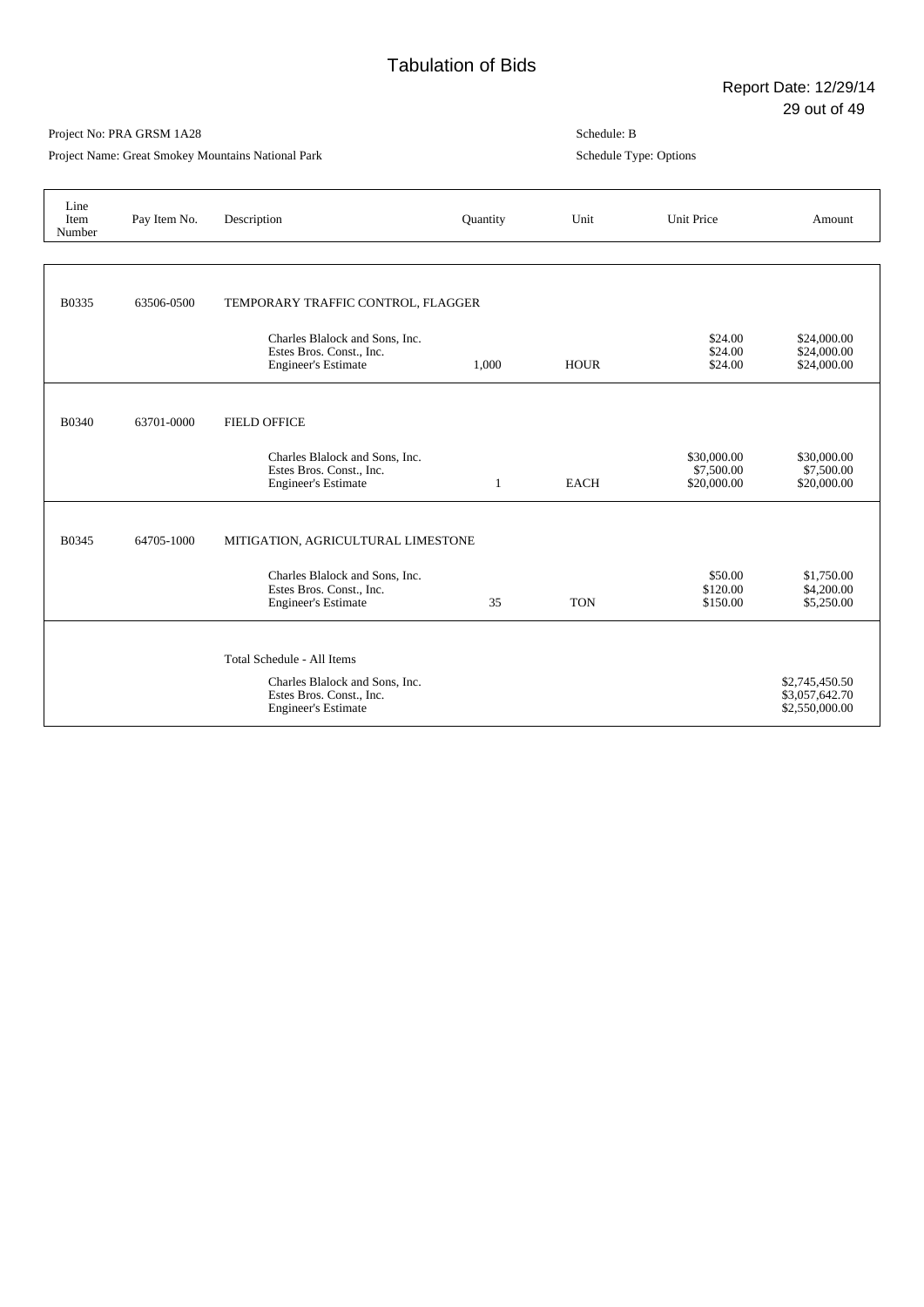# Project No: PRA GRSM 1A28 Project Name: Great Smokey Mountains National Park Solcitation No: DTFH71-14-B-00042 Division: Eastern Federal Lands

State: TN County: Sevier

Federal Land: Great Smoky Mountains National Park **Opened at: Sterling, VA** Opened at: Sterling, VA

Schedule: C Schedule Type: Options

Opened by: Shirley Anderson Date: 12/23/14

|       | I certify that this Bid Tabulation accurately reflects the offers received for this solicitation.                     |
|-------|-----------------------------------------------------------------------------------------------------------------------|
| Date: | <u> 1980 - John Harry Harry Harry Harry Harry Harry Harry Harry Harry Harry Harry Harry Harry Harry Harry Harry H</u> |

Contract Awarded to: \_\_\_\_\_\_\_\_\_\_\_\_\_\_\_\_\_\_\_\_ Award Date: \_\_\_\_\_\_\_\_\_\_\_\_\_\_\_\_\_\_\_\_

| Contractor                                                                           | Comment | <b>Bid Amount</b> | Responsive |
|--------------------------------------------------------------------------------------|---------|-------------------|------------|
| Charles Blalock and Sons, Inc.<br>409 Robert Henderson Road<br>Sevierville, TN 37862 |         | \$5,561,905.22    |            |
| Estes Bros. Const., Inc.<br>153 Flennortown Road<br>Jonesville, VA 37752             |         | \$5,915,796.26    |            |
| <b>Engineer's Estimate</b>                                                           |         | \$5,190,000.00    |            |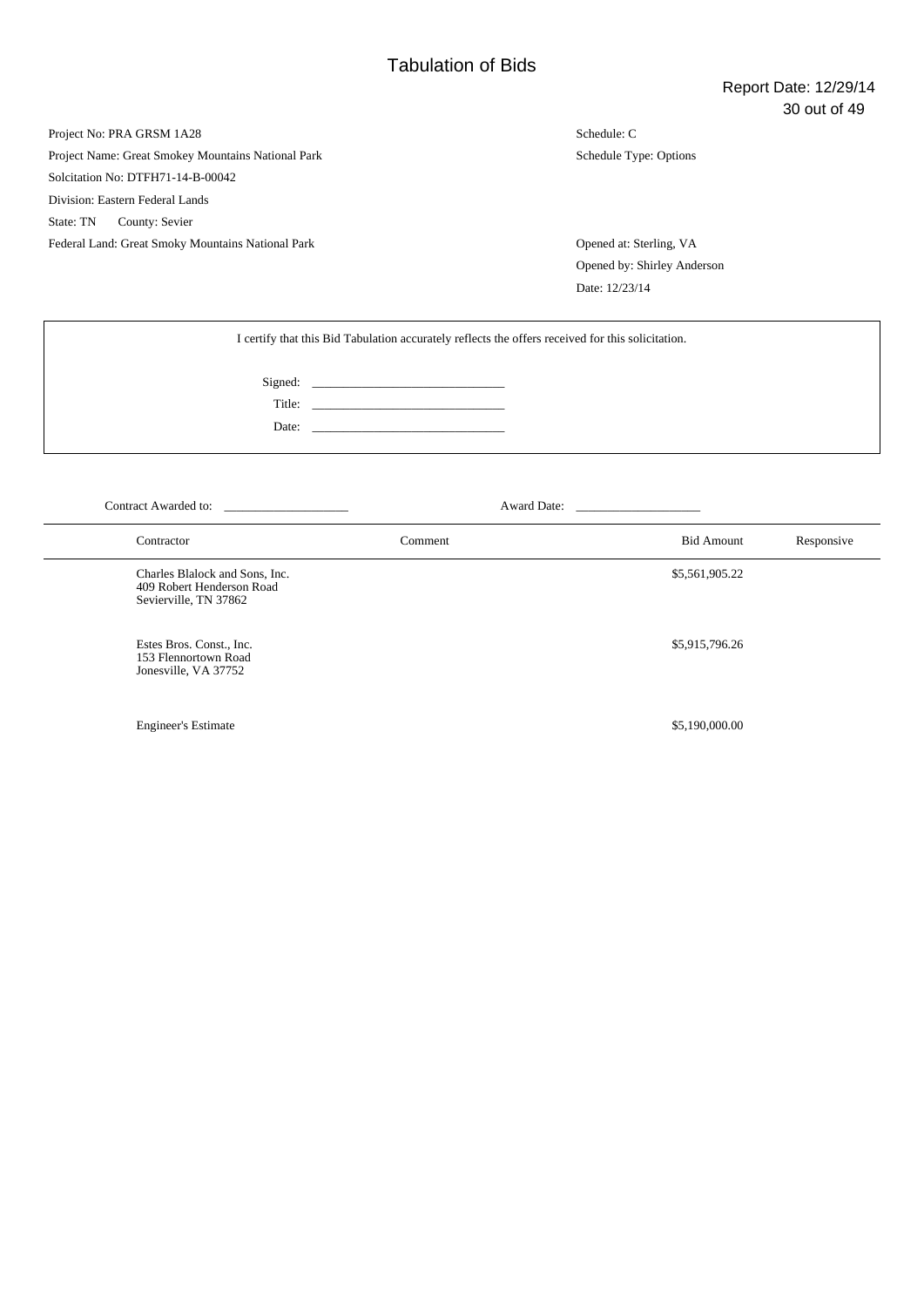### Project No: PRA GRSM 1A28

Project Name: Great Smokey Mountains National Park

| Line<br>Item<br>Number | Pay Item No. | Description                                                                              | Quantity   | Unit        | Unit Price                         | Amount                                       |
|------------------------|--------------|------------------------------------------------------------------------------------------|------------|-------------|------------------------------------|----------------------------------------------|
| C0010                  | 15101-0000   | <b>MOBILIZATION</b>                                                                      |            |             |                                    |                                              |
|                        |              | Charles Blalock and Sons, Inc.<br>Estes Bros. Const., Inc.<br><b>Engineer's Estimate</b> | ALL        | <b>LPSM</b> | Lump Sum<br>Lump Sum<br>Lump Sum   | \$200,000.00<br>\$666,292.49<br>\$285,250.00 |
| C0015                  | 15201-0000   | CONSTRUCTION SURVEY AND STAKING                                                          |            |             |                                    |                                              |
|                        |              | Charles Blalock and Sons, Inc.<br>Estes Bros. Const., Inc.<br><b>Engineer's Estimate</b> | <b>ALL</b> | <b>LPSM</b> | Lump Sum<br>Lump Sum<br>Lump Sum   | \$30,000.00<br>\$56,420.00<br>\$100,000.00   |
| C0020                  | 15401-0000   | <b>CONTRACTOR TESTING</b>                                                                |            |             |                                    |                                              |
|                        |              | Charles Blalock and Sons, Inc.<br>Estes Bros. Const., Inc.<br><b>Engineer's Estimate</b> | <b>ALL</b> | <b>LPSM</b> | Lump Sum<br>Lump Sum<br>Lump Sum   | \$100,000.00<br>\$297,975.00<br>\$165,000.00 |
| C0025                  | 15701-0000   | SOIL EROSION CONTROL (SWPPP)                                                             |            |             |                                    |                                              |
|                        |              | Charles Blalock and Sons, Inc.<br>Estes Bros. Const., Inc.<br><b>Engineer's Estimate</b> | <b>ALL</b> | <b>LPSM</b> | Lump Sum<br>Lump Sum<br>Lump Sum   | \$25,000.00<br>\$16,500.00<br>\$1,500.00     |
| C0030                  | 15702-1000   | SOIL EROSION CONTROL, TEMPORARY DIVERSION CHANNEL (IN-STREAM)                            |            |             |                                    |                                              |
|                        |              | Charles Blalock and Sons, Inc.<br>Estes Bros. Const., Inc.<br><b>Engineer's Estimate</b> | <b>ALL</b> | <b>LPSM</b> | Lump Sum<br>Lump Sum<br>Lump Sum   | \$33,500.00<br>\$5,419.00<br>\$35,000.00     |
| C0035                  | 15705-0100   | SOIL EROSION CONTROL, SILT FENCE (WIRE BACKED)                                           |            |             |                                    |                                              |
|                        |              | Charles Blalock and Sons, Inc.<br>Estes Bros. Const., Inc.<br><b>Engineer's Estimate</b> | 2,500      | <b>LNFT</b> | \$8.50<br>\$7.99<br>\$13.00        | \$21,250.00<br>\$19,975.00<br>\$32,500.00    |
| C0040                  | 15706-0200   | SOIL EROSION CONTROL, CHECK DAM                                                          |            |             |                                    |                                              |
|                        |              | Charles Blalock and Sons, Inc.<br>Estes Bros. Const., Inc.<br><b>Engineer's Estimate</b> | 6          | <b>EACH</b> | \$2,500.00<br>\$350.00<br>\$500.00 | \$15,000.00<br>\$2,100.00<br>\$3,000.00      |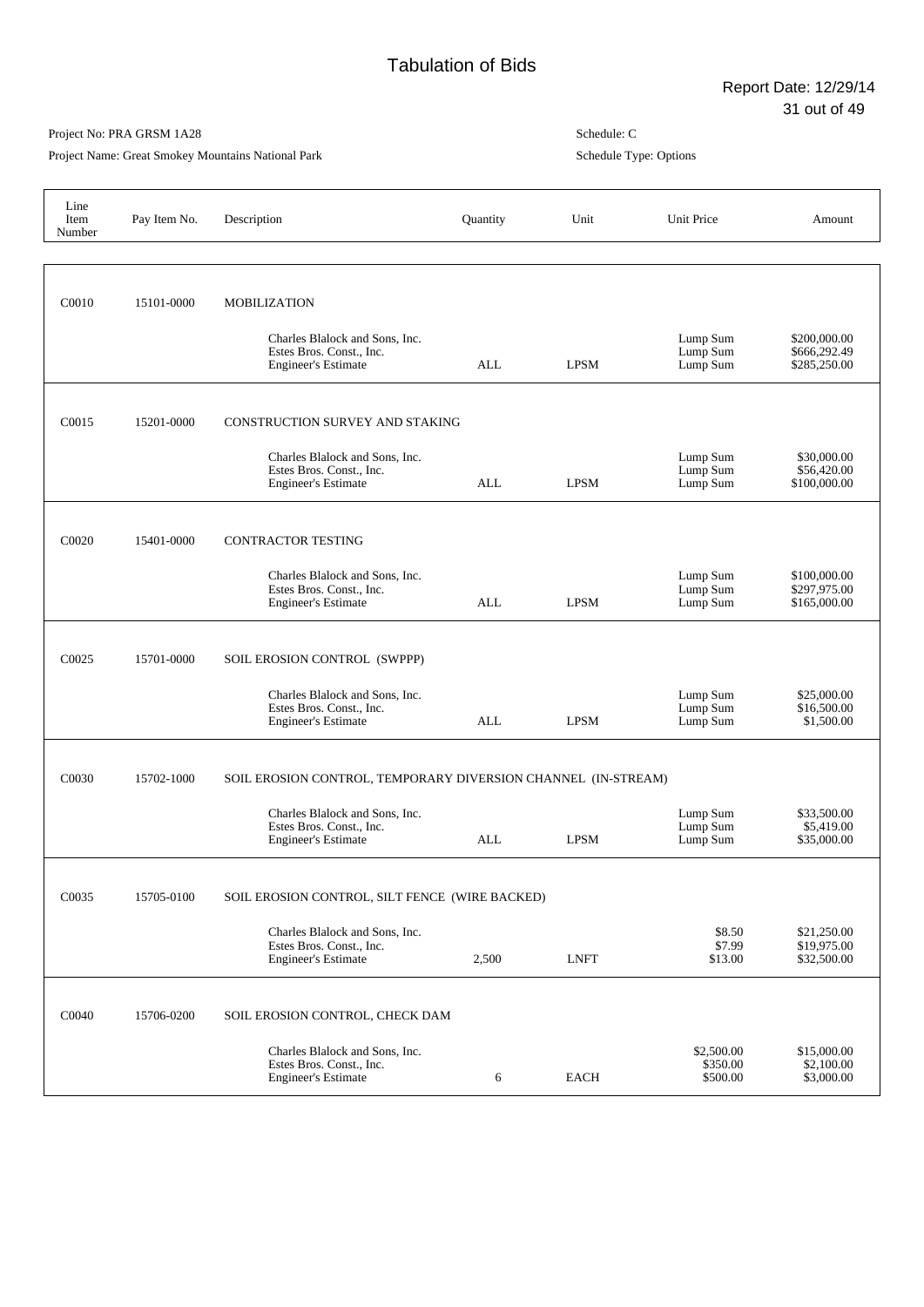### Project No: PRA GRSM 1A28

Project Name: Great Smokey Mountains National Park

| Line<br>Item<br>Number | Pay Item No. | Description                                                                              | Quantity     | Unit        | Unit Price                           | Amount                                   |
|------------------------|--------------|------------------------------------------------------------------------------------------|--------------|-------------|--------------------------------------|------------------------------------------|
|                        |              |                                                                                          |              |             |                                      |                                          |
| C0045                  | 15706-1300   | SOIL EROSION CONTROL, INLET PROTECTION TYPE C                                            |              |             |                                      |                                          |
|                        |              | Charles Blalock and Sons, Inc.<br>Estes Bros. Const., Inc.<br><b>Engineer's Estimate</b> | $\mathbf{1}$ | <b>EACH</b> | \$2,500.00<br>\$619.90<br>\$650.00   | \$2,500.00<br>\$619.90<br>\$650.00       |
| C0050                  | 20301-1100   | <b>REMOVAL OF GATE</b>                                                                   |              |             |                                      |                                          |
|                        |              | Charles Blalock and Sons, Inc.<br>Estes Bros. Const., Inc.<br><b>Engineer's Estimate</b> | 2            | <b>EACH</b> | \$1,000.00<br>\$275.00<br>\$1,000.00 | \$2,000.00<br>\$550.00<br>\$2,000.00     |
| C <sub>0055</sub>      | 20301-1200   | REMOVAL OF HEADWALL                                                                      |              |             |                                      |                                          |
|                        |              | Charles Blalock and Sons, Inc.<br>Estes Bros. Const., Inc.<br><b>Engineer's Estimate</b> | 2            | <b>EACH</b> | \$500.00<br>\$800.00<br>\$1,000.00   | \$1,000.00<br>\$1,600.00<br>\$2,000.00   |
| C0060                  | 20301-1400   | <b>REMOVAL OF INLET</b>                                                                  |              |             |                                      |                                          |
|                        |              | Charles Blalock and Sons, Inc.<br>Estes Bros. Const., Inc.<br><b>Engineer's Estimate</b> | $\mathbf{1}$ | <b>EACH</b> | \$500.00<br>\$1,000.00<br>\$1,600.00 | \$500.00<br>\$1,000.00<br>\$1,600.00     |
| C0065                  | 20301-2400   | <b>REMOVAL OF SIGN</b>                                                                   |              |             |                                      |                                          |
|                        |              | Charles Blalock and Sons, Inc.<br>Estes Bros. Const., Inc.<br><b>Engineer's Estimate</b> | 80           | <b>EACH</b> | \$400.00<br>\$100.00<br>\$275.00     | \$32,000.00<br>\$8,000.00<br>\$22,000.00 |
| C0070                  | 20301-3400   | REMOVAL OF WHEELSTOP                                                                     |              |             |                                      |                                          |
|                        |              | Charles Blalock and Sons, Inc.<br>Estes Bros. Const., Inc.<br><b>Engineer's Estimate</b> | 32           | <b>EACH</b> | \$100.00<br>\$20.00<br>\$100.00      | \$3,200.00<br>\$640.00<br>\$3,200.00     |
| C0075                  | 20302-0600   | REMOVAL OF CURB, STONE                                                                   |              |             |                                      |                                          |
|                        |              | Charles Blalock and Sons, Inc.<br>Estes Bros. Const., Inc.<br><b>Engineer's Estimate</b> | 50           | <b>LNFT</b> | \$10.00<br>\$8.80<br>\$11.00         | \$500.00<br>\$440.00<br>\$550.00         |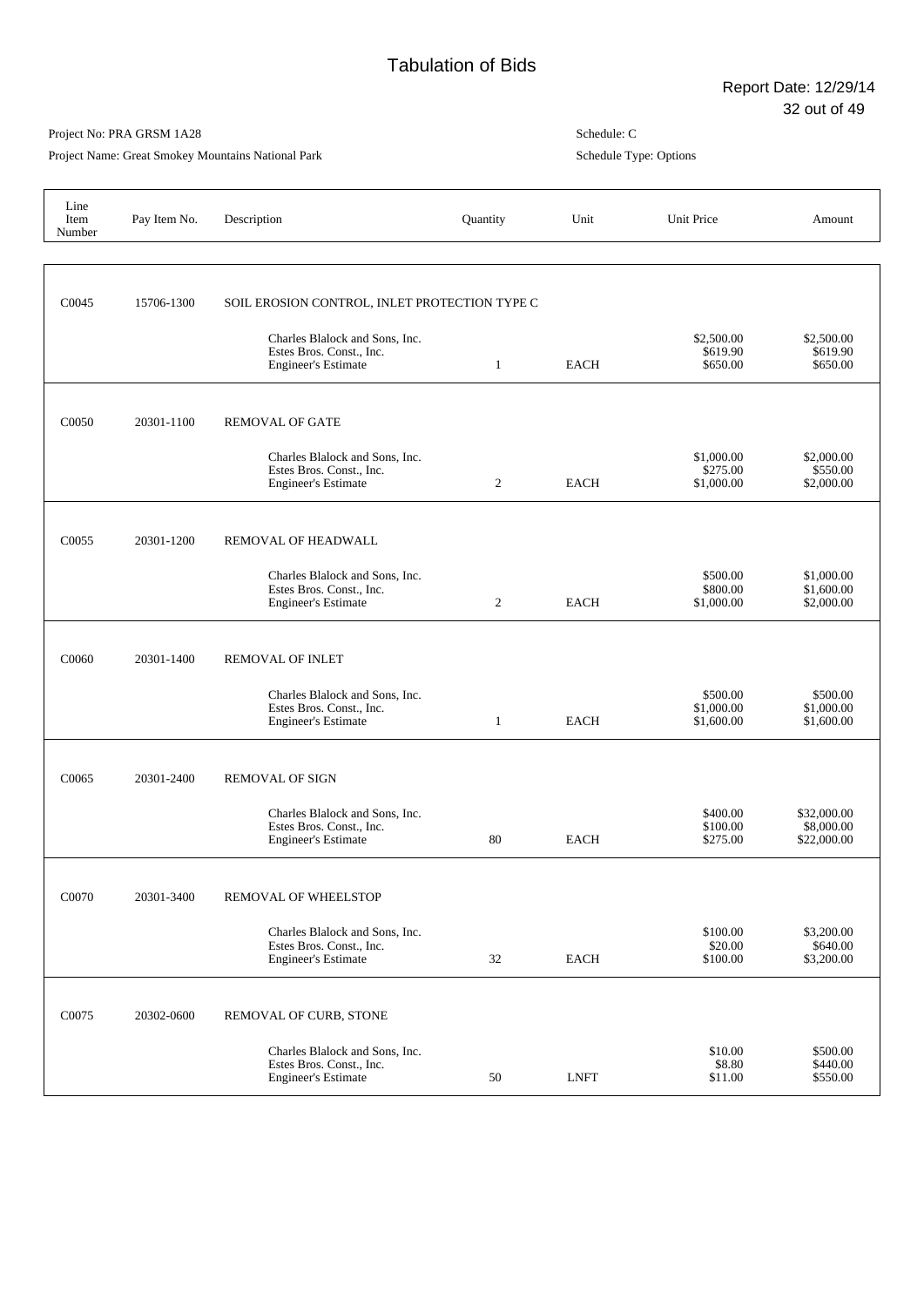#### Project No: PRA GRSM 1A28

Project Name: Great Smokey Mountains National Park

| Line<br>Item<br>Number | Pay Item No. | Description                                                                              | Quantity   | Unit        | Unit Price                       | Amount                                    |
|------------------------|--------------|------------------------------------------------------------------------------------------|------------|-------------|----------------------------------|-------------------------------------------|
|                        |              |                                                                                          |            |             |                                  |                                           |
| C0080                  | 20302-1400   | REMOVAL OF GUARDRAIL, TIMBER<br>Charles Blalock and Sons, Inc.                           |            |             | \$12.00                          | \$15,000.00                               |
|                        |              | Estes Bros. Const., Inc.<br><b>Engineer's Estimate</b>                                   | 1,250      | <b>LNFT</b> | \$5.00<br>\$15.50                | \$6,250.00<br>\$19,375.00                 |
| C0085                  | 20302-2100   | REMOVAL OF PIPE CULVERT                                                                  |            |             |                                  |                                           |
|                        |              | Charles Blalock and Sons, Inc.<br>Estes Bros. Const., Inc.<br><b>Engineer's Estimate</b> | 175        | <b>LNFT</b> | \$12.00<br>\$31.00<br>\$42.00    | \$2,100.00<br>\$5,425.00<br>\$7,350.00    |
| C0090                  | 20302-2300   | <b>REMOVAL OF WATERLINE</b>                                                              |            |             |                                  |                                           |
|                        |              | Charles Blalock and Sons, Inc.<br>Estes Bros. Const., Inc.<br><b>Engineer's Estimate</b> | 225        | <b>LNFT</b> | \$15.00<br>\$8.00<br>\$28.00     | \$3,375.00<br>\$1,800.00<br>\$6,300.00    |
| C <sub>0095</sub>      | 20303-1600   | REMOVAL OF PAVEMENT, ASPHALT                                                             |            |             |                                  |                                           |
|                        |              | Charles Blalock and Sons, Inc.<br>Estes Bros. Const., Inc.<br><b>Engineer's Estimate</b> | 3,850      | SQYD        | \$18.00<br>\$19.80<br>\$12.50    | \$69,300.00<br>\$76,230.00<br>\$48,125.00 |
| C0100                  | 20303-3000   | REMOVAL OF SIDEWALK, ASPHALT                                                             |            |             |                                  |                                           |
|                        |              | Charles Blalock and Sons, Inc.<br>Estes Bros. Const., Inc.<br><b>Engineer's Estimate</b> | 350        | SQYD        | \$21.00<br>\$20.00<br>\$14.00    | \$7,350.00<br>\$7,000.00<br>\$4,900.00    |
| C0105                  | 20304-9000   | REMOVAL OF STREAM DEBRIS                                                                 |            |             |                                  |                                           |
|                        |              | Charles Blalock and Sons, Inc.<br>Estes Bros. Const., Inc.<br><b>Engineer's Estimate</b> | <b>ALL</b> | <b>LPSM</b> | Lump Sum<br>Lump Sum<br>Lump Sum | \$50,000.00<br>\$12,500.00<br>\$20,000.00 |
| C0110                  | 20315-0000   | SAWCUTTING PAVEMENT                                                                      |            |             |                                  |                                           |
|                        |              | Charles Blalock and Sons, Inc.<br>Estes Bros. Const., Inc.<br><b>Engineer's Estimate</b> | 5,400      | <b>LNFT</b> | \$2.25<br>\$2.52<br>\$5.00       | \$12,150.00<br>\$13,608.00<br>\$27,000.00 |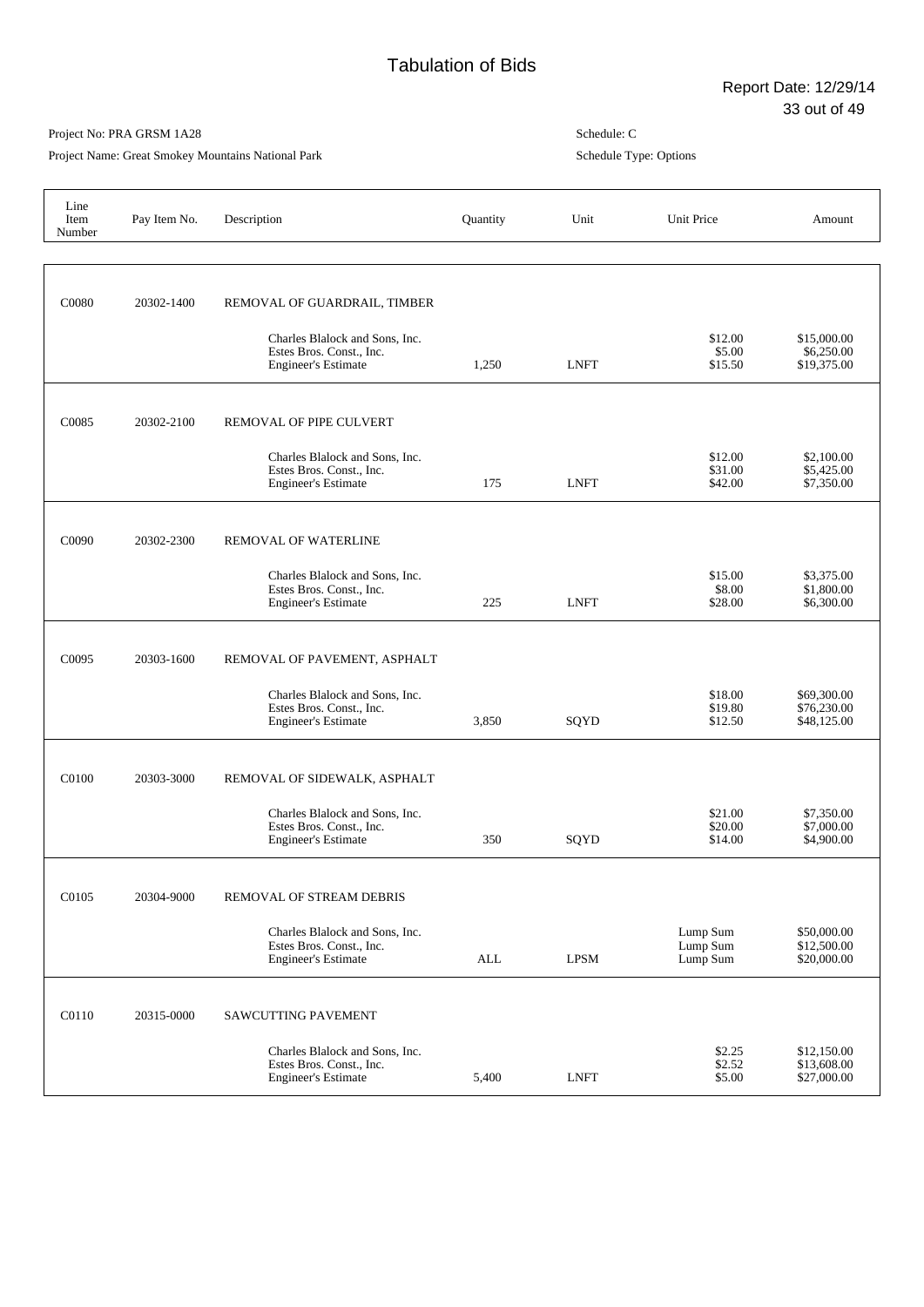Project Name: Great Smokey Mountains National Park

| Line<br>Item<br>Number | Pay Item No. | Description                                                                              | Quantity | Unit        | Unit Price                       | Amount                                     |
|------------------------|--------------|------------------------------------------------------------------------------------------|----------|-------------|----------------------------------|--------------------------------------------|
| C0115                  | 20401-0000   | <b>ROADWAY EXCAVATION</b>                                                                |          |             |                                  |                                            |
|                        |              | Charles Blalock and Sons, Inc.<br>Estes Bros. Const., Inc.<br><b>Engineer's Estimate</b> | 450      | <b>CUYD</b> | \$49.95<br>\$58.25<br>\$42.00    | \$22,477.50<br>\$26,212.50<br>\$18,900.00  |
| C0120                  | 20410-0000   | <b>SELECT BORROW</b>                                                                     |          |             |                                  |                                            |
|                        |              | Charles Blalock and Sons, Inc.<br>Estes Bros. Const., Inc.<br><b>Engineer's Estimate</b> | 800      | <b>CUYD</b> | \$85.00<br>\$81.11<br>\$75.00    | \$68,000.00<br>\$64,888.00<br>\$60,000.00  |
| C0125                  | 20425-1000   | DITCH, EXCAVATION                                                                        |          |             |                                  |                                            |
|                        |              | Charles Blalock and Sons, Inc.<br>Estes Bros. Const., Inc.<br><b>Engineer's Estimate</b> | 700      | <b>LNFT</b> | \$15.00<br>\$30.00<br>\$80.00    | \$10,500.00<br>\$21,000.00<br>\$56,000.00  |
| C0130                  | 25111-1000   | <b>GROUTED RIPRAP, CLASS 1</b>                                                           |          |             |                                  |                                            |
|                        |              | Charles Blalock and Sons, Inc.<br>Estes Bros. Const., Inc.<br><b>Engineer's Estimate</b> | 30       | <b>TON</b>  | \$250.00<br>\$753.74<br>\$600.00 | \$7,500.00<br>\$22,612.20<br>\$18,000.00   |
| C0135                  | 27001-0000   | <b>GROUT</b>                                                                             |          |             |                                  |                                            |
|                        |              | Charles Blalock and Sons, Inc.<br>Estes Bros. Const., Inc.<br><b>Engineer's Estimate</b> | 5        | <b>CUYD</b> | \$350.00<br>\$297.10<br>\$980.00 | \$1,750.00<br>\$1,485.50<br>\$4,900.00     |
| C0140                  | 30101-1000   | AGGREGATE BASE GRADING C                                                                 |          |             |                                  |                                            |
|                        |              | Charles Blalock and Sons, Inc.<br>Estes Bros. Const., Inc.<br><b>Engineer's Estimate</b> | 75       | <b>TON</b>  | \$48.50<br>\$56.63<br>\$51.00    | \$3,637.50<br>\$4,247.25<br>\$3,825.00     |
| C0145                  | 30302-1000   | DITCH RECONDITIONING                                                                     |          |             |                                  |                                            |
|                        |              | Charles Blalock and Sons, Inc.<br>Estes Bros. Const., Inc.<br><b>Engineer's Estimate</b> | 9,800    | <b>LNFT</b> | \$11.00<br>\$6.80<br>\$9.00      | \$107,800.00<br>\$66,640.00<br>\$88,200.00 |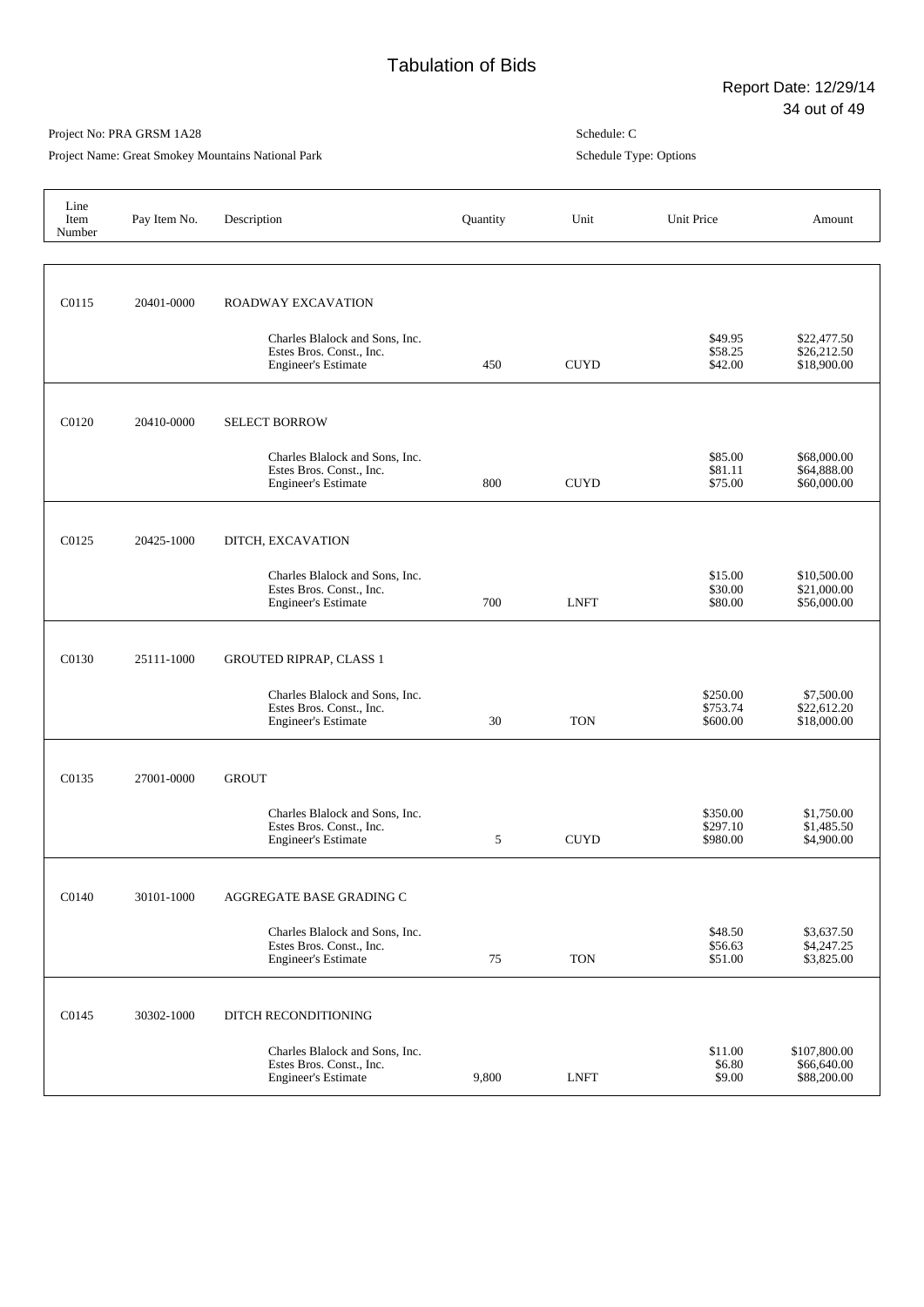### Project No: PRA GRSM 1A28

Project Name: Great Smokey Mountains National Park

| Line<br>Item<br>Number | Pay Item No. | Description                                                                                 | Quantity | Unit        | Unit Price                       | Amount                                             |
|------------------------|--------------|---------------------------------------------------------------------------------------------|----------|-------------|----------------------------------|----------------------------------------------------|
|                        |              |                                                                                             |          |             |                                  |                                                    |
| C <sub>0150</sub>      | 30302-2000   | SHOULDER RECONDITIONING                                                                     |          |             |                                  |                                                    |
|                        |              | Charles Blalock and Sons, Inc.<br>Estes Bros. Const., Inc.<br><b>Engineer's Estimate</b>    | 18,700   | <b>LNFT</b> | \$5.50<br>\$5.70<br>\$4.00       | \$102,850.00<br>\$106,590.00<br>\$74,800.00        |
| C0155                  | 30303-2000   | AGGREGATE SURFACE RECONDITIONING                                                            |          |             |                                  |                                                    |
|                        |              | Charles Blalock and Sons, Inc.<br>Estes Bros. Const., Inc.<br><b>Engineer's Estimate</b>    | 4,600    | SQYD        | \$15.00<br>\$15.88<br>\$6.00     | \$69,000.00<br>\$73,048.00<br>\$27,600.00          |
|                        |              |                                                                                             |          |             |                                  |                                                    |
| C0160                  | 30501-0000   | AGGREGATE-TOPSOIL COURSE                                                                    |          |             |                                  |                                                    |
|                        |              | Charles Blalock and Sons, Inc.<br>Estes Bros. Const., Inc.<br><b>Engineer's Estimate</b>    | 425      | <b>TON</b>  | \$85.00<br>\$93.96<br>\$80.00    | \$36,125.00<br>\$39,933.00<br>\$34,000.00          |
|                        |              |                                                                                             |          |             |                                  |                                                    |
| C0170                  | 40101-0600   | SUPERPAVE PAVEMENT, 1/2-INCH NOMINAL MAXIMUM SIZE AGGREGATE, 0.3 TO <3 MILLION ESAL (TYPE I |          |             |                                  |                                                    |
|                        |              | OR IV PAVEMENT ROUGHNESS)                                                                   |          |             |                                  |                                                    |
|                        |              | Charles Blalock and Sons, Inc.<br>Estes Bros. Const., Inc.<br><b>Engineer's Estimate</b>    | 8,800    | <b>TON</b>  | \$217.50<br>\$222.94<br>\$180.00 | \$1,914,000.00<br>\$1,961,872.00<br>\$1,584,000.00 |
| C0175                  | 40101-1400   | SUPERPAVE PAVEMENT, 1-INCH NOMINAL MAXIMUM SIZE AGGREGATE, 0.3 TO <3 MILLION ESAL           |          |             |                                  |                                                    |
|                        |              | Charles Blalock and Sons, Inc.                                                              |          |             |                                  |                                                    |
|                        |              | Estes Bros. Const., Inc.<br><b>Engineer's Estimate</b>                                      | 2,200    | <b>TON</b>  | \$197.50<br>\$202.44<br>\$140.00 | \$434,500.00<br>\$445,368.00<br>\$308,000.00       |
|                        |              |                                                                                             |          |             |                                  |                                                    |
| C0185                  | 41301-0000   | ASPHALT PAVEMENT MILLING (0 TO 2-INCH DEPTH)                                                |          |             |                                  |                                                    |
|                        |              | Charles Blalock and Sons, Inc.<br>Estes Bros. Const., Inc.<br><b>Engineer's Estimate</b>    | 450      | SQYD        | \$19.00<br>\$20.90<br>\$12.00    | \$8,550.00<br>\$9,405.00<br>\$5,400.00             |
| C0190                  | 41301-0400   | ASPHALT PAVEMENT MILLING, 1 1/2-INCH DEPTH                                                  |          |             |                                  |                                                    |
|                        |              | Charles Blalock and Sons, Inc.<br>Estes Bros. Const., Inc.<br><b>Engineer's Estimate</b>    | 800      | SQYD        | \$4.95<br>\$5.45<br>\$3.00       | \$3,960.00<br>\$4,360.00<br>\$2,400.00             |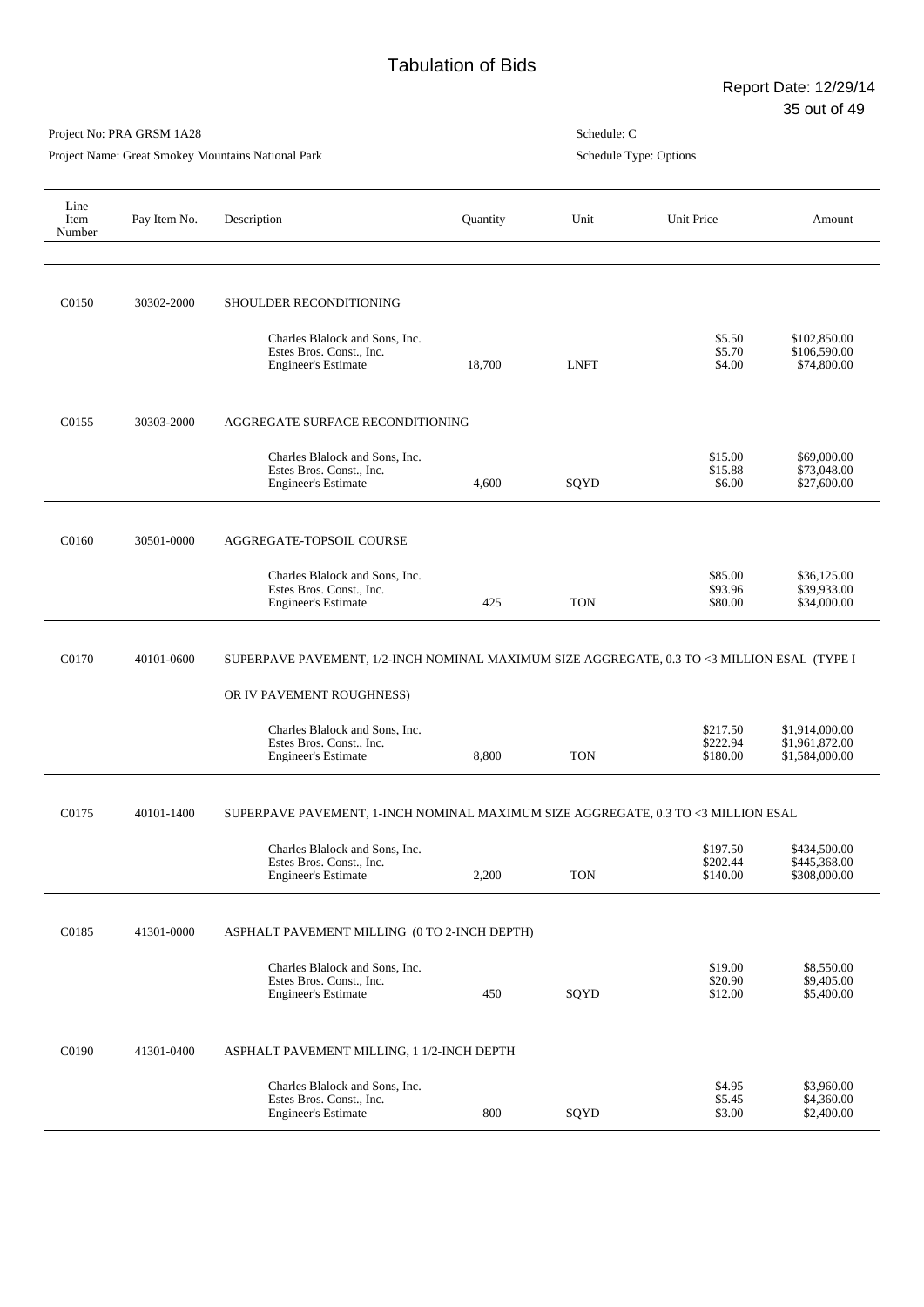### Project No: PRA GRSM 1A28

Project Name: Great Smokey Mountains National Park

| Line<br>Item<br>Number | Pay Item No. | Description                                                                              | Quantity | Unit        | Unit Price                         | Amount                                       |  |
|------------------------|--------------|------------------------------------------------------------------------------------------|----------|-------------|------------------------------------|----------------------------------------------|--|
| C0195                  | 41301-0600   | ASPHALT PAVEMENT MILLING, 2-INCH DEPTH                                                   |          |             |                                    |                                              |  |
|                        |              | Charles Blalock and Sons, Inc.<br>Estes Bros. Const., Inc.<br><b>Engineer's Estimate</b> | 34,900   | SQYD        | \$4.95<br>\$5.20<br>\$4.00         | \$172,755.00<br>\$181,480.00<br>\$139,600.00 |  |
| C0200                  | 41301-0800   | ASPHALT PAVEMENT MILLING, 3-INCH DEPTH (MICRO MILLING)                                   |          |             |                                    |                                              |  |
|                        |              | Charles Blalock and Sons, Inc.<br>Estes Bros. Const., Inc.<br><b>Engineer's Estimate</b> | 800      | SQYD        | \$8.95<br>\$18.67<br>\$20.00       | \$7,160.00<br>\$14,936.00<br>\$16,000.00     |  |
| C0205                  | 41501-0000   | PAVING GEOTEXTILE (TYPE VI)                                                              |          |             |                                    |                                              |  |
|                        |              | Charles Blalock and Sons, Inc.<br>Estes Bros. Const., Inc.<br><b>Engineer's Estimate</b> | 150      | SQYD        | \$25.00<br>\$25.63<br>\$15.00      | \$3,750.00<br>\$3,844.50<br>\$2,250.00       |  |
| C0210                  | 42801-0250   | FLEXIBLE PAVEMENT, FULL DEPTH PATCH, TYPE 4                                              |          |             |                                    |                                              |  |
|                        |              | Charles Blalock and Sons, Inc.<br>Estes Bros. Const., Inc.<br><b>Engineer's Estimate</b> | 100      | SQYD        | \$180.00<br>\$120.00<br>\$240.00   | \$18,000.00<br>\$12,000.00<br>\$24,000.00    |  |
| C0215                  | 55205-0000   | REPAIR CONCRETE (BRIDGE DECK)                                                            |          |             |                                    |                                              |  |
|                        |              | Charles Blalock and Sons, Inc.<br>Estes Bros. Const., Inc.<br><b>Engineer's Estimate</b> | 100      | SQYD        | \$460.00<br>\$227.70<br>\$500.00   | \$46,000.00<br>\$22,770.00<br>\$50,000.00    |  |
| C0220                  | 55503-0000   | <b>BRIDGE EXPANSION JOINTS</b>                                                           |          |             |                                    |                                              |  |
|                        |              | Charles Blalock and Sons, Inc.<br>Estes Bros. Const., Inc.<br><b>Engineer's Estimate</b> | 75       | <b>LNFT</b> | \$1,000.00<br>\$297.55<br>\$500.00 | \$75,000.00<br>\$22,316.25<br>\$37,500.00    |  |
| C0225                  | 57902-0000   | HIGH PERFORMANCE CONCRETE OVERLAY (1" DEPTH POLYESTER POLYMER CONCRETE, REPAIR)          |          |             |                                    |                                              |  |
|                        |              | Charles Blalock and Sons, Inc.<br>Estes Bros. Const., Inc.<br><b>Engineer's Estimate</b> | 375      | SQYD        | \$115.00<br>\$200.75<br>\$135.00   | \$43,125.00<br>\$75,281.25<br>\$50,625.00    |  |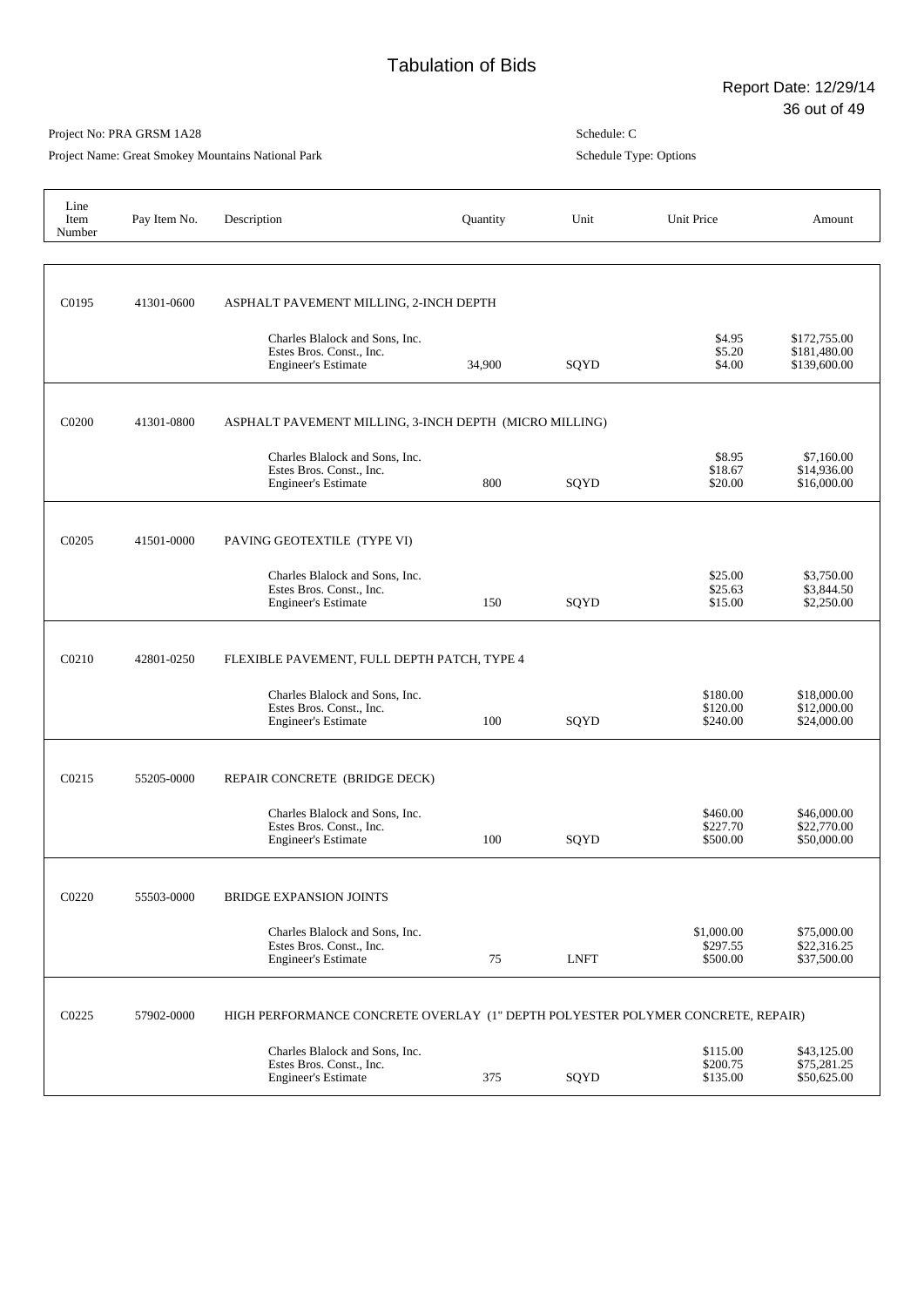Project Name: Great Smokey Mountains National Park

| Line<br>Item<br>Number | Pay Item No. | Description                                                                              | Quantity                                                                | Unit        | Unit Price                             | Amount                                       |  |
|------------------------|--------------|------------------------------------------------------------------------------------------|-------------------------------------------------------------------------|-------------|----------------------------------------|----------------------------------------------|--|
|                        |              |                                                                                          |                                                                         |             |                                        |                                              |  |
| C0230                  | 57902-0000   |                                                                                          | HIGH PERFORMANCE CONCRETE OVERLAY (1" DEPTH POLYESTER POLYMER CONCRETE) |             |                                        |                                              |  |
|                        |              | Charles Blalock and Sons, Inc.<br>Estes Bros. Const., Inc.<br><b>Engineer's Estimate</b> | 750                                                                     | SQYD        | \$540.00<br>\$214.55<br>\$135.00       | \$405,000.00<br>\$160,912.50<br>\$101,250.00 |  |
| C0235                  | 60201-0500   | <b>15-INCH PIPE CULVERT</b>                                                              |                                                                         |             |                                        |                                              |  |
|                        |              | Charles Blalock and Sons, Inc.<br>Estes Bros. Const., Inc.<br><b>Engineer's Estimate</b> | 64                                                                      | <b>LNFT</b> | \$110.00<br>\$148.92<br>\$150.00       | \$7,040.00<br>\$9,530.88<br>\$9,600.00       |  |
| C0240                  | 60201-0800   | 24-INCH PIPE CULVERT                                                                     |                                                                         |             |                                        |                                              |  |
|                        |              | Charles Blalock and Sons, Inc.<br>Estes Bros. Const., Inc.<br><b>Engineer's Estimate</b> | 48                                                                      | <b>LNFT</b> | \$175.00<br>\$195.20<br>\$400.00       | \$8,400.00<br>\$9,369.60<br>\$19,200.00      |  |
| C0245                  | 60210-0600   | END SECTION FOR 18-INCH PIPE CULVERT                                                     |                                                                         |             |                                        |                                              |  |
|                        |              | Charles Blalock and Sons, Inc.<br>Estes Bros. Const., Inc.<br><b>Engineer's Estimate</b> | 1                                                                       | <b>EACH</b> | \$3,000.00<br>\$5,183.25<br>\$750.00   | \$3,000.00<br>\$5,183.25<br>\$750.00         |  |
| C0250                  | 60403-0900   | <b>INLET, TYPE 4B</b>                                                                    |                                                                         |             |                                        |                                              |  |
|                        |              | Charles Blalock and Sons, Inc.<br>Estes Bros. Const., Inc.<br><b>Engineer's Estimate</b> | 1                                                                       | <b>EACH</b> | \$2,500.00<br>\$5,993.05<br>\$4,700.00 | \$2,500.00<br>\$5,993.05<br>\$4,700.00       |  |
| C0255                  | 60412-1000   | REMOVE AND RESET METAL FRAME AND GRATE                                                   |                                                                         |             |                                        |                                              |  |
|                        |              | Charles Blalock and Sons, Inc.<br>Estes Bros. Const., Inc.<br><b>Engineer's Estimate</b> | $\mathbf{1}$                                                            | <b>EACH</b> | \$1,000.00<br>\$385.00<br>\$1,350.00   | \$1,000.00<br>\$385.00<br>\$1,350.00         |  |
| C0260                  | 60503-0000   | GEOCOMPOSITE PAVEMENT EDGE DRAIN SYSTEM                                                  |                                                                         |             |                                        |                                              |  |
|                        |              | Charles Blalock and Sons, Inc.<br>Estes Bros. Const., Inc.<br><b>Engineer's Estimate</b> | 14,200                                                                  | <b>LNFT</b> | \$10.00<br>\$10.90<br>\$17.00          | \$142,000.00<br>\$154,780.00<br>\$241,400.00 |  |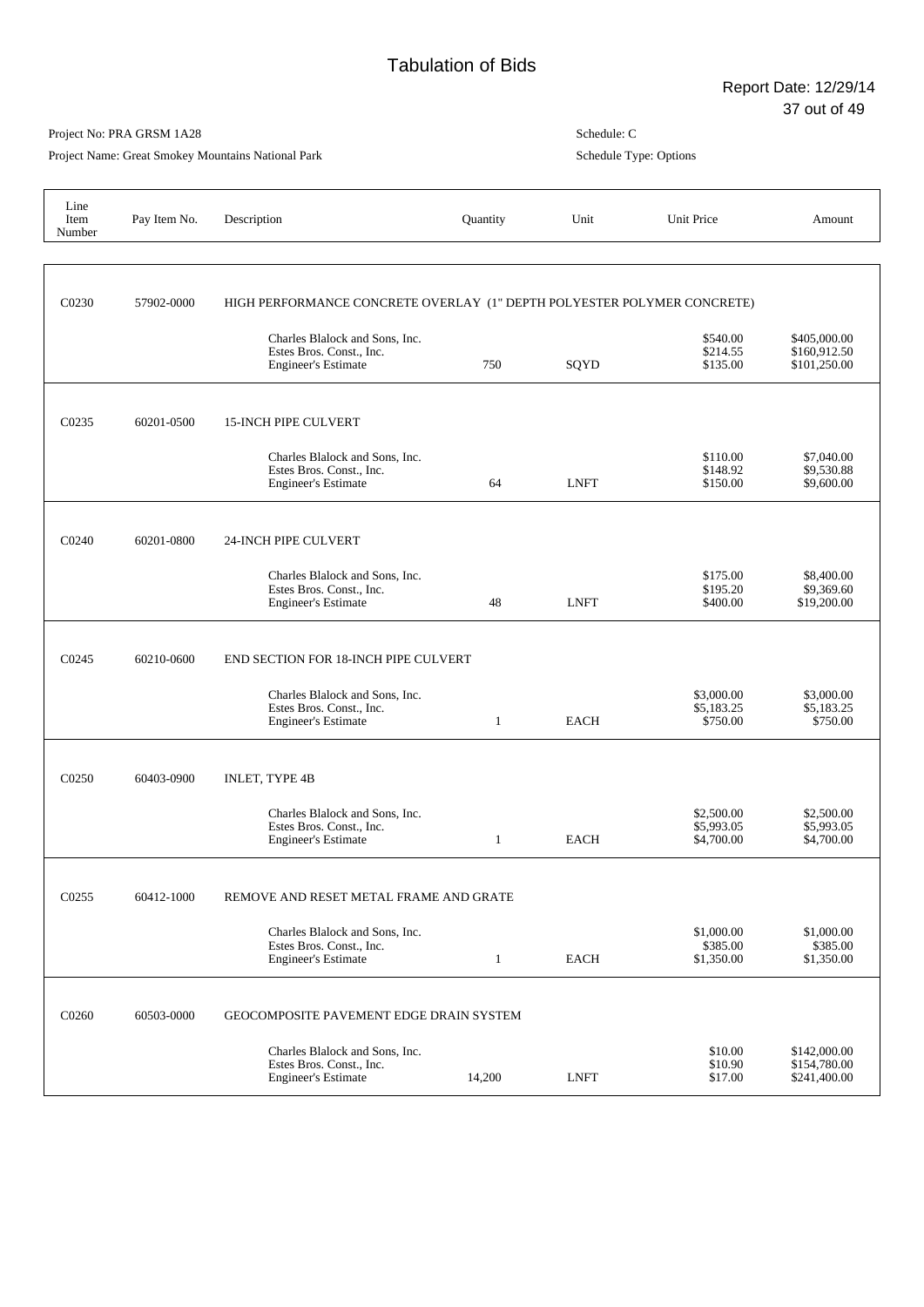$\overline{\phantom{0}}$ 

### Project No: PRA GRSM 1A28

Project Name: Great Smokey Mountains National Park

| Line<br>Item<br>Number | Pay Item No. | Description                                                                                    | Quantity | Unit        | Unit Price                             | Amount                                       |
|------------------------|--------------|------------------------------------------------------------------------------------------------|----------|-------------|----------------------------------------|----------------------------------------------|
|                        |              |                                                                                                |          |             |                                        |                                              |
| C <sub>0265</sub>      | 60704-0000   | <b>CLEANING CULVERT IN PLACE</b><br>Charles Blalock and Sons, Inc.<br>Estes Bros. Const., Inc. |          |             | \$2,500.00<br>\$1,250.00               | \$40,000.00<br>\$20,000.00                   |
|                        |              | <b>Engineer's Estimate</b>                                                                     | 16       | <b>EACH</b> | \$1,800.00                             | \$28,800.00                                  |
| C0270                  | 60706-0000   | CLEANING DRAINAGE STRUCTURE (WEEP HOLES)<br>Charles Blalock and Sons, Inc.                     |          |             | \$200.00                               | \$6,000.00                                   |
|                        |              | Estes Bros. Const., Inc.<br><b>Engineer's Estimate</b>                                         | 30       | EACH        | \$100.00<br>\$550.00                   | \$3,000.00<br>\$16,500.00                    |
|                        |              |                                                                                                |          |             |                                        |                                              |
| C0275                  | 60707-0600   | LINING 30-INCH PIPE CULVERT<br>Charles Blalock and Sons, Inc.                                  |          |             | \$850.00                               | \$119,000.00                                 |
|                        |              | Estes Bros. Const., Inc.<br><b>Engineer's Estimate</b>                                         | 140      | <b>LNFT</b> | \$803.25<br>\$400.00                   | \$112,455.00<br>\$56,000.00                  |
|                        |              |                                                                                                |          |             |                                        |                                              |
| C0280                  | 60802-0500   | PAVED WATERWAY, TYPE 5                                                                         |          |             |                                        |                                              |
|                        |              | Charles Blalock and Sons, Inc.<br>Estes Bros. Const., Inc.<br><b>Engineer's Estimate</b>       | 525      | <b>LNFT</b> | \$140.00<br>\$143.50<br>\$350.00       | \$73,500.00<br>\$75,337.50<br>\$183,750.00   |
| C0285                  | 60811-0000   | DRAINAGE CHUTE (18"X6" FLUME)                                                                  |          |             |                                        |                                              |
|                        |              | Charles Blalock and Sons, Inc.<br>Estes Bros. Const., Inc.<br><b>Engineer's Estimate</b>       | 1        | <b>EACH</b> | \$4,500.00<br>\$4,285.00<br>\$2,500.00 | \$4,500.00<br>\$4,285.00<br>\$2,500.00       |
| C0290                  | 60901-4000   | CURB, STONE, TYPE 1, 16-INCH DEPTH                                                             |          |             |                                        |                                              |
|                        |              | Charles Blalock and Sons, Inc.<br>Estes Bros. Const., Inc.<br><b>Engineer's Estimate</b>       | 1,350    | <b>LNFT</b> | \$80.00<br>\$81.40<br>\$90.00          | \$108,000.00<br>\$109,890.00<br>\$121,500.00 |
| C0295                  | 60901-4000   | CURB, STONE, TYPE 1, 16-INCH DEPTH (GOVERNMENT PROVIDED)                                       |          |             |                                        |                                              |
|                        |              | Charles Blalock and Sons, Inc.<br>Estes Bros. Const., Inc.<br><b>Engineer's Estimate</b>       | 92       | <b>LNFT</b> | \$45.00<br>\$44.00<br>\$400.00         | \$4,140.00<br>\$4,048.00<br>\$36,800.00      |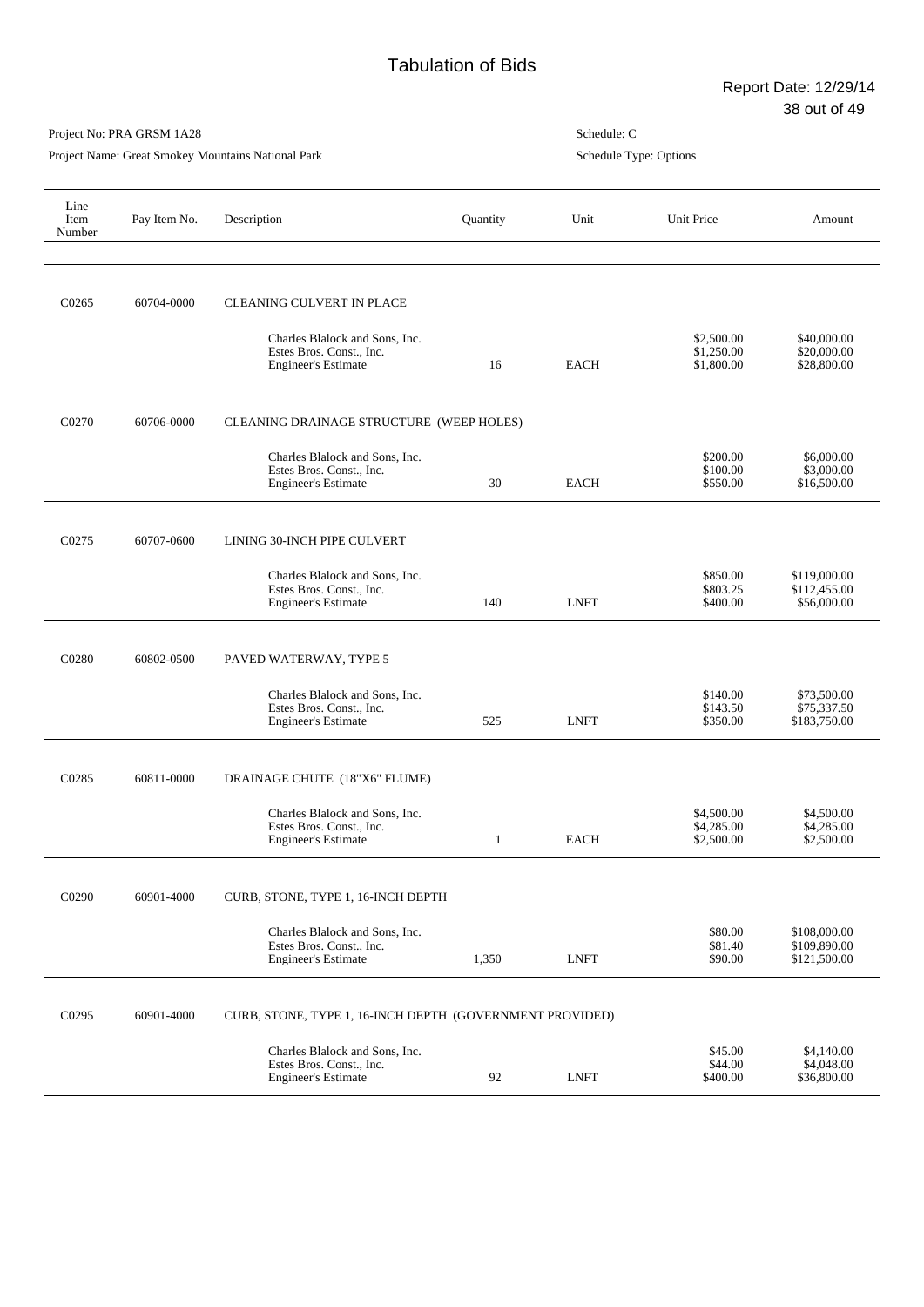### Project No: PRA GRSM 1A28

Project Name: Great Smokey Mountains National Park

| Line<br>Item<br>Number | Pay Item No. | Description                                                                              | Quantity     | Unit        | Unit Price                             | Amount                                       |
|------------------------|--------------|------------------------------------------------------------------------------------------|--------------|-------------|----------------------------------------|----------------------------------------------|
|                        |              |                                                                                          |              |             |                                        |                                              |
| C0300                  | 60910-0000   | <b>RESET CURB</b>                                                                        |              |             |                                        |                                              |
|                        |              | Charles Blalock and Sons, Inc.<br>Estes Bros. Const., Inc.<br><b>Engineer's Estimate</b> | 6,050        | <b>LNFT</b> | \$33.00<br>\$33.00<br>\$40.00          | \$199,650.00<br>\$199,650.00<br>\$242,000.00 |
| C <sub>0</sub> 305     | 61102-1545   | <b>2-INCH WATERLINE</b>                                                                  |              |             |                                        |                                              |
|                        |              | Charles Blalock and Sons, Inc.<br>Estes Bros. Const., Inc.<br><b>Engineer's Estimate</b> | 225          | <b>LNFT</b> | \$45.00<br>\$36.92<br>\$35.00          | \$10,125.00<br>\$8,307.00<br>\$7,875.00      |
| C0310                  | 61501-0100   | SIDEWALK, CONCRETE                                                                       |              |             |                                        |                                              |
|                        |              | Charles Blalock and Sons, Inc.<br>Estes Bros. Const., Inc.<br><b>Engineer's Estimate</b> | 425          | SQYD        | \$115.00<br>\$117.88<br>\$150.00       | \$48,875.00<br>\$50,099.00<br>\$63,750.00    |
| C0315                  | 61501-1100   | SIDEWALK, ASPHALT                                                                        |              |             |                                        |                                              |
|                        |              | Charles Blalock and Sons, Inc.<br>Estes Bros. Const., Inc.<br><b>Engineer's Estimate</b> | 15           | SQYD        | \$600.00<br>\$615.00<br>\$60.00        | \$9,000.00<br>\$9,225.00<br>\$900.00         |
| C0320                  | 61701-4000   | <b>GUARDRAIL SYSTEM SBTB</b>                                                             |              |             |                                        |                                              |
|                        |              | Charles Blalock and Sons, Inc.<br>Estes Bros. Const., Inc.<br><b>Engineer's Estimate</b> | 1,000        | <b>LNFT</b> | \$71.00<br>\$71.50<br>\$90.00          | \$71,000.00<br>\$71,500.00<br>\$90,000.00    |
| C0325                  | 61702-0510   | TERMINAL SECTION, TYPE SBT-FAT                                                           |              |             |                                        |                                              |
|                        |              | Charles Blalock and Sons, Inc.<br>Estes Bros. Const., Inc.<br><b>Engineer's Estimate</b> | 6            | <b>EACH</b> | \$3,150.00<br>\$3,190.00<br>\$3,500.00 | \$18,900.00<br>\$19,140.00<br>\$21,000.00    |
| C0330                  | 61703-0000   | TERMINAL END (TRANSITION)                                                                |              |             |                                        |                                              |
|                        |              | Charles Blalock and Sons, Inc.<br>Estes Bros. Const., Inc.<br><b>Engineer's Estimate</b> | $\mathbf{1}$ | <b>EACH</b> | \$8,000.00<br>\$8,140.00<br>\$1,100.00 | \$8,000.00<br>\$8,140.00<br>\$1,100.00       |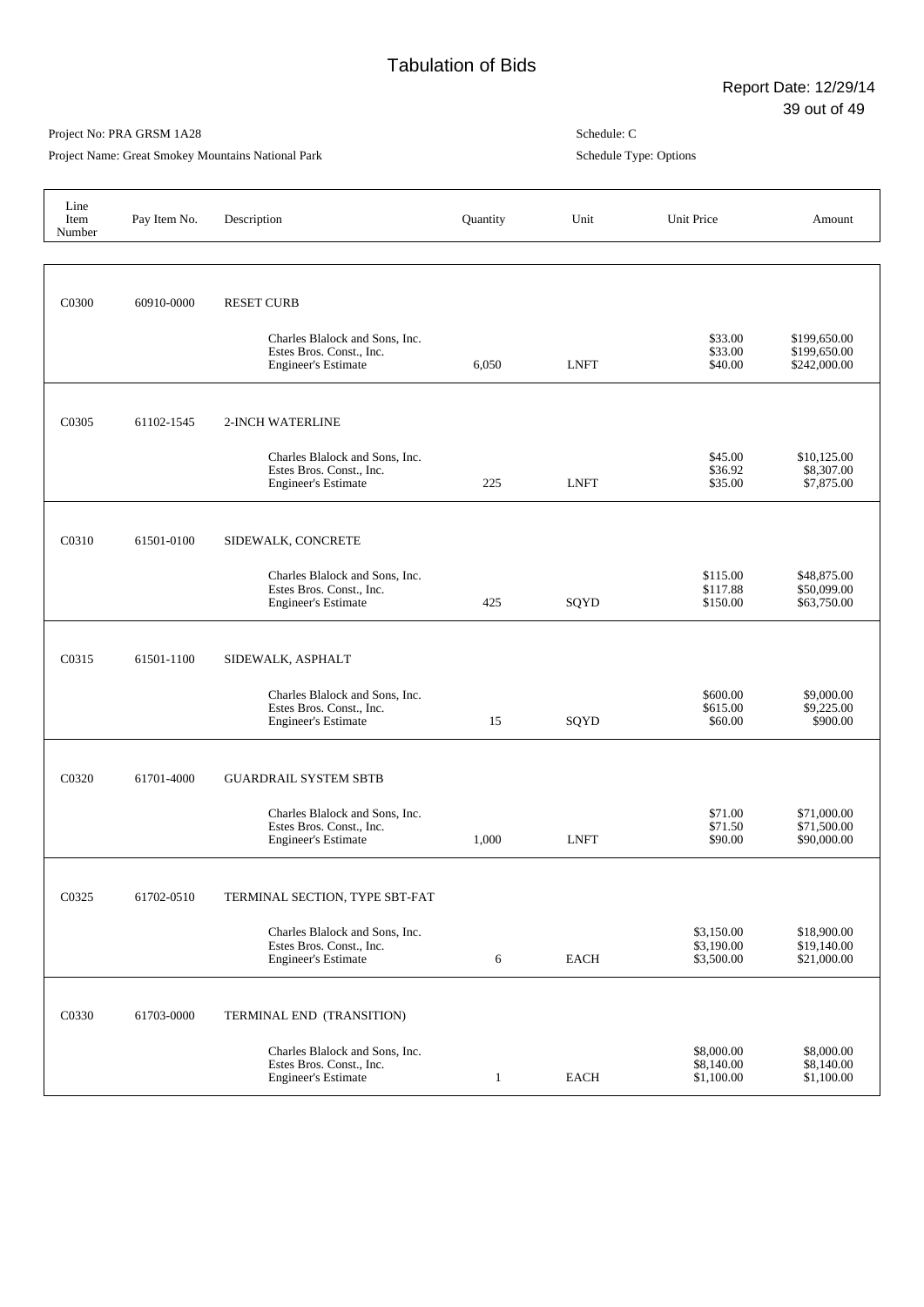#### Project No: PRA GRSM 1A28

Project Name: Great Smokey Mountains National Park

| Line<br>Item<br>Number | Pay Item No. | Description                                                                                                      | Quantity     | Unit        | Unit Price                              | Amount                                    |
|------------------------|--------------|------------------------------------------------------------------------------------------------------------------|--------------|-------------|-----------------------------------------|-------------------------------------------|
|                        |              |                                                                                                                  |              |             |                                         |                                           |
| C0335                  | 61708-1000   | REMOVE AND RESET, GUARDRAIL<br>Charles Blalock and Sons, Inc.<br>Estes Bros. Const., Inc.                        |              |             | \$54.00<br>\$55.00                      | \$3,240.00<br>\$3,300.00                  |
|                        |              | <b>Engineer's Estimate</b>                                                                                       | 60           | <b>LNFT</b> | \$50.00                                 | \$3,000.00                                |
| C0340                  | 61901-0000   | FENCE (TREE PROTECTION)<br>Charles Blalock and Sons, Inc.<br>Estes Bros. Const., Inc.                            |              |             | \$6.00<br>\$10.00                       | \$3,000.00<br>\$5,000.00                  |
|                        |              | <b>Engineer's Estimate</b>                                                                                       | 500          | <b>LNFT</b> | \$10.00                                 | \$5,000.00                                |
| C0345                  | 61902-0900   | GATE, METAL (DOUBLE)<br>Charles Blalock and Sons, Inc.<br>Estes Bros. Const., Inc.<br><b>Engineer's Estimate</b> | 2            | <b>EACH</b> | \$8,500.00<br>\$9,127.62<br>\$12,000.00 | \$17,000.00<br>\$18,255.24<br>\$24,000.00 |
| C <sub>0</sub> 350     | 61904-0000   | BOLLARD POST (CAMERA POST)                                                                                       |              |             |                                         |                                           |
|                        |              | Charles Blalock and Sons, Inc.<br>Estes Bros. Const., Inc.<br><b>Engineer's Estimate</b>                         | $\mathbf{1}$ | EACH        | \$1,975.22<br>\$597.50<br>\$1,600.00    | \$1,975.22<br>\$597.50<br>\$1,600.00      |
| C0355                  | 61921-1000   | REMOVE AND RESET FENCE                                                                                           |              |             |                                         |                                           |
|                        |              | Charles Blalock and Sons, Inc.<br>Estes Bros. Const., Inc.                                                       |              |             | \$10.00<br>\$18.00                      | \$1,500.00<br>\$2,700.00                  |
|                        |              | <b>Engineer's Estimate</b>                                                                                       | 150          | <b>LNFT</b> | \$15.00                                 | \$2,250.00                                |
| C0360                  | 62001-0000   | STONE MASONRY (CAPSTONE)                                                                                         |              |             |                                         |                                           |
|                        |              | Charles Blalock and Sons, Inc.<br>Estes Bros. Const., Inc.<br><b>Engineer's Estimate</b>                         | 1.00         | <b>CUYD</b> | \$5,000.00<br>\$5,060.00<br>\$4,050.00  | \$5,000.00<br>\$5,060.00<br>\$4,050.00    |
| C0365                  | 62002-0000   | STONE MASONRY (DRAINAGE CURB BREAK)                                                                              |              |             |                                         |                                           |
|                        |              | Charles Blalock and Sons, Inc.<br>Estes Bros. Const., Inc.<br><b>Engineer's Estimate</b>                         | 30           | SQYD        | \$220.00<br>\$220.00<br>\$400.00        | \$6,600.00<br>\$6,600.00<br>\$12,000.00   |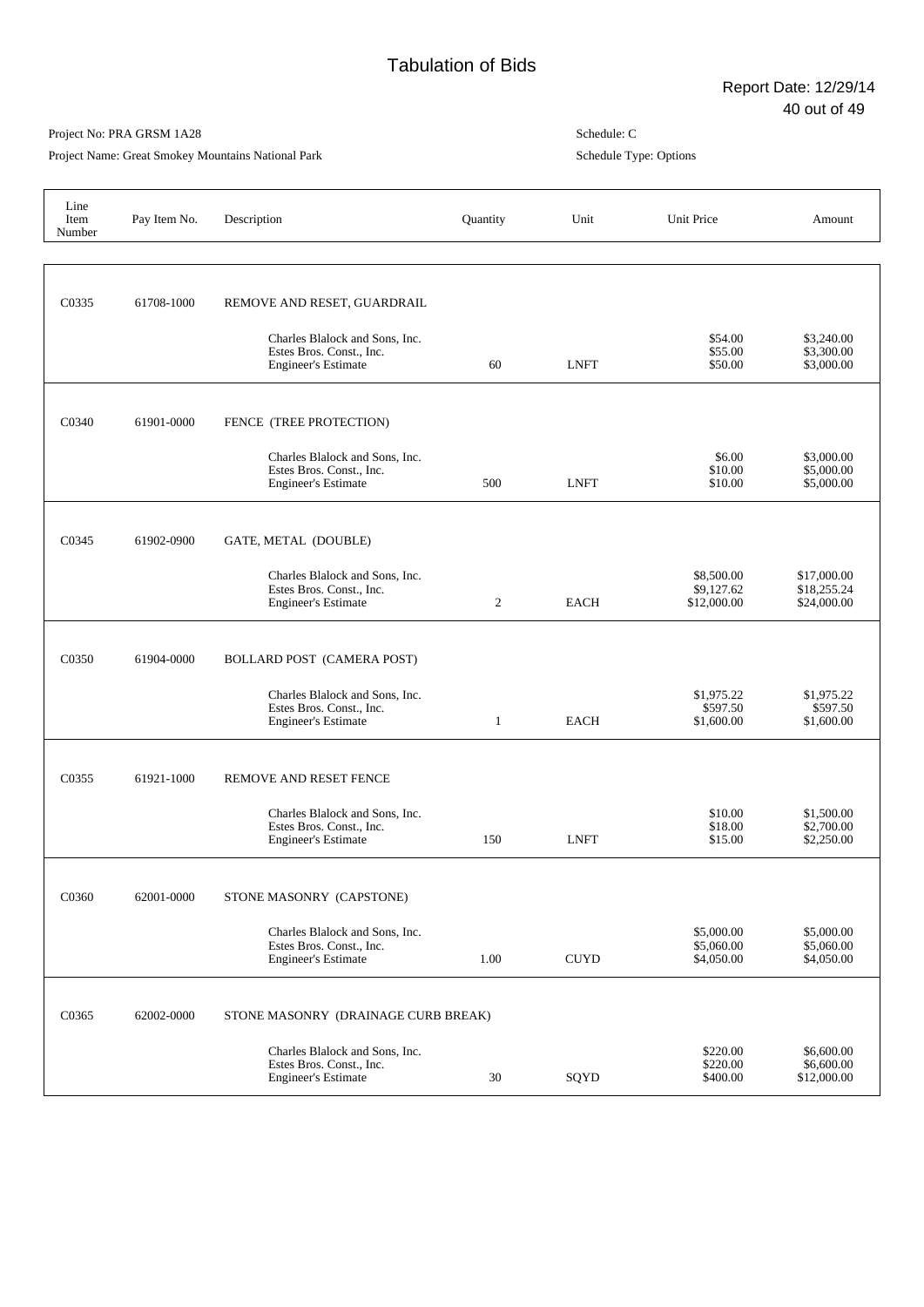### Project No: PRA GRSM 1A28

Project Name: Great Smokey Mountains National Park

| Line<br>Item<br>Number | Pay Item No. | Description                                                                              | Quantity       | Unit        | Unit Price                             | Amount                                    |  |  |
|------------------------|--------------|------------------------------------------------------------------------------------------|----------------|-------------|----------------------------------------|-------------------------------------------|--|--|
| C0370                  | 62011-0500   | STONE MASONRY HEADWALL FOR 24-INCH PIPE CULVERT                                          |                |             |                                        |                                           |  |  |
|                        |              | Charles Blalock and Sons, Inc.<br>Estes Bros. Const., Inc.<br><b>Engineer's Estimate</b> | 1              | <b>EACH</b> | \$5,000.00<br>\$4,290.00<br>\$4,400.00 | \$5,000.00<br>\$4,290.00<br>\$4,400.00    |  |  |
| C0375                  | 62013-1000   | STONE MASONRY APRON                                                                      |                |             |                                        |                                           |  |  |
|                        |              | Charles Blalock and Sons, Inc.<br>Estes Bros. Const., Inc.<br><b>Engineer's Estimate</b> | 65             | SQYD        | \$160.00<br>\$154.00<br>\$350.00       | \$10,400.00<br>\$10,010.00<br>\$22,750.00 |  |  |
| C0380                  | 62025-1000   | REMOVE AND RESET STONE MASONRY                                                           |                |             |                                        |                                           |  |  |
|                        |              | Charles Blalock and Sons, Inc.<br>Estes Bros. Const., Inc.<br><b>Engineer's Estimate</b> | 1.50           | <b>CUYD</b> | \$3,800.00<br>\$3,740.00<br>\$3,300.00 | \$5,700.00<br>\$5,610.00<br>\$4,950.00    |  |  |
| C0385                  | 62028-1000   | REMOVE AND RESET STONE MASONRY HEADWALL                                                  |                |             |                                        |                                           |  |  |
|                        |              | Charles Blalock and Sons, Inc.<br>Estes Bros. Const., Inc.<br><b>Engineer's Estimate</b> | $\mathbf{1}$   | <b>EACH</b> | \$4,300.00<br>\$4,290.00<br>\$4,600.00 | \$4,300.00<br>\$4,290.00<br>\$4,600.00    |  |  |
| C0390                  | 62030-0000   | REPOINT STONE MASONRY                                                                    |                |             |                                        |                                           |  |  |
|                        |              | Charles Blalock and Sons, Inc.<br>Estes Bros. Const., Inc.<br><b>Engineer's Estimate</b> | 3,525          | <b>LNFT</b> | \$16.00<br>\$15.40<br>\$16.00          | \$56,400.00<br>\$54,285.00<br>\$56,400.00 |  |  |
| C0395                  | 62101-0000   | MONUMENT (MILE MARKER)                                                                   |                |             |                                        |                                           |  |  |
|                        |              | Charles Blalock and Sons, Inc.<br>Estes Bros. Const., Inc.<br><b>Engineer's Estimate</b> | $\overline{c}$ | <b>EACH</b> | \$1,300.00<br>\$776.90<br>\$2,900.00   | \$2,600.00<br>\$1,553.80<br>\$5,800.00    |  |  |
| C0400                  | 62401-0300   | FURNISHING AND PLACING TOPSOIL, 4-INCH DEPTH                                             |                |             |                                        |                                           |  |  |
|                        |              | Charles Blalock and Sons, Inc.<br>Estes Bros. Const., Inc.<br><b>Engineer's Estimate</b> | 300            | SQYD        | \$10.00<br>\$15.48<br>\$17.00          | \$3,000.00<br>\$4,644.00<br>\$5,100.00    |  |  |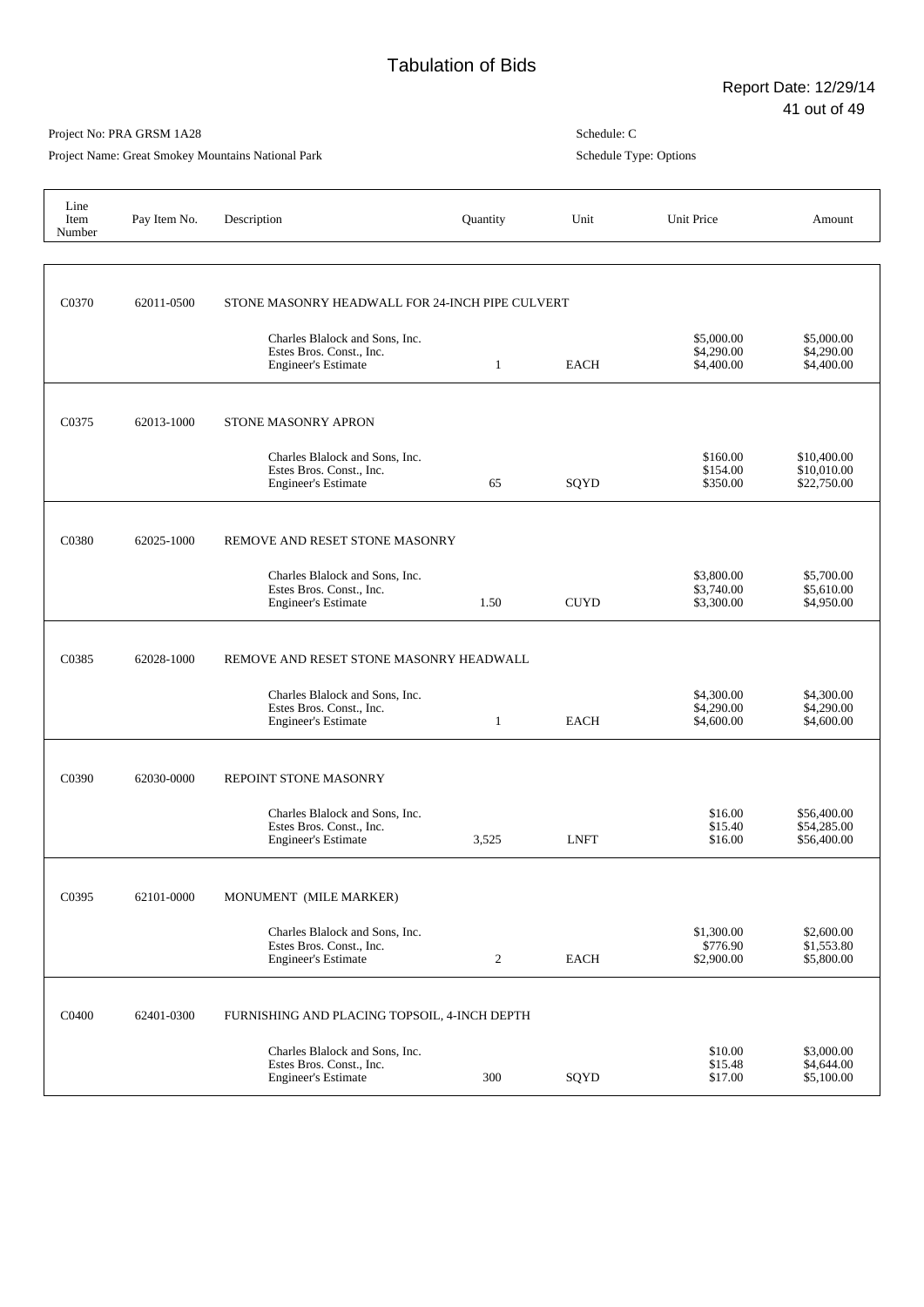Project Name: Great Smokey Mountains National Park

| Line<br>Item<br>Number | Pay Item No. | Description                                                                              | Quantity     | Unit        | Unit Price                              | Amount                                    |  |
|------------------------|--------------|------------------------------------------------------------------------------------------|--------------|-------------|-----------------------------------------|-------------------------------------------|--|
| C0405                  | 62501-0000   | TURF ESTABLISHMENT                                                                       |              |             |                                         |                                           |  |
|                        |              | Charles Blalock and Sons, Inc.<br>Estes Bros. Const., Inc.<br><b>Engineer's Estimate</b> | 0.20         | <b>ACRE</b> | \$3,600.00<br>\$6,000.00<br>\$9,200.00  | \$720.00<br>\$1,200.00<br>\$1,840.00      |  |
| C0410                  | 62901-0500   | ROLLED EROSION CONTROL PRODUCT, TYPE 2.A                                                 |              |             |                                         |                                           |  |
|                        |              | Charles Blalock and Sons, Inc.<br>Estes Bros. Const., Inc.<br><b>Engineer's Estimate</b> | 525          | SQYD        | \$3.00<br>\$6.04<br>\$8.00              | \$1,575.00<br>\$3,171.00<br>\$4,200.00    |  |
| C0415                  | 63301-0000   | SIGN SYSTEM (TURNABLE TRAFFIC SIGN)                                                      |              |             |                                         |                                           |  |
|                        |              | Charles Blalock and Sons, Inc.<br>Estes Bros. Const., Inc.<br><b>Engineer's Estimate</b> | $\mathbf{1}$ | <b>EACH</b> | \$3,000.00<br>\$3,000.00<br>\$1,000.00  | \$3,000.00<br>\$3,000.00<br>\$1,000.00    |  |
| C0420                  | 63301-0000   | SIGN SYSTEM (REFURBISH INTERCHANGEABLE SIGN SYSTEM)                                      |              |             |                                         |                                           |  |
|                        |              | Charles Blalock and Sons, Inc.<br>Estes Bros. Const., Inc.<br><b>Engineer's Estimate</b> | 1            | <b>EACH</b> | \$10,000.00<br>\$3,500.00<br>\$2,500.00 | \$10,000.00<br>\$3,500.00<br>\$2,500.00   |  |
| C0425                  | 63302-0000   | SIGN SYSTEM (UNIGUIDE)                                                                   |              |             |                                         |                                           |  |
|                        |              | Charles Blalock and Sons, Inc.<br>Estes Bros. Const., Inc.<br><b>Engineer's Estimate</b> | 525.0        | <b>SQFT</b> | \$80.00<br>\$140.25<br>\$175.00         | \$42,000.00<br>\$73,631.25<br>\$91,875.00 |  |
| C0430                  | 63304-0900   | SIGNS, ALUMINUM PANELS, TYPE 3 SHEETING                                                  |              |             |                                         |                                           |  |
|                        |              | Charles Blalock and Sons, Inc.<br>Estes Bros. Const., Inc.<br><b>Engineer's Estimate</b> | 360.0        | <b>SQFT</b> | \$42.00<br>\$47.03<br>\$60.00           | \$15,120.00<br>\$16,930.80<br>\$21,600.00 |  |
| C0435                  | 63309-0900   | DELINEATOR, TYPE FLEXIBLE                                                                |              |             |                                         |                                           |  |
|                        |              | Charles Blalock and Sons, Inc.<br>Estes Bros. Const., Inc.<br><b>Engineer's Estimate</b> | 5            | <b>EACH</b> | \$44.00<br>\$53.08<br>\$80.00           | \$220.00<br>\$265.40<br>\$400.00          |  |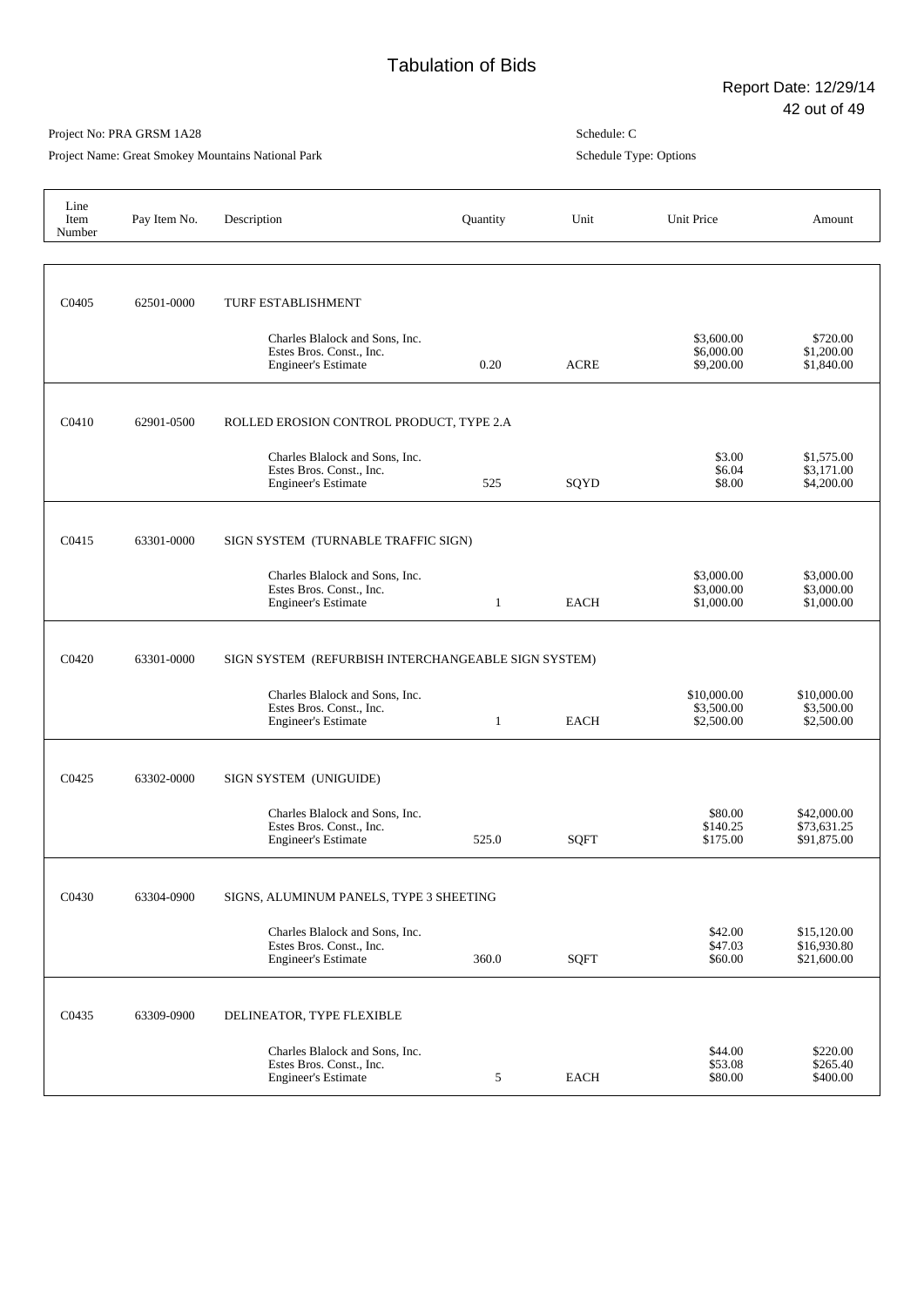Project Name: Great Smokey Mountains National Park

| Line<br>Item<br>Number | Pay Item No. | Description                                                                              | Quantity     | Unit        | Unit Price                       | Amount                                    |
|------------------------|--------------|------------------------------------------------------------------------------------------|--------------|-------------|----------------------------------|-------------------------------------------|
| C0440                  | 63401-2300   | PAVEMENT MARKINGS, TYPE L, SOLID                                                         |              |             |                                  |                                           |
|                        |              | Charles Blalock and Sons, Inc.<br>Estes Bros. Const., Inc.<br><b>Engineer's Estimate</b> | 50,000       | <b>LNFT</b> | \$1.70<br>\$1.10<br>\$1.25       | \$85,000.00<br>\$55,000.00<br>\$62,500.00 |
| C0445                  | 63401-2400   | PAVEMENT MARKINGS, TYPE L, BROKEN                                                        |              |             |                                  |                                           |
|                        |              | Charles Blalock and Sons, Inc.<br>Estes Bros. Const., Inc.<br><b>Engineer's Estimate</b> | 300          | <b>LNFT</b> | \$2.00<br>\$5.25<br>\$1.25       | \$600.00<br>\$1,575.00<br>\$375.00        |
| C0450                  | 63405-4500   | PAVEMENT MARKINGS, TYPE L, TURN ARROW                                                    |              |             |                                  |                                           |
|                        |              | Charles Blalock and Sons, Inc.<br>Estes Bros. Const., Inc.<br><b>Engineer's Estimate</b> | $\tau$       | <b>EACH</b> | \$300.00<br>\$367.50<br>\$225.00 | \$2,100.00<br>\$2,572.50<br>\$1,575.00    |
| C0455                  | 63405-4550   | PAVEMENT MARKINGS, TYPE L, STRAIGHT ARROW                                                |              |             |                                  |                                           |
|                        |              | Charles Blalock and Sons, Inc.<br>Estes Bros. Const., Inc.<br><b>Engineer's Estimate</b> | 3            | <b>EACH</b> | \$325.00<br>\$367.50<br>\$225.00 | \$975.00<br>\$1,102.50<br>\$675.00        |
| C0460                  | 63405-4600   | PAVEMENT MARKINGS, TYPE L, STRAIGHT/TURN ARROW COMBINATION                               |              |             |                                  |                                           |
|                        |              | Charles Blalock and Sons, Inc.<br>Estes Bros. Const., Inc.<br><b>Engineer's Estimate</b> | $\mathbf{1}$ | EACH        | \$600.00<br>\$525.00<br>\$300.00 | \$600.00<br>\$525.00<br>\$300.00          |
| C0465                  | 63405-4850   | PAVEMENT MARKINGS, TYPE L, ACCESSIBILITY SYMBOL                                          |              |             |                                  |                                           |
|                        |              | Charles Blalock and Sons, Inc.<br>Estes Bros. Const., Inc.<br><b>Engineer's Estimate</b> | 1            | <b>EACH</b> | \$300.00<br>\$525.00<br>\$300.00 | \$300.00<br>\$525.00<br>\$300.00          |
| C0470                  | 63502-0900   | TEMPORARY TRAFFIC CONTROL, CONE, TYPE 28-INCH                                            |              |             |                                  |                                           |
|                        |              | Charles Blalock and Sons, Inc.<br>Estes Bros. Const., Inc.<br><b>Engineer's Estimate</b> | 100          | <b>EACH</b> | \$30.00<br>\$17.00<br>\$30.00    | \$3,000.00<br>\$1,700.00<br>\$3,000.00    |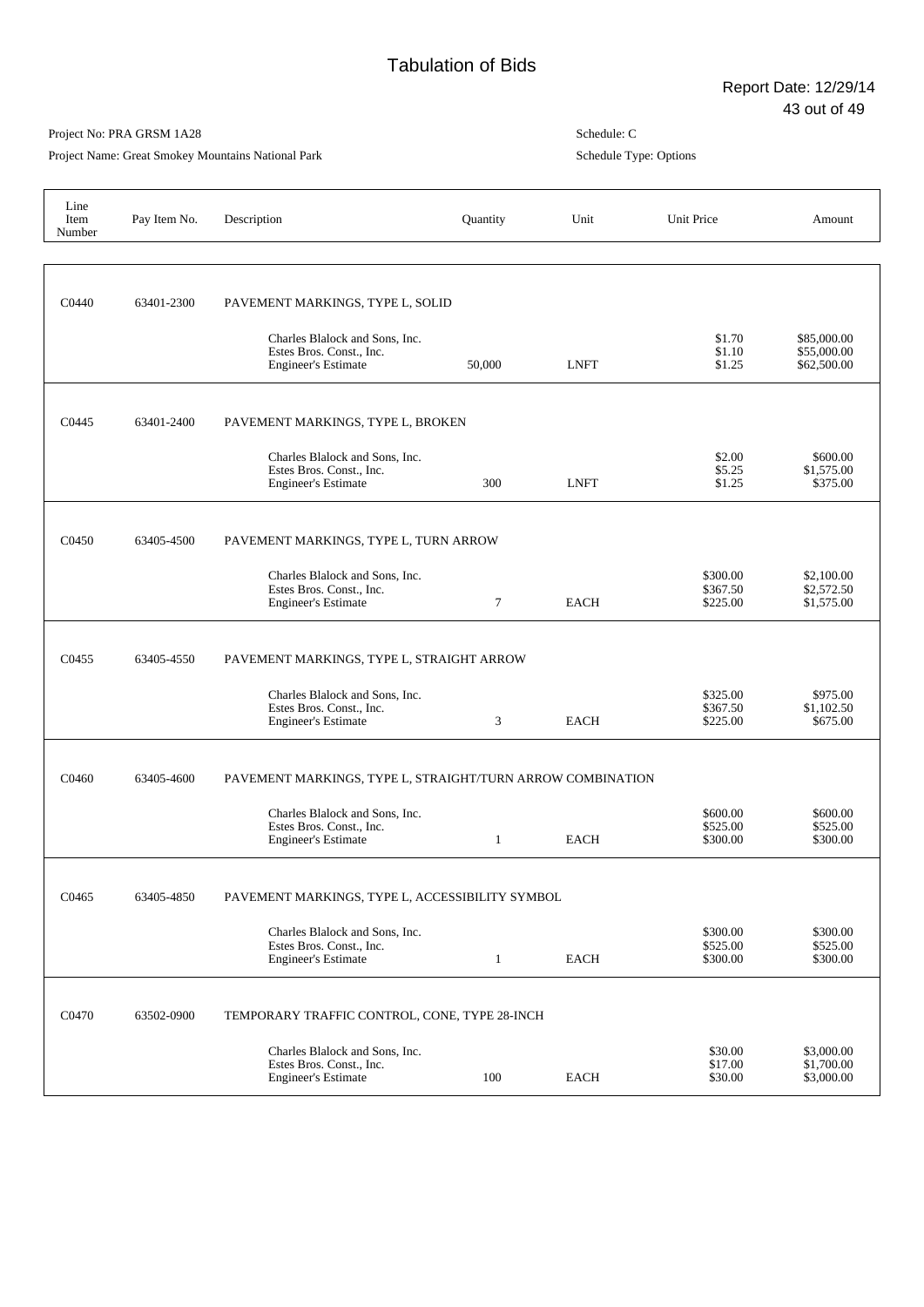#### Project No: PRA GRSM 1A28

Project Name: Great Smokey Mountains National Park

| Line<br>Item<br>Number | Pay Item No. | Description                                                                              | Quantity | Unit        | Unit Price                       | Amount                                    |
|------------------------|--------------|------------------------------------------------------------------------------------------|----------|-------------|----------------------------------|-------------------------------------------|
|                        |              |                                                                                          |          |             |                                  |                                           |
| C0475                  | 63502-1300   | TEMPORARY TRAFFIC CONTROL, DRUM                                                          |          |             |                                  |                                           |
|                        |              | Charles Blalock and Sons, Inc.<br>Estes Bros. Const., Inc.<br><b>Engineer's Estimate</b> | 300      | <b>EACH</b> | \$38.00<br>\$31.00<br>\$75.00    | \$11,400.00<br>\$9,300.00<br>\$22,500.00  |
| C0480                  | 63502-1600   | TEMPORARY TRAFFIC CONTROL, WARNING LIGHT TYPE B                                          |          |             |                                  |                                           |
|                        |              | Charles Blalock and Sons, Inc.<br>Estes Bros. Const., Inc.<br><b>Engineer's Estimate</b> | 14       | <b>EACH</b> | \$150.00<br>\$185.00<br>\$240.00 | \$2,100.00<br>\$2,590.00<br>\$3,360.00    |
| C0485                  | 63503-0300   | TEMPORARY TRAFFIC CONTROL, BARRICADE TYPE 3                                              |          |             |                                  |                                           |
|                        |              | Charles Blalock and Sons, Inc.<br>Estes Bros. Const., Inc.<br><b>Engineer's Estimate</b> | 300      | <b>LNFT</b> | \$20.00<br>\$23.99<br>\$30.00    | \$6,000.00<br>\$7,197.00<br>\$9,000.00    |
| C0490                  | 63503-0700   | TEMPORARY TRAFFIC CONTROL, PAVEMENT MARKINGS                                             |          |             |                                  |                                           |
|                        |              | Charles Blalock and Sons, Inc.<br>Estes Bros. Const., Inc.<br><b>Engineer's Estimate</b> | 65,000   | <b>LNFT</b> | \$0.50<br>\$0.47<br>\$0.29       | \$32,500.00<br>\$30,550.00<br>\$18,850.00 |
| C <sub>0495</sub>      | 63503-0800   | TEMPORARY TRAFFIC CONTROL, PAVEMENT MARKING REMOVAL                                      |          |             |                                  |                                           |
|                        |              | Charles Blalock and Sons, Inc.<br>Estes Bros. Const., Inc.<br><b>Engineer's Estimate</b> | 2,000    | <b>LNFT</b> | \$3.00<br>\$2.63<br>\$1.50       | \$6,000.00<br>\$5,260.00<br>\$3,000.00    |
| C0500                  | 63504-1000   | TEMPORARY TRAFFIC CONTROL, CONSTRUCTION SIGN                                             |          |             |                                  |                                           |
|                        |              | Charles Blalock and Sons, Inc.<br>Estes Bros. Const., Inc.<br><b>Engineer's Estimate</b> | 585.0    | <b>SQFT</b> | \$11.00<br>\$28.19<br>\$15.00    | \$6,435.00<br>\$16,491.15<br>\$8,775.00   |
| C0505                  | 63506-0500   | TEMPORARY TRAFFIC CONTROL, FLAGGER                                                       |          |             |                                  |                                           |
|                        |              | Charles Blalock and Sons, Inc.<br>Estes Bros. Const., Inc.<br><b>Engineer's Estimate</b> | 2,000    | <b>HOUR</b> | \$24.00<br>\$24.00<br>\$24.00    | \$48,000.00<br>\$48,000.00<br>\$48,000.00 |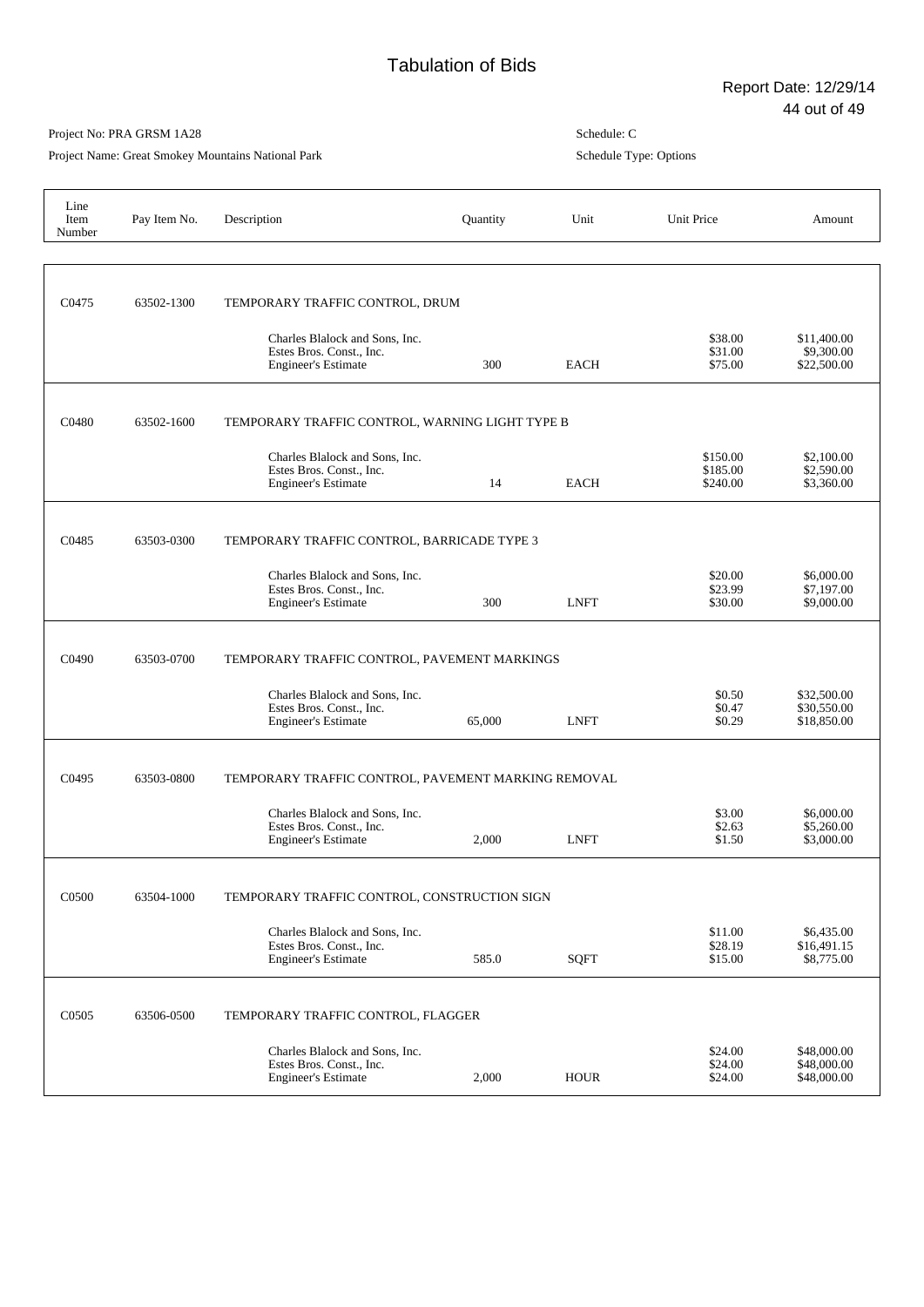Project Name: Great Smokey Mountains National Park

| Line<br>Item<br>Number | Pay Item No. | Description                                                                              | Quantity       | Unit        | Unit Price                                | Amount                                    |  |
|------------------------|--------------|------------------------------------------------------------------------------------------|----------------|-------------|-------------------------------------------|-------------------------------------------|--|
| C0510                  | 63507-0600   | TEMPORARY TRAFFIC CONTROL, PILOT CAR                                                     |                |             |                                           |                                           |  |
|                        |              | Charles Blalock and Sons, Inc.<br>Estes Bros. Const., Inc.<br><b>Engineer's Estimate</b> | 50             | <b>DAY</b>  | \$600.00<br>\$374.23<br>\$500.00          | \$30,000.00<br>\$18,711.50<br>\$25,000.00 |  |
| C0515                  | 63601-6000   | SYSTEM INSTALLATION, TRAFFIC DETECTOR SYSTEM                                             |                |             |                                           |                                           |  |
|                        |              | Charles Blalock and Sons, Inc.<br>Estes Bros. Const., Inc.<br><b>Engineer's Estimate</b> | <b>ALL</b>     | <b>LPSM</b> | Lump Sum<br>Lump Sum<br>Lump Sum          | \$7,000.00<br>\$20,350.00<br>\$8,500.00   |  |
| C0520                  | 63602-6020   | SYSTEM INSTALLATION, TRAFFIC DETECTOR WIRE LOOP                                          |                |             |                                           |                                           |  |
|                        |              | Charles Blalock and Sons, Inc.<br>Estes Bros. Const., Inc.<br><b>Engineer's Estimate</b> | $\overline{4}$ | <b>EACH</b> | \$2,000.00<br>\$5,190.00<br>\$3,000.00    | \$8,000.00<br>\$20,760.00<br>\$12,000.00  |  |
| C0525                  | 63621-1000   | UTILITY BOX, PULLBOX                                                                     |                |             |                                           |                                           |  |
|                        |              | Charles Blalock and Sons, Inc.<br>Estes Bros. Const., Inc.<br><b>Engineer's Estimate</b> | 2              | <b>EACH</b> | \$3,000.00<br>\$4,314.00<br>\$600.00      | \$6,000.00<br>\$8,628.00<br>\$1,200.00    |  |
| C0530                  | 63701-0000   | <b>FIELD OFFICE</b>                                                                      |                |             |                                           |                                           |  |
|                        |              | Charles Blalock and Sons, Inc.<br>Estes Bros. Const., Inc.<br><b>Engineer's Estimate</b> | $\mathbf{1}$   | <b>EACH</b> | \$30,000.00<br>\$10,000.00<br>\$20,000.00 | \$30,000.00<br>\$10,000.00<br>\$20,000.00 |  |
| C0535                  | 64501-0000   | <b>LOCATE UTILITIES</b>                                                                  |                |             |                                           |                                           |  |
|                        |              | Charles Blalock and Sons, Inc.<br>Estes Bros. Const., Inc.<br><b>Engineer's Estimate</b> | <b>ALL</b>     | <b>LPSM</b> | Lump Sum<br>Lump Sum<br>Lump Sum          | \$4,000.00<br>\$1,000.00<br>\$12,500.00   |  |
| C0540                  | 64705-1000   | MITIGATION, AGRICULTURAL LIMESTONE                                                       |                |             |                                           |                                           |  |
|                        |              | Charles Blalock and Sons, Inc.<br>Estes Bros. Const., Inc.<br><b>Engineer's Estimate</b> | 35             | <b>TON</b>  | \$50.00<br>\$120.00<br>\$150.00           | \$1,750.00<br>\$4,200.00<br>\$5,250.00    |  |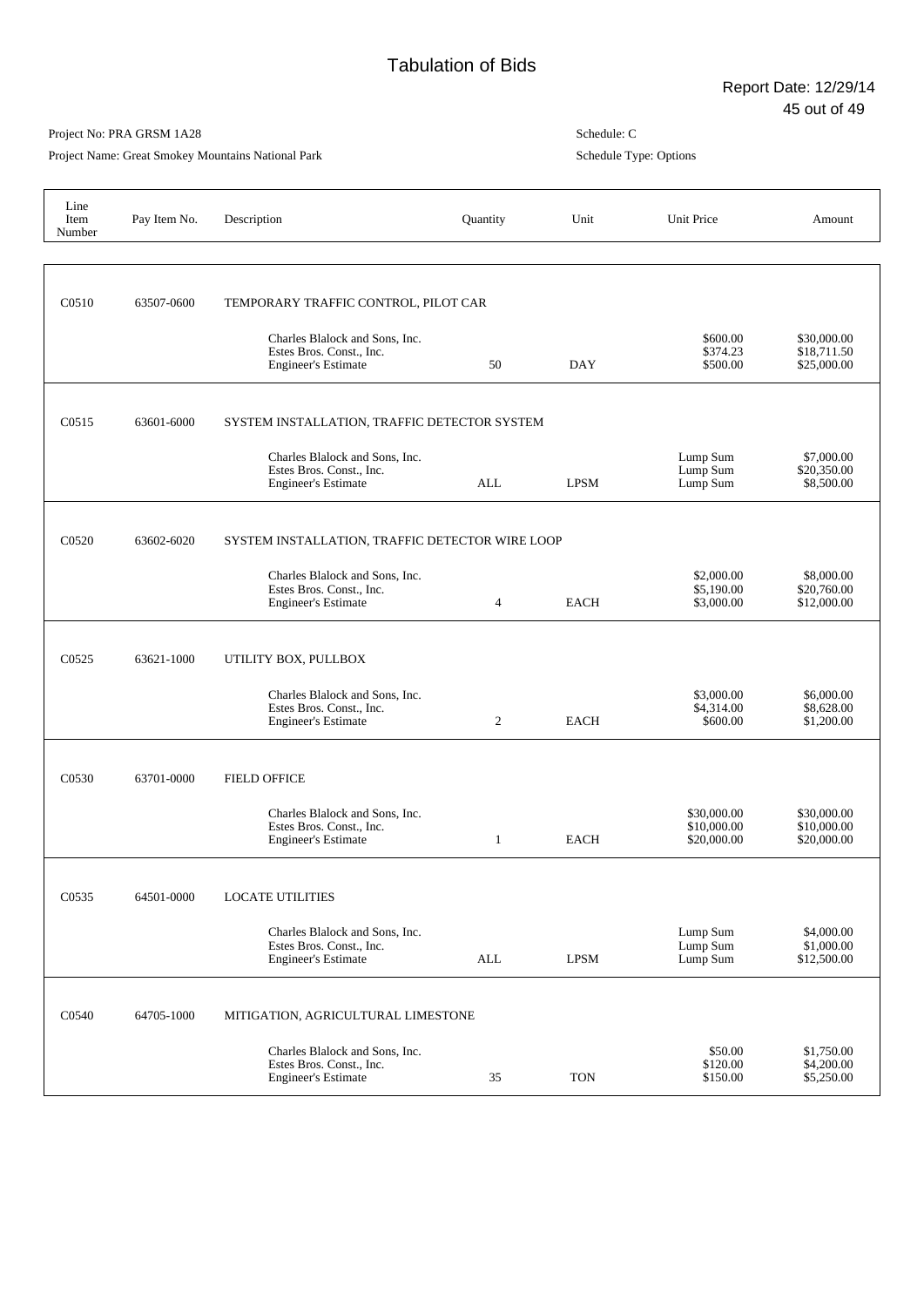Project Name: Great Smokey Mountains National Park

| Line<br>Item<br>Number | Pay Item No. | Description                                                                                                            | Quantity | Unit | Unit Price | Amount                                             |
|------------------------|--------------|------------------------------------------------------------------------------------------------------------------------|----------|------|------------|----------------------------------------------------|
|                        |              |                                                                                                                        |          |      |            |                                                    |
|                        |              | Total Schedule - All Items<br>Charles Blalock and Sons, Inc.<br>Estes Bros. Const., Inc.<br><b>Engineer's Estimate</b> |          |      |            | \$5,561,905.22<br>\$5,915,796.26<br>\$5,190,000.00 |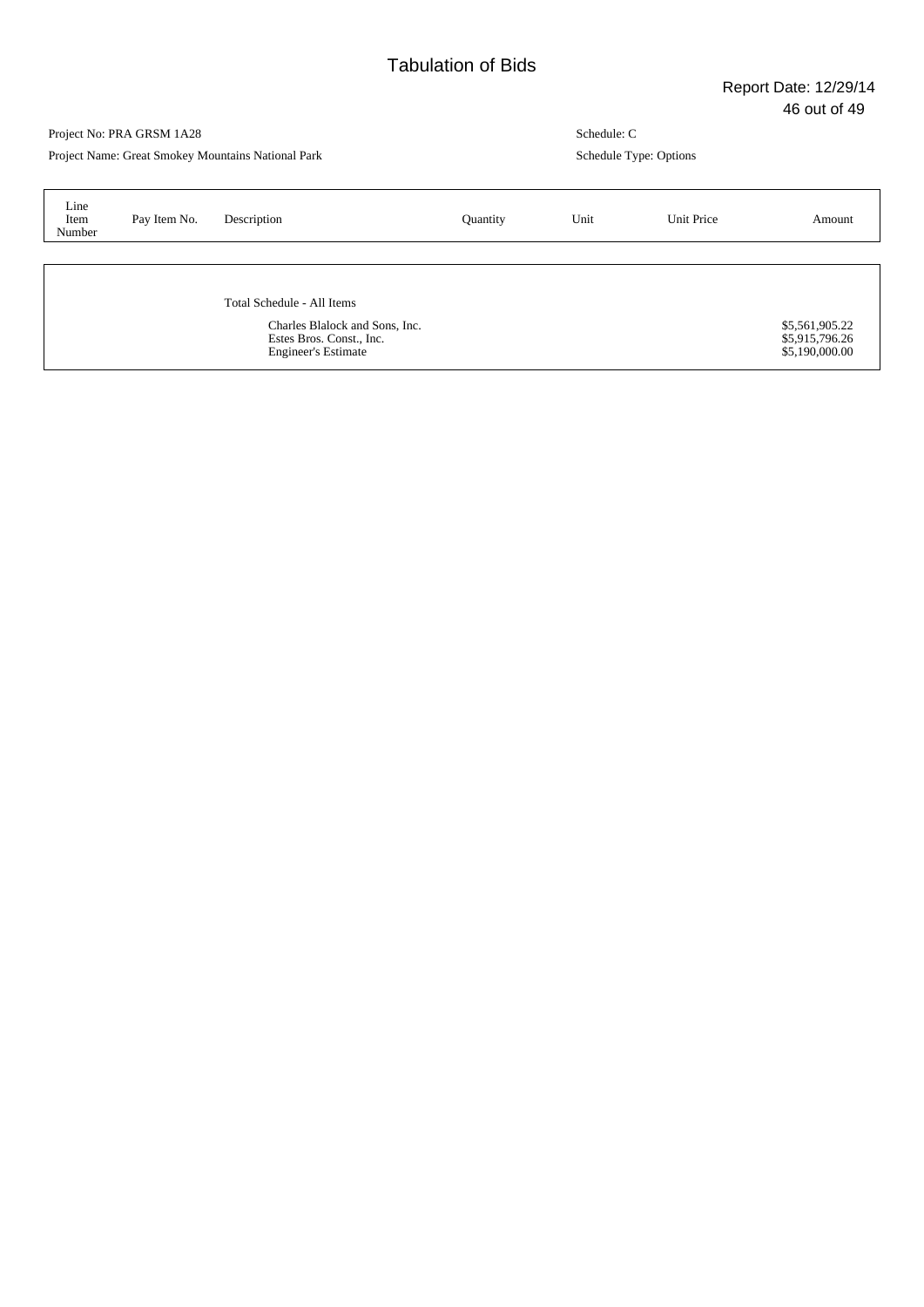Project Name: Great Smokey Mountains National Park

## **Road User/Administrative Cost Subtotal**

## **Schedule A**

Schedule: A

| <b>Contractor</b><br><b>Responsive?</b> | <b>No of Calendar Days</b> | <b>Road User/Admin Cost</b> | <b>Amount Bid</b> |
|-----------------------------------------|----------------------------|-----------------------------|-------------------|
| <b>Engineer's Estimate</b>              | 285                        | \$3,300.00                  | \$940,500.00      |
| Charles Blalock and Sons, Inc.          | 285                        | \$3,300.00                  | \$940,500.00      |
| Estes Bros. Const., Inc.                | 285                        | \$3,300.00                  | \$940,500.00      |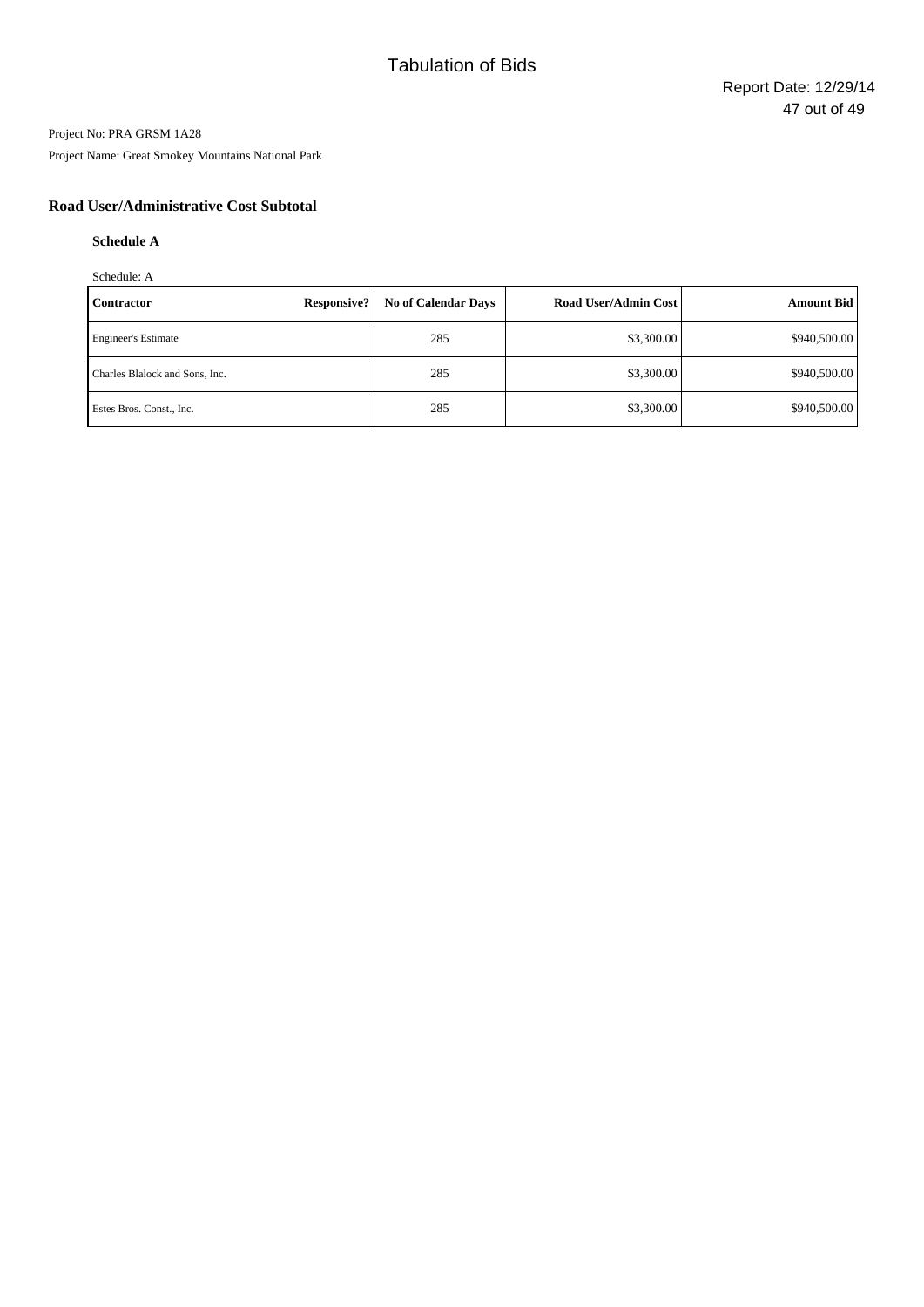Project Name: Great Smokey Mountains National Park

## **Schedule B**

Schedule: B

| <b>Contractor</b><br><b>Responsive?</b> | <b>No of Calendar Days</b> | Road User/Admin Cost | <b>Amount Bid</b> |
|-----------------------------------------|----------------------------|----------------------|-------------------|
| <b>Engineer's Estimate</b>              | 50                         | \$3,300.00           | \$165,000.00      |
| Charles Blalock and Sons, Inc.          | 50                         | \$3,300.00           | \$165,000.00      |
| Estes Bros. Const., Inc.                | 50                         | \$3,300.00           | \$165,000.00      |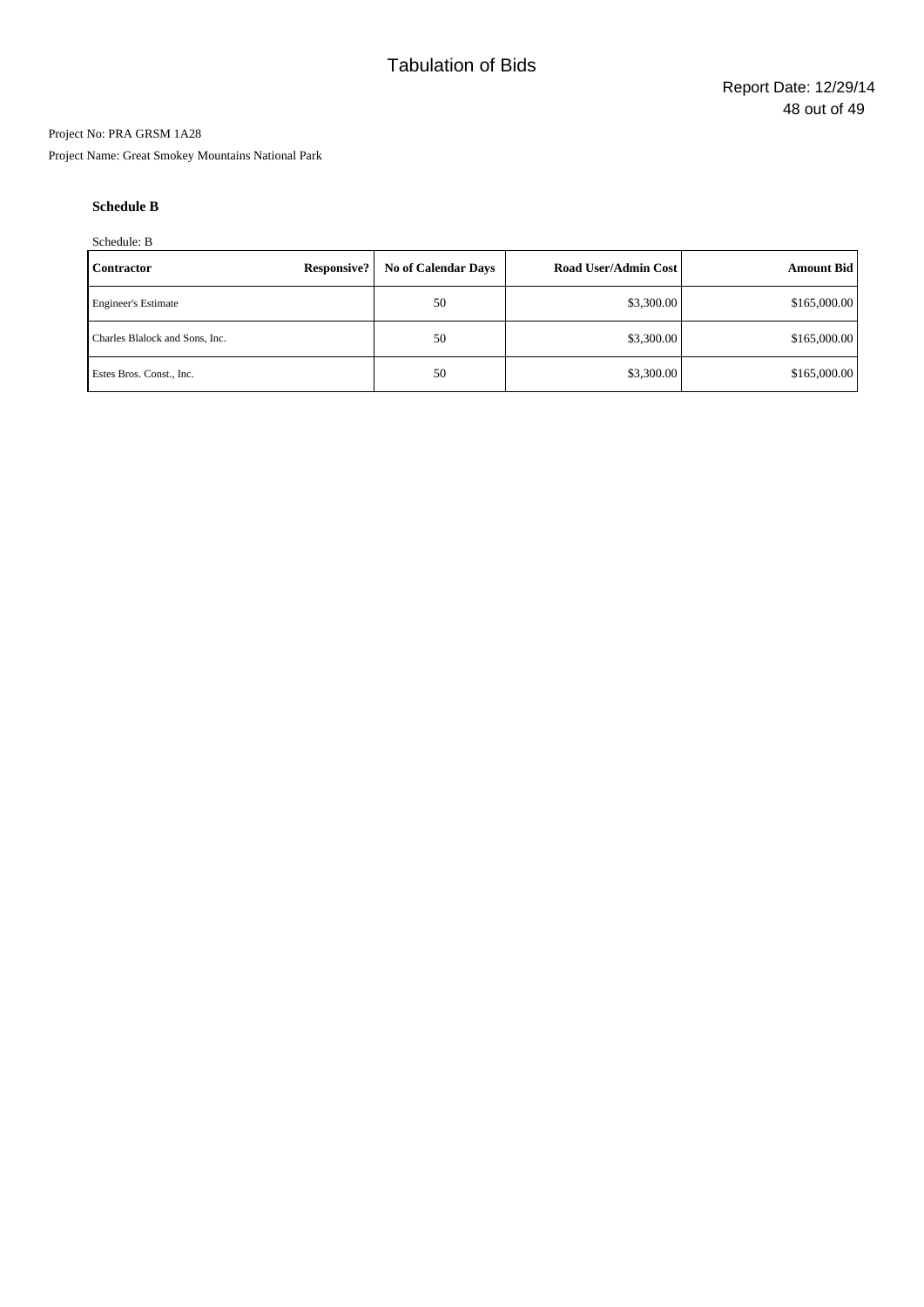Project Name: Great Smokey Mountains National Park

## **Schedule C**

Schedule: C

| <b>Contractor</b><br>Responsive? | <b>No of Calendar Days</b> | Road User/Admin Cost | <b>Amount Bid</b> |
|----------------------------------|----------------------------|----------------------|-------------------|
| <b>Engineer's Estimate</b>       | 135                        | \$3,300.00           | \$445,500.00      |
| Charles Blalock and Sons, Inc.   | 135                        | \$3,300.00           | \$445,500.00      |
| Estes Bros. Const., Inc.         | 135                        | \$3,300.00           | \$445,500.00      |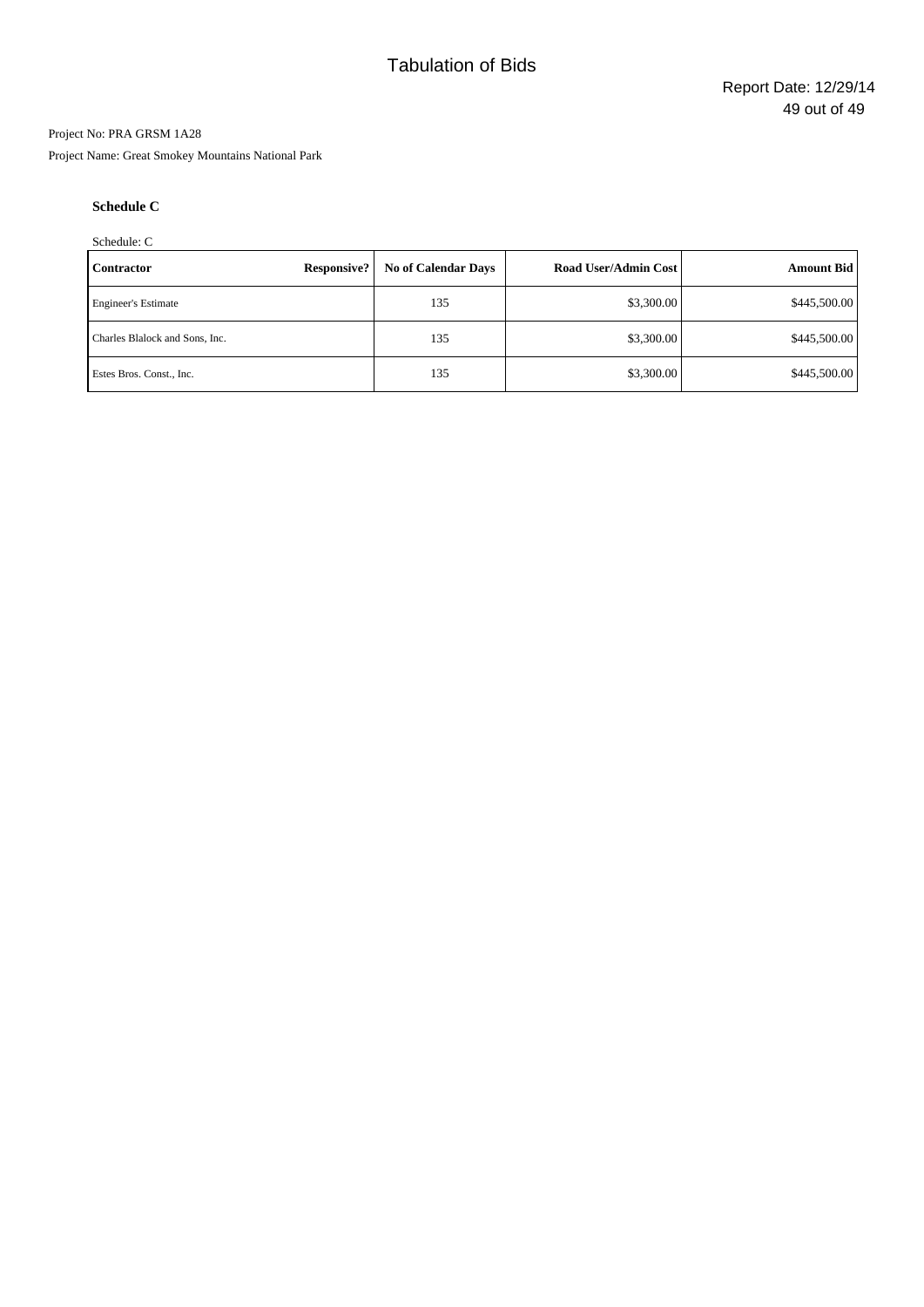Project No: PRA GRSM 1A28 Project Name: Great Smokey Mountains National Park

|               | <b>Bid Item Check Pass</b> |                           |                           |
|---------------|----------------------------|---------------------------|---------------------------|
| <b>Bidder</b> | <b>Line Item Number</b>    | <b>Bidder's Extension</b> | <b>Computed Extension</b> |
|               | No Line Item Errors Found  |                           |                           |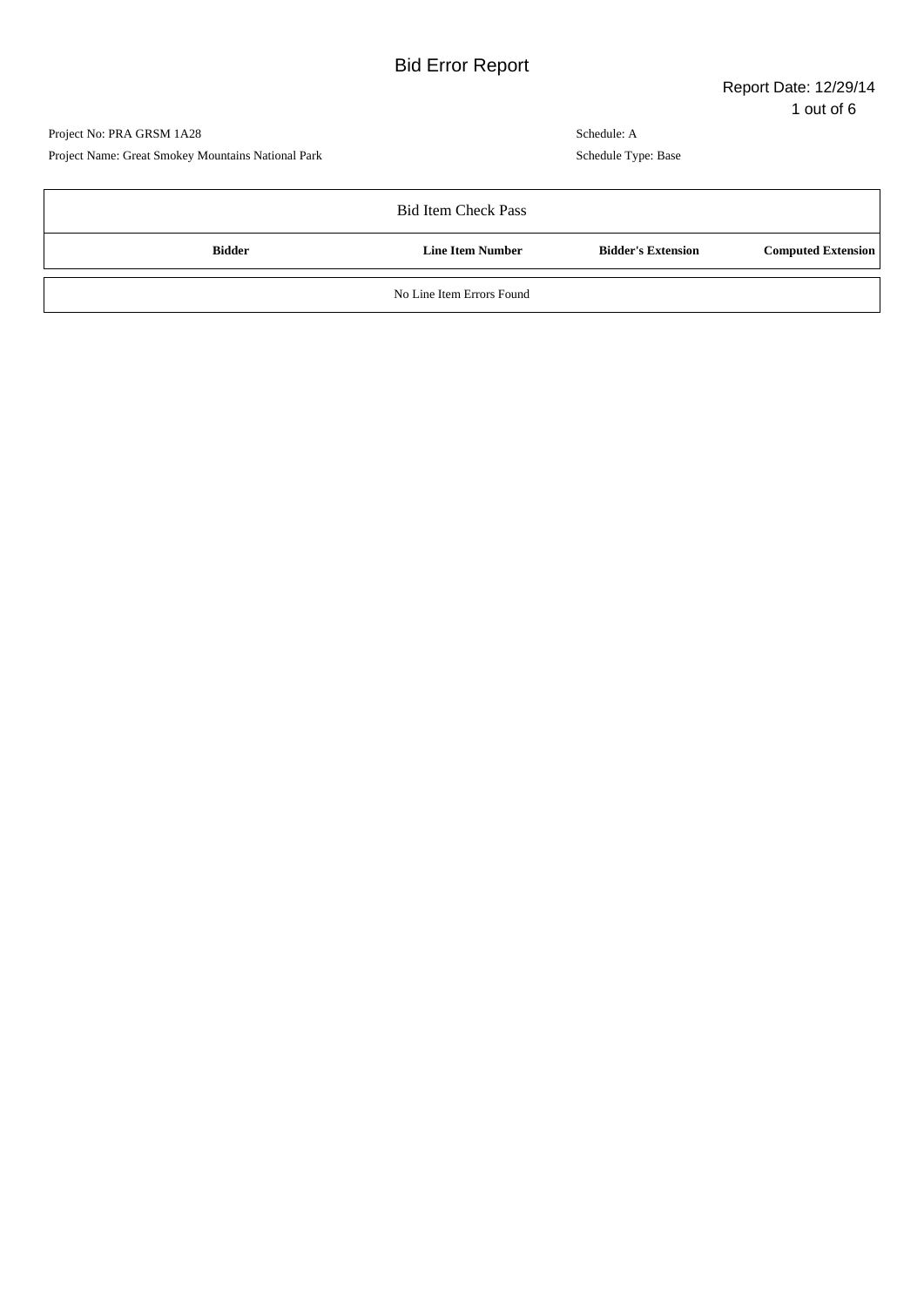Project Name: Great Smokey Mountains National Park

Schedule: A Schedule Type: Base

| <b>Bid Total Check Pass</b>    |                            |                            |              |
|--------------------------------|----------------------------|----------------------------|--------------|
| <b>Bidder</b>                  | <b>Bidder's Bid Amount</b> | <b>Computed Bid Amount</b> | <b>Error</b> |
| Estes Bros. Const., Inc.       | \$11,199,635.75            | \$11,199,635.51            | X            |
| Charles Blalock and Sons, Inc. | \$10,128,662.50            | \$10,128,662.50            |              |

The apparent low bidder is 28.21% above the engineer's estimate.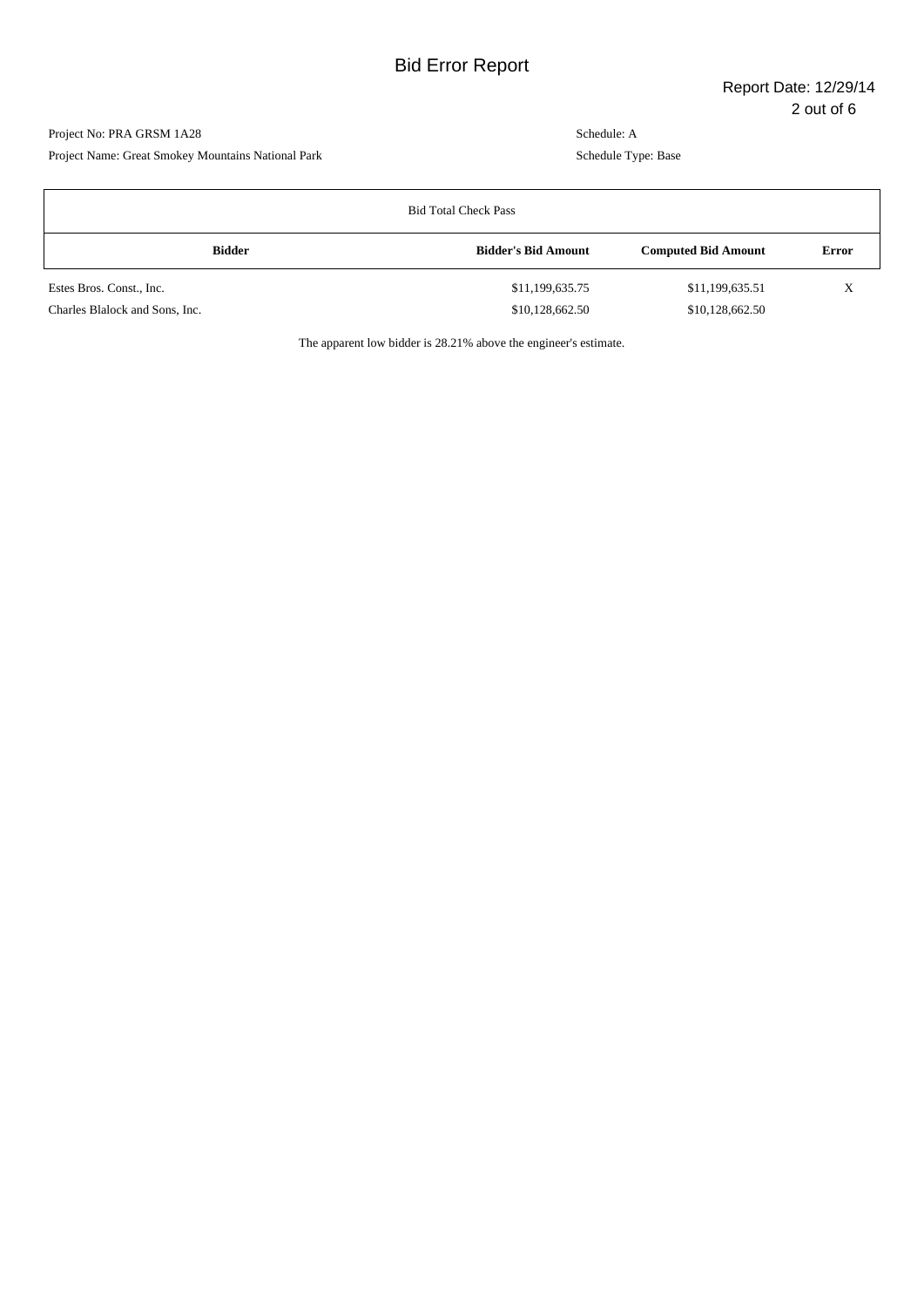Project No: PRA GRSM 1A28 Project Name: Great Smokey Mountains National Park Schedule: B Schedule Type: Options

Bid Item Check Pass **Bidder Line Item Number Bidder's Extension Computed Extension** No Line Item Errors Found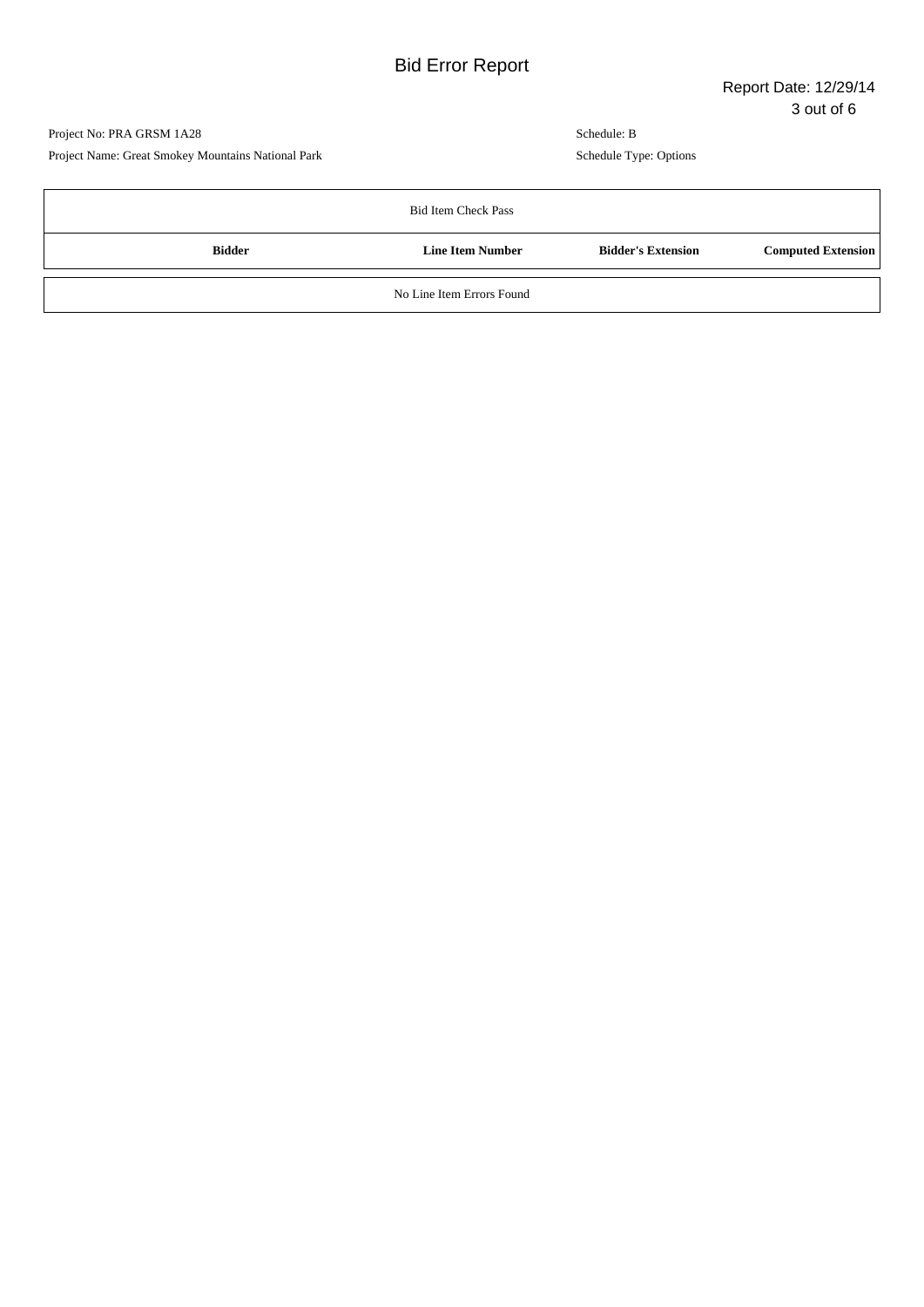Project Name: Great Smokey Mountains National Park

Schedule: B Schedule Type: Options

| <b>Bid Total Check Pass</b>    |                            |                            |              |
|--------------------------------|----------------------------|----------------------------|--------------|
| <b>Bidder</b>                  | <b>Bidder's Bid Amount</b> | <b>Computed Bid Amount</b> | <b>Error</b> |
| Estes Bros. Const., Inc.       | \$3,057,642.72             | \$3,057,642.70             | X            |
| Charles Blalock and Sons, Inc. | \$2,745,450.50             | \$2,745,450.50             |              |

The apparent low bidder is 7.66% above the engineer's estimate.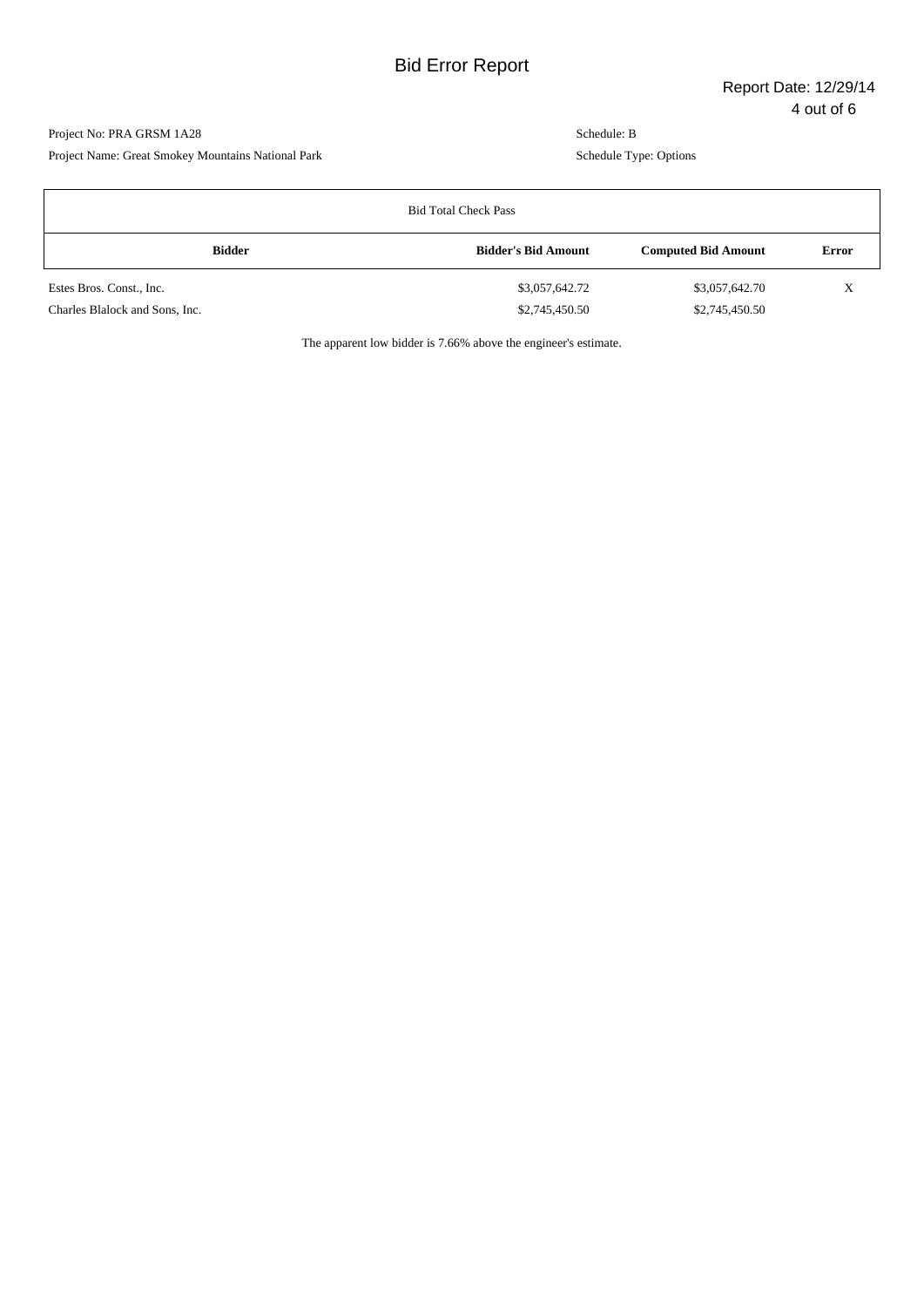Project No: PRA GRSM 1A28 Project Name: Great Smokey Mountains National Park Schedule: C Schedule Type: Options

Bid Item Check Pass **Bidder Line Item Number Bidder's Extension Computed Extension** No Line Item Errors Found